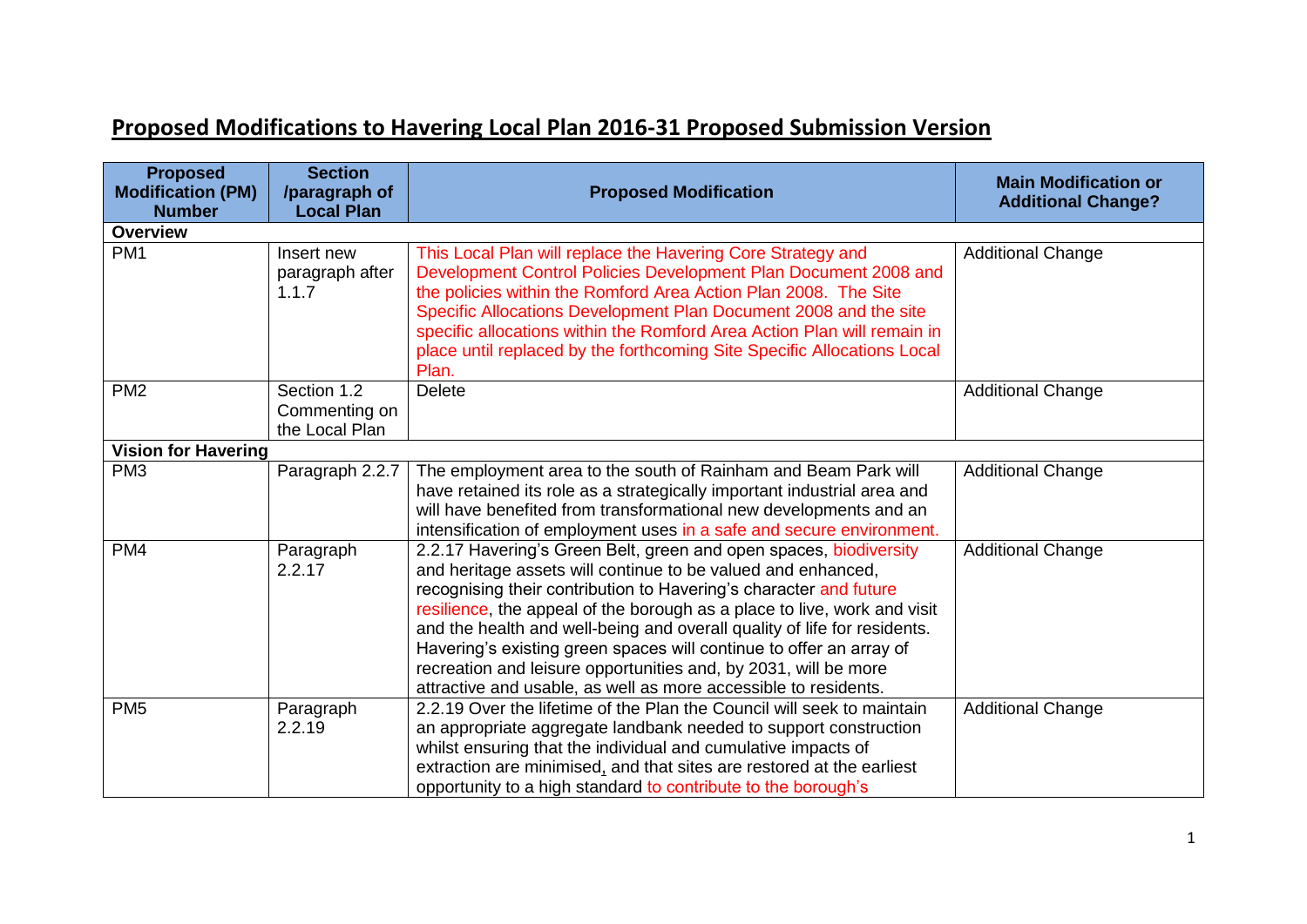|                                        |                                        | environmental and social well-being.                                                                                                                                                                                                                                                                                                                                                                                                                                                                                                                                                                                                                                                                                                                                                                                                                                                                                                                                                                                                                                          |                          |
|----------------------------------------|----------------------------------------|-------------------------------------------------------------------------------------------------------------------------------------------------------------------------------------------------------------------------------------------------------------------------------------------------------------------------------------------------------------------------------------------------------------------------------------------------------------------------------------------------------------------------------------------------------------------------------------------------------------------------------------------------------------------------------------------------------------------------------------------------------------------------------------------------------------------------------------------------------------------------------------------------------------------------------------------------------------------------------------------------------------------------------------------------------------------------------|--------------------------|
| <b>Strategic Objectives</b>            |                                        |                                                                                                                                                                                                                                                                                                                                                                                                                                                                                                                                                                                                                                                                                                                                                                                                                                                                                                                                                                                                                                                                               |                          |
| PM <sub>6</sub>                        | Objective xiv.                         | Proactively conserve, enhance, and ensure greater understanding of<br>Havering's designated and non-designated heritage assets, their<br>settings and wider historic environment subject to viability                                                                                                                                                                                                                                                                                                                                                                                                                                                                                                                                                                                                                                                                                                                                                                                                                                                                         | <b>Additional Change</b> |
| PM7                                    | Objective xv                           | Increase the quantity, quality and accessibility of Havering's public<br>open spaces and maintain and enhance biodiversity and geodiversity;                                                                                                                                                                                                                                                                                                                                                                                                                                                                                                                                                                                                                                                                                                                                                                                                                                                                                                                                  | <b>Additional Change</b> |
| PM <sub>8</sub>                        | Additional<br>Objective to be<br>added | Support greater use of the River Thames for freight and passenger<br>transport                                                                                                                                                                                                                                                                                                                                                                                                                                                                                                                                                                                                                                                                                                                                                                                                                                                                                                                                                                                                | <b>Main Modification</b> |
| Havering in the wider sub-region       |                                        |                                                                                                                                                                                                                                                                                                                                                                                                                                                                                                                                                                                                                                                                                                                                                                                                                                                                                                                                                                                                                                                                               |                          |
| <b>Boroughwide Strategy for growth</b> |                                        |                                                                                                                                                                                                                                                                                                                                                                                                                                                                                                                                                                                                                                                                                                                                                                                                                                                                                                                                                                                                                                                                               |                          |
| PM <sub>9</sub>                        | Paragraph 5.1.1                        | Paragraph 5.1.1 Havering's population is expected to grow to over<br>293,000 (1) over the next 15 years. The Strategy underpinning the<br>Local Plan seeks to ensure that there is the necessary growth in<br>homes, jobs and critical infrastructure to support and sustain new and<br>existing communities whilst also preserving conserving and<br>enhancing the borough's most valuable assets and maintaining its<br>long established and strongly supported character and appearance as<br>an outer London sub-urban borough.                                                                                                                                                                                                                                                                                                                                                                                                                                                                                                                                           | <b>Additional Change</b> |
| <b>PM10</b>                            | Paragraph 5.1.5                        | Romford is identified as a metropolitan centre in the London Plan and<br>is the largest town centre in the borough. Romford has scope for<br>development across a number of well located and well connected<br>sites. The Local Plan recognises its potential for significant<br>regeneration and intensification. Romford is already a key transport<br>hub in Havering with more than 25 bus routes using the town centre.<br>From 2019, it will benefit from improved rail services as a result of the<br>arrival of Elizabeth line services through Crossrail. Its potential has<br>been recognised by its designation as a Mayoral Housing Zone and<br>the Local Plan will provide the means to assist in accelerating the<br>delivery of new homes on a number of sites in and around the town<br>centre. A minimum of 5,300 new homes will be delivered in the<br>Romford Strategic Development Area. This plan also envisages<br>business growth and an expanded leisure and cultural role for<br>Romford. The next London Plan will re-affirm the role of Romford by | <b>Additional Change</b> |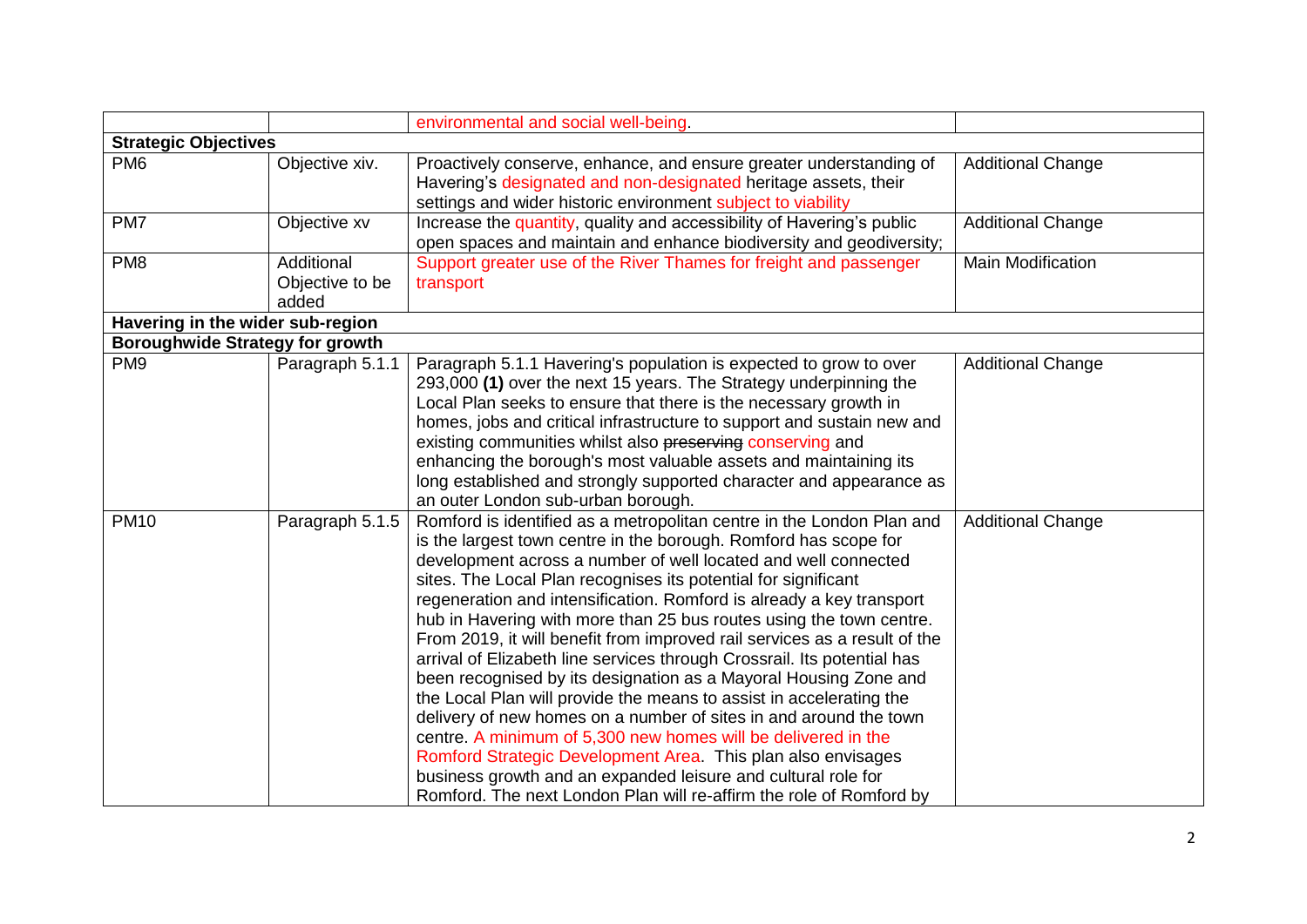|             |                                            | designating it as an Opportunity Area in recognition of its potential to<br>address an important part of Havering's growth potential.                                                                                                                                                                                                                                                                                                                                                                                                                                                                                                                               |                          |
|-------------|--------------------------------------------|---------------------------------------------------------------------------------------------------------------------------------------------------------------------------------------------------------------------------------------------------------------------------------------------------------------------------------------------------------------------------------------------------------------------------------------------------------------------------------------------------------------------------------------------------------------------------------------------------------------------------------------------------------------------|--------------------------|
| <b>PM11</b> | Paragraph<br>5.1.11                        | Havering is one of London's greenest boroughs with extensive open<br>spaces and more than half of the borough designated as Metropolitan<br>Green Belt as identified on the Proposals Map. The spatial strategy of<br>the Local Plan is to optimise the use of brownfield land for meeting<br>the demand for new homes and business growth and to provide<br>continued protection for Havering's Green Belt, and its most valuable<br>open spaces and its ecological assets. The Thames Chase<br>Community Forest will be enhanced in line with the Thames Chase<br>Plan                                                                                            | <b>Additional Change</b> |
| <b>PM12</b> | Paragraph<br>5.1.15                        | Havering is one of London's greenest boroughs with extensive open<br>spaces and more than half of the borough designated as Metropolitan<br>Green Belt as identified on the Proposals Map. The spatial strategy of<br>the Local Plan is to optimise the use of brownfield land with suitable<br>brownfield sites being developed first for-meeting the demand for new<br>homes and business growth and to provide continued protection for<br>Havering's Green Belt and its most valuable open spaces. A<br>Brownfield Land Register has been prepared which lists the<br>brownfield sites that have the potential to be used for future housing<br>in the borough. | <b>Main Modification</b> |
| <b>PM13</b> | Key Features of<br>the Spatial<br>Strategy | Working with Highways England and other partners to minimise the<br>adverse impact on Havering and its local residents and the<br>environment of the Government's preferred option for a Lower<br>Thames Crossing.                                                                                                                                                                                                                                                                                                                                                                                                                                                  | <b>Additional Change</b> |
| <b>PM14</b> | Key Features of<br>the Spatial<br>Strategy | Improvements to the borough's existing leisure facilities (as set out in<br>Policy 18) and new facilities in Romford Town Centre and Rainham<br>and Beam Park.                                                                                                                                                                                                                                                                                                                                                                                                                                                                                                      | <b>Additional Change</b> |
| <b>PM15</b> | Key Features of<br>the Spatial<br>Strategy | Protecting and enhancing the Green Belt and Havering's open spaces<br>and ecological assets;                                                                                                                                                                                                                                                                                                                                                                                                                                                                                                                                                                        | <b>Additional Change</b> |
| <b>PM16</b> |                                            | Key Features of   Preserving Conserving and enhancing the Havering's rich heritage                                                                                                                                                                                                                                                                                                                                                                                                                                                                                                                                                                                  | <b>Additional Change</b> |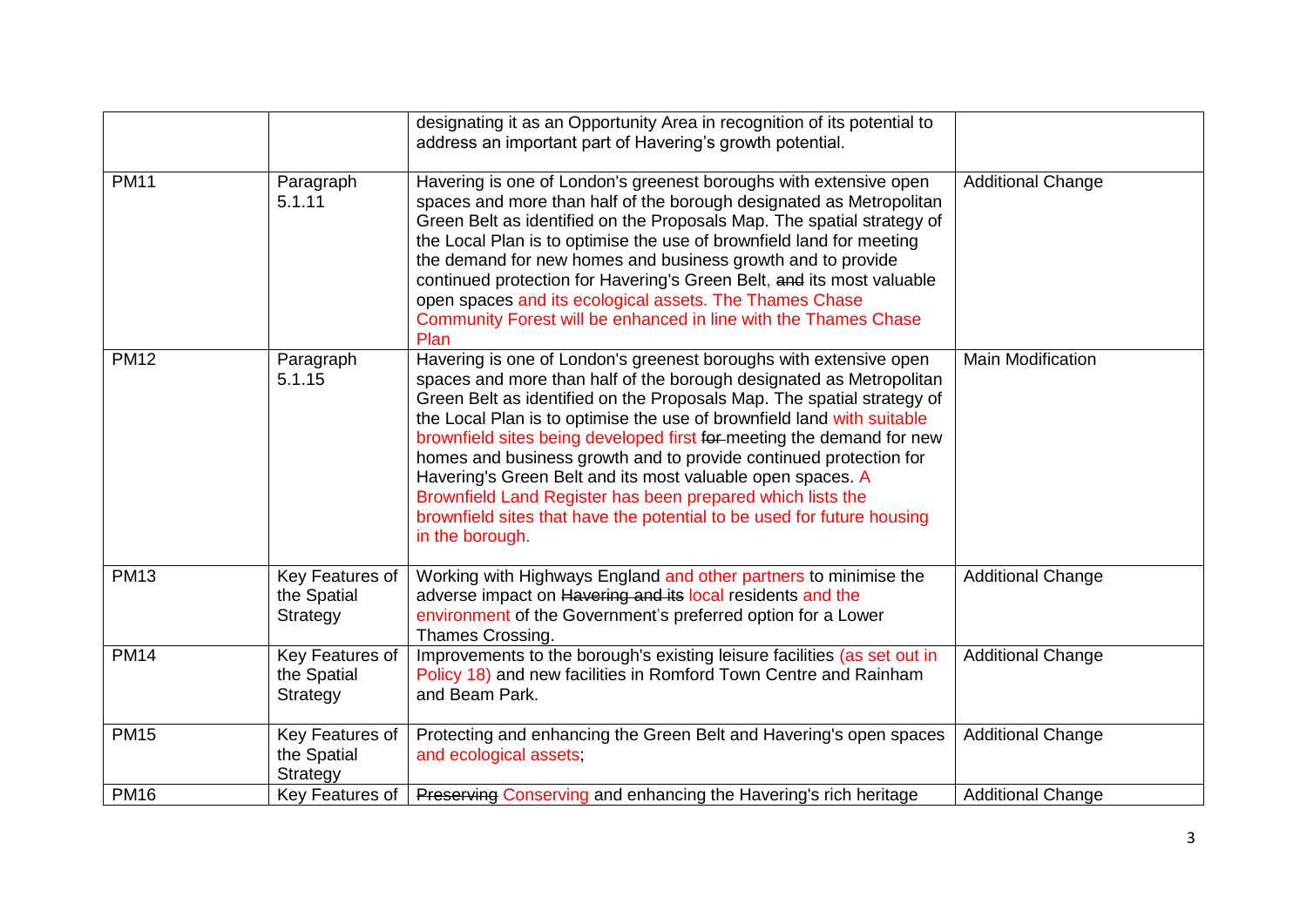|             | the Spatial<br>Strategy                                 | and historic environments.                                                                                                                                                                                                                                                                                                      |                          |
|-------------|---------------------------------------------------------|---------------------------------------------------------------------------------------------------------------------------------------------------------------------------------------------------------------------------------------------------------------------------------------------------------------------------------|--------------------------|
|             | <b>Strategic Development Areas</b>                      |                                                                                                                                                                                                                                                                                                                                 |                          |
| <b>PM17</b> | Policy 1<br>Romford<br>Strategic<br>Development<br>Area | Over the plan period the Council will support the delivery of over<br>5,300 (2) new high quality homes within the Romford Strategic<br>Development Area in well managed residential and mixed use<br>schemes that provide attractive places to live and which are well<br>integrated with the existing community.               | <b>Additional Change</b> |
| <b>PM18</b> | Policy 1<br>Romford<br>Strategic<br>Development<br>Area | iv. Positively transforms the Market Place into a high quality eivie<br>space, accommodating a reconfigured                                                                                                                                                                                                                     | <b>Additional Change</b> |
| <b>PM19</b> | Policy 1<br>Romford<br>Strategic<br>Development<br>Area | <b>xviii. Romford Leisure Centre</b>                                                                                                                                                                                                                                                                                            | <b>Additional Change</b> |
| <b>PM20</b> | Policy 1<br>Romford<br>Strategic<br>Development<br>Area | xxii. A 3 form of entry primary school (630 places) has been approved<br>on the Bridge Close development site and the new school should be<br>sufficient to meet demand for the additional primary places needed<br>over the next five years. A further 6FE is needed for primary school<br>places beyond the first five years. | <b>Main Modification</b> |
| <b>PM21</b> | Policy 1<br>Romford<br>Strategic<br>Development<br>Area | Proposals for tall buildings within the Conservation Area and<br>xxix:<br>north of the railway line along south street are inappropriate                                                                                                                                                                                        | <b>Additional Change</b> |
| <b>PM22</b> | Paragraph<br>6.1.12                                     | Market Place is one of Romford's greatest assets and has potential to<br>provide a key public civic space within the town centre.                                                                                                                                                                                               | <b>Additional Change</b> |
| <b>PM23</b> | Add at the end<br>of Paragraph<br>6.1.17                | In addition, the Council will seek enhancements to the biodiversity<br>value and water quality of the river in line with the requirements of<br>Policy 31.                                                                                                                                                                      | <b>Additional Change</b> |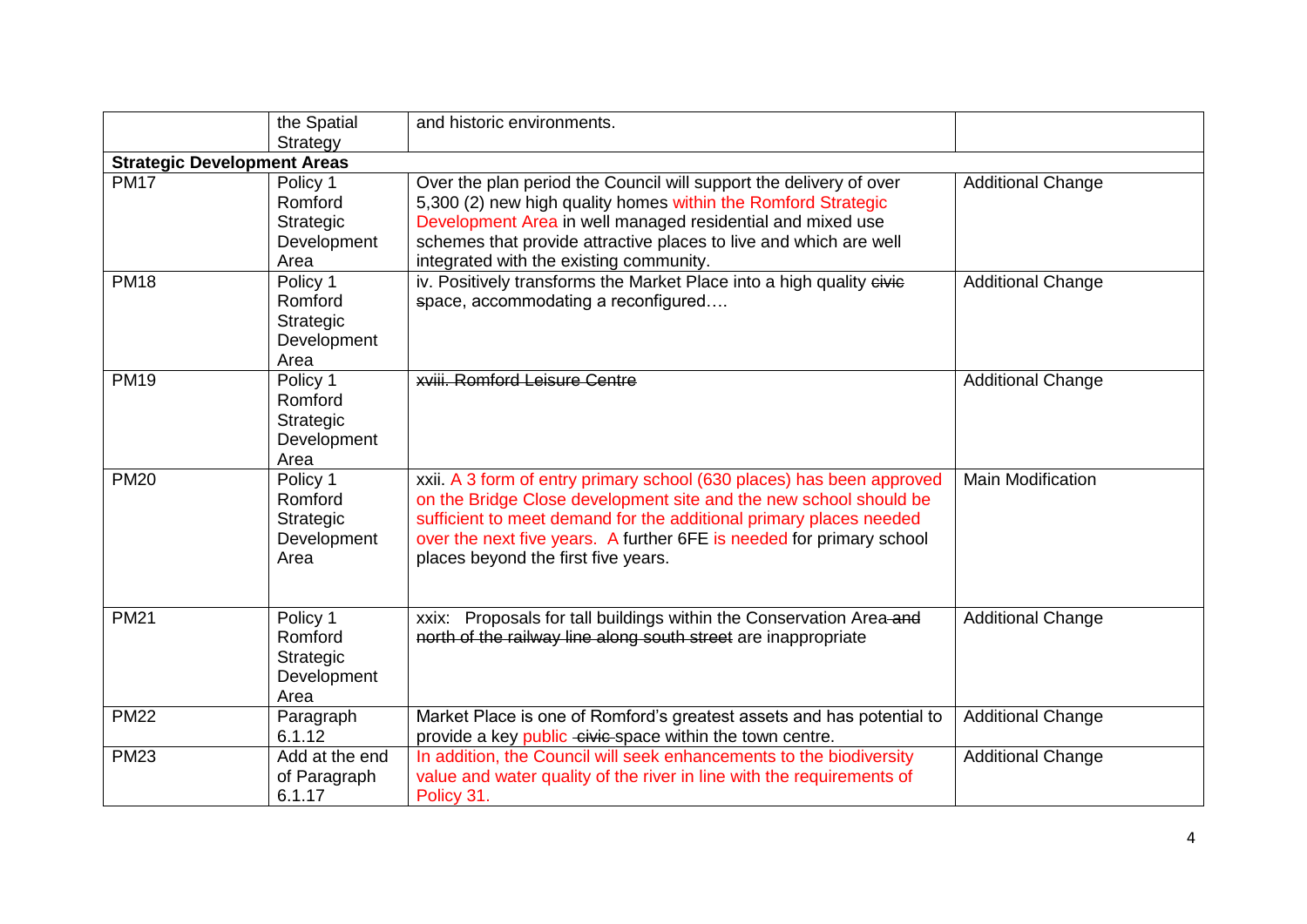| <b>PM24</b> | Paragraph<br>6.1.22                                                        | Education provision is particularly challenging in Romford. Existing<br>schools within the area are already at full capacity and whilst the<br>Council's school expansion programme will assist in meeting future<br>demand, this will not offer sufficient capacity over the Plan period. In<br>order to meet the need for primary school places in the Romford area<br>a 3 form of entry primary school (630 places) has been approved on<br>the Bridge Close development site and the new school should be<br>sufficient to meet demand for the additional primary places needed<br>over the next five years. over the next five years an additional 3FE will<br>be needed. 1FE is likely to be delivered through expansion of an<br>existing school and a new 2FE school will be needed. There is a<br>further 6FE need for primary school places beyond the first five years.<br>This will need to be delivered through new schools. This will be<br>addressed via the Site Specific Allocation Plan that will identify<br>specific sites for future schools. If further sites come forward for<br>housing development then we will need to assess whether further<br>education provision will be needed. A 6/8FE secondary school is<br>required in the second phase of the Plan period (5-10 years). The<br>Council will seek to identify sites suitable for additional education<br>provision through the Romford Masterplan and Site Specific<br><b>Allocations Local Plan.</b> | <b>Main Modification</b> |
|-------------|----------------------------------------------------------------------------|------------------------------------------------------------------------------------------------------------------------------------------------------------------------------------------------------------------------------------------------------------------------------------------------------------------------------------------------------------------------------------------------------------------------------------------------------------------------------------------------------------------------------------------------------------------------------------------------------------------------------------------------------------------------------------------------------------------------------------------------------------------------------------------------------------------------------------------------------------------------------------------------------------------------------------------------------------------------------------------------------------------------------------------------------------------------------------------------------------------------------------------------------------------------------------------------------------------------------------------------------------------------------------------------------------------------------------------------------------------------------------------------------------------------------------------------------------------------------------------|--------------------------|
| <b>PM25</b> | Add to end of<br>Paragraph<br>6.1.25                                       | The reference to a minimum 700 units for primary and 3,000 units for<br>secondary triggering the need for part of the development site to be<br>set aside to provide a publicly funded school, are only average<br>figures. The specific tenure and unit size breakdown for each<br>development will be used to calculate the child yield using the publicly<br>available GLA population calculator.                                                                                                                                                                                                                                                                                                                                                                                                                                                                                                                                                                                                                                                                                                                                                                                                                                                                                                                                                                                                                                                                                     | <b>Additional Change</b> |
| <b>PM26</b> | Insert a new<br>paragraph<br>between<br>paragraphs<br>6.1.25 and<br>6.1.26 | Havering's Indoor Sport and Leisure Facilities Strategy 2016-31<br>supports the provision of the new Romford Leisure Development<br>which has now opened and offers a 25 m pool and 15 m learner<br>pool, an ice rink, gym and studio space and which hosts the London<br>Raiders Ice Hockey Team.                                                                                                                                                                                                                                                                                                                                                                                                                                                                                                                                                                                                                                                                                                                                                                                                                                                                                                                                                                                                                                                                                                                                                                                       | <b>Additional Change</b> |
| <b>PM27</b> | Figure 3<br>Romford                                                        | Update the Strategic Development Area boundary to reflect the<br>revised proposed boundary set out in Proposals Map Booklet                                                                                                                                                                                                                                                                                                                                                                                                                                                                                                                                                                                                                                                                                                                                                                                                                                                                                                                                                                                                                                                                                                                                                                                                                                                                                                                                                              | <b>Main Modification</b> |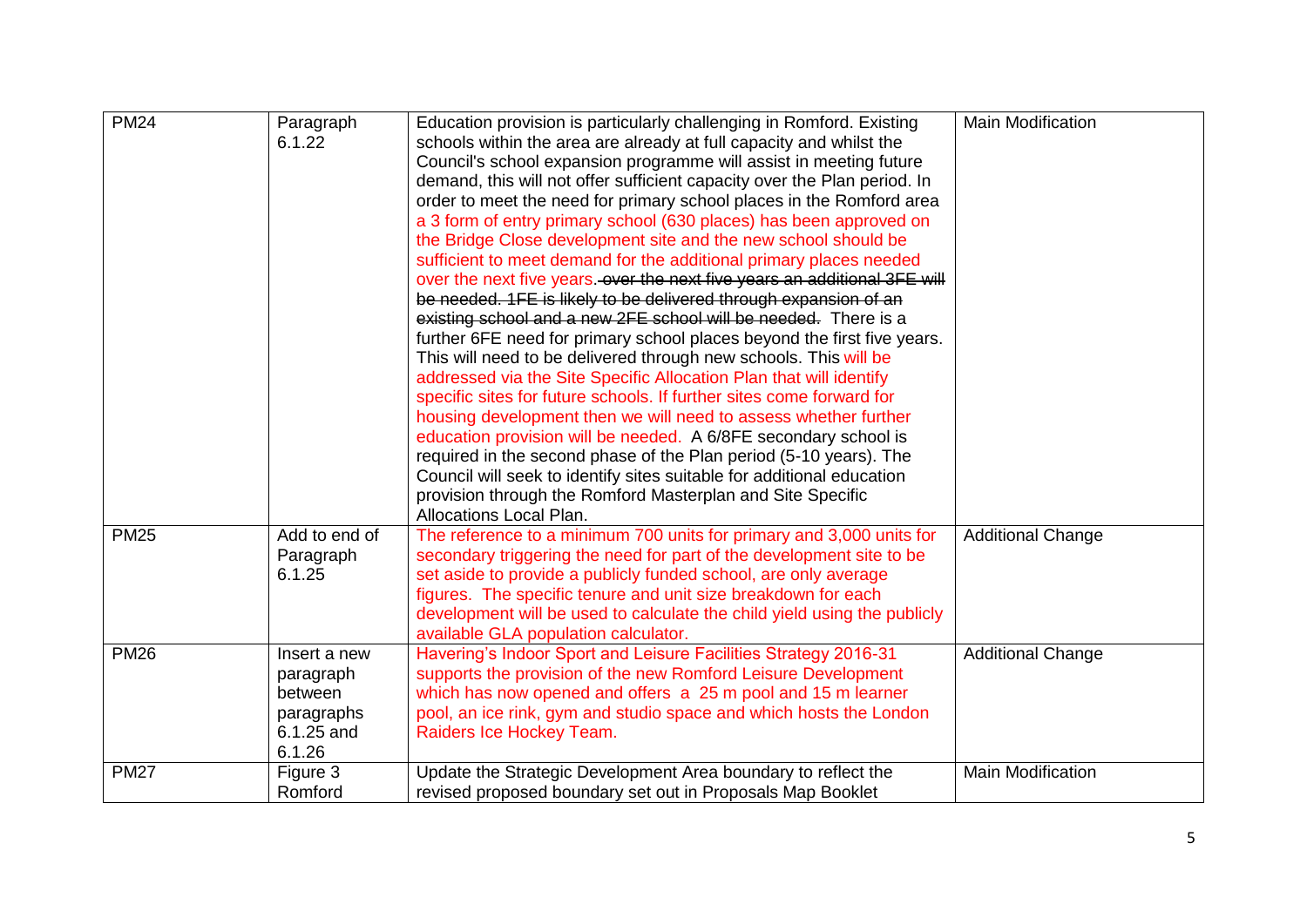|             | Strategic<br>Development<br>Area                                                         | Addendum 2018                                                                                                                                                                                                                                                                                                                                                                                                                                                                                                                             |                          |
|-------------|------------------------------------------------------------------------------------------|-------------------------------------------------------------------------------------------------------------------------------------------------------------------------------------------------------------------------------------------------------------------------------------------------------------------------------------------------------------------------------------------------------------------------------------------------------------------------------------------------------------------------------------------|--------------------------|
| <b>PM28</b> | Policy 2<br>Rainham and<br><b>Beam Park</b><br>Strategic<br>Development<br>Area          | New clause between xix and xx;<br>Take account of and positively respond to the various listed buildings<br>and their settings;                                                                                                                                                                                                                                                                                                                                                                                                           | <b>Additional Change</b> |
| <b>PM29</b> | Paragraph 6.2.5                                                                          | There are a number of development opportunities within public and<br>private ownership. The GLA are an important landowner in the area<br>and are bringing forward the Beam Park site for residential and mixed<br>use development with Persimmon Countryside Properties PLC                                                                                                                                                                                                                                                              | <b>Additional Change</b> |
| <b>PM30</b> | Paragraph 6.2.9                                                                          | The Employment Land Review recommended the retention of the<br>Rainham Steel office building. The site is of a good quality and is<br>compatible with the housing development that will take place in the<br>area. However, in the long term if Rainham Steel were to relocate<br>from this location, the Council would not wish to retain the site for<br>industrial use due to its prominent location and close proximity to the<br>new residential development. The Council will seek a residential<br>redevelopment in this scenario. | <b>Additional Change</b> |
| <b>PM31</b> | Insert new<br>paragraph<br>between 6.2.11<br>and 6.2.12                                  | The central area in Rainham Village is designated as a Conservation<br>Area and comprises a number of listed buildings including the grade I<br>listed Church of St Helen & St Giles and the grade II* listed Rainham<br>Hall.                                                                                                                                                                                                                                                                                                            | <b>Additional Change</b> |
| <b>PM32</b> | Insert a new<br>additional<br>paragraph<br>between<br>paragraphs<br>6.2.18 and<br>6.2.19 | Havering's Indoor Sport and Leisure Facilities Strategy 2016-31<br>recommends that a detailed feasibility study is undertaken to identify<br>a 'right sized' facility to meet the needs of existing and future<br>residents in the south of the Borough. The Strategy also identifies a<br>need to improve the quality of existing school sports hall facilities,<br>including Chafford Sports Complex.                                                                                                                                   | <b>Additional Change</b> |
| <b>PM33</b> | Figure 4<br>Rainham and                                                                  | Show River Beam on Figure 4                                                                                                                                                                                                                                                                                                                                                                                                                                                                                                               | <b>Additional Change</b> |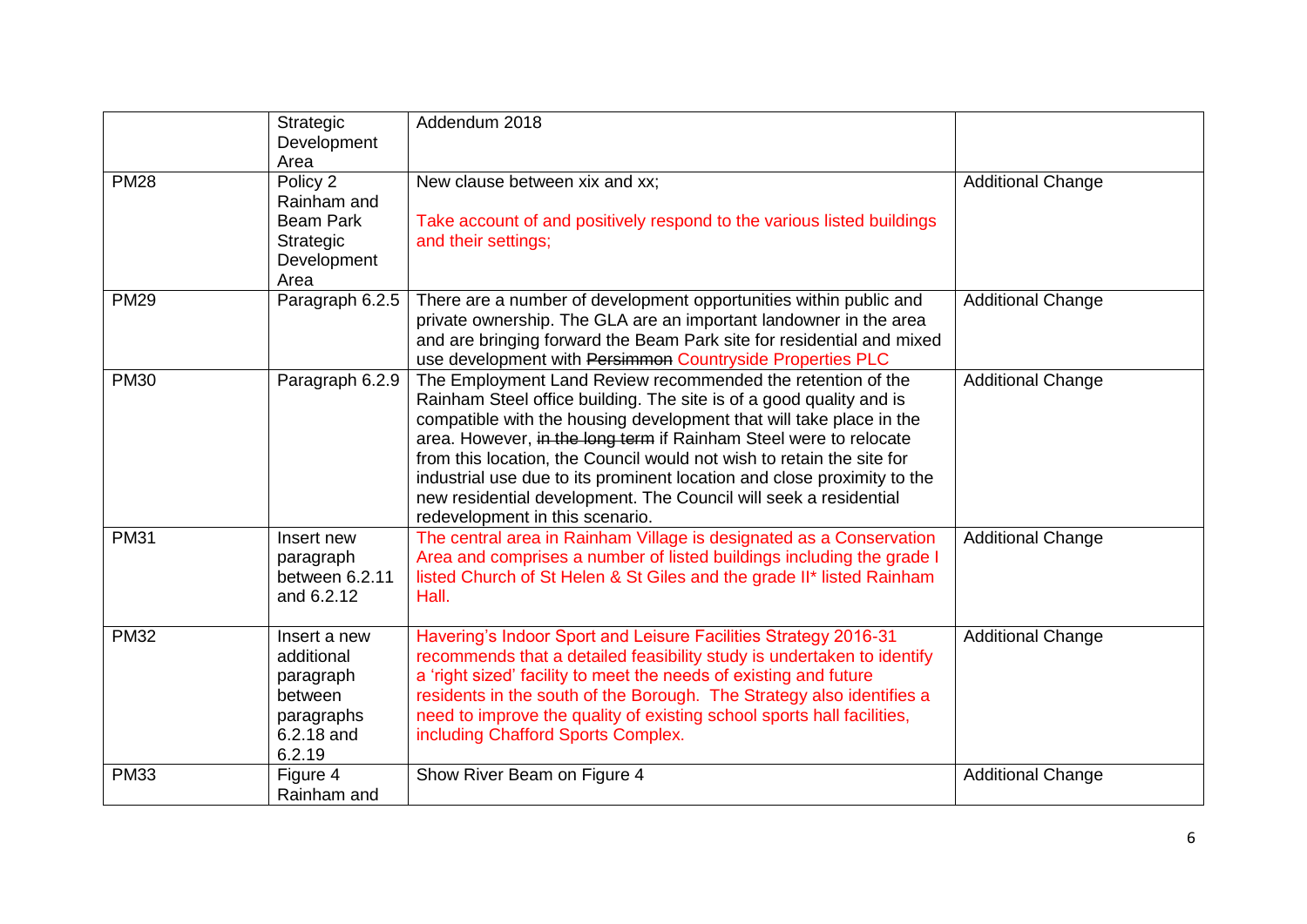|                                  | <b>Beam Park</b>      |                                                                                                                                            |                                                                         |                       |                 |                          |
|----------------------------------|-----------------------|--------------------------------------------------------------------------------------------------------------------------------------------|-------------------------------------------------------------------------|-----------------------|-----------------|--------------------------|
|                                  | Strategic             |                                                                                                                                            |                                                                         |                       |                 |                          |
|                                  | Development           |                                                                                                                                            |                                                                         |                       |                 |                          |
|                                  | Area                  |                                                                                                                                            |                                                                         |                       |                 |                          |
| <b>Successful Places to Live</b> |                       |                                                                                                                                            |                                                                         |                       |                 |                          |
| <b>PM34</b>                      | Policy 3              | Insert new clause                                                                                                                          |                                                                         |                       |                 | <b>Main Modification</b> |
|                                  | <b>Housing Supply</b> |                                                                                                                                            | The delivery of new homes will also be achieved by:                     |                       |                 |                          |
|                                  |                       |                                                                                                                                            | Supporting the reuse of brownfield sites when they become available     |                       |                 |                          |
| <b>PM35</b>                      | Policy 3              | Insert new clause                                                                                                                          |                                                                         |                       |                 | <b>Main Modification</b> |
|                                  | <b>Housing Supply</b> |                                                                                                                                            | The delivery of new homes will also be achieved by:                     |                       |                 |                          |
|                                  |                       |                                                                                                                                            | Supporting residential development proposals around stations where      |                       |                 |                          |
|                                  |                       |                                                                                                                                            | it is compatible with the design and character of the local area. Major |                       |                 |                          |
|                                  |                       |                                                                                                                                            | development proposals around stations will be subject to design         |                       |                 |                          |
|                                  |                       | review.                                                                                                                                    |                                                                         |                       |                 |                          |
| <b>PM36</b>                      | Paragraph 7.1.7       |                                                                                                                                            | Over the first 10 years of the Plan period (2016-2026), the Council     |                       |                 | <b>Additional Change</b> |
|                                  |                       |                                                                                                                                            | has identified capacity to deliver at least 11,94747 new homes in       |                       |                 |                          |
|                                  |                       |                                                                                                                                            | addition to bringing 260 234 existing vacant units back into use (see   |                       |                 |                          |
| <b>PM37</b>                      | Insert a new          | Table 1).                                                                                                                                  |                                                                         |                       |                 |                          |
|                                  | additional            | The Housing Position Statement identifies specific deliverable and<br>developable sites for the first 10 years of the Plan. The Council is |                                                                         |                       |                 | <b>Additional Change</b> |
|                                  | paragraph             |                                                                                                                                            | committed to ensuring that there is a sufficient supply of housing over |                       |                 |                          |
|                                  | between               |                                                                                                                                            | the 15 year plan period and beyond and will therefore undertake an      |                       |                 |                          |
|                                  | paragraphs            | early review of the Plan.                                                                                                                  |                                                                         |                       |                 |                          |
|                                  | 7.1.11 and            |                                                                                                                                            |                                                                         |                       |                 |                          |
|                                  | 7.1.12.               |                                                                                                                                            |                                                                         |                       |                 |                          |
| <b>PM38</b>                      | Table 1               |                                                                                                                                            |                                                                         |                       |                 |                          |
|                                  |                       | Source of                                                                                                                                  | <b>Net additional</b>                                                   | <b>Net additional</b> | <b>Total 10</b> | <b>Additional Change</b> |
|                                  |                       | <b>Supply</b>                                                                                                                              | homes                                                                   | homes                 | year            |                          |
|                                  |                       |                                                                                                                                            | 0-5 years                                                               | 5-10 years            | supply          |                          |
|                                  |                       | Large sites                                                                                                                                | 1,361 1,725                                                             | 3,409 3,224           | 4,770 4,949     |                          |
|                                  |                       | within the                                                                                                                                 |                                                                         |                       |                 |                          |
|                                  |                       | Romford                                                                                                                                    |                                                                         |                       |                 |                          |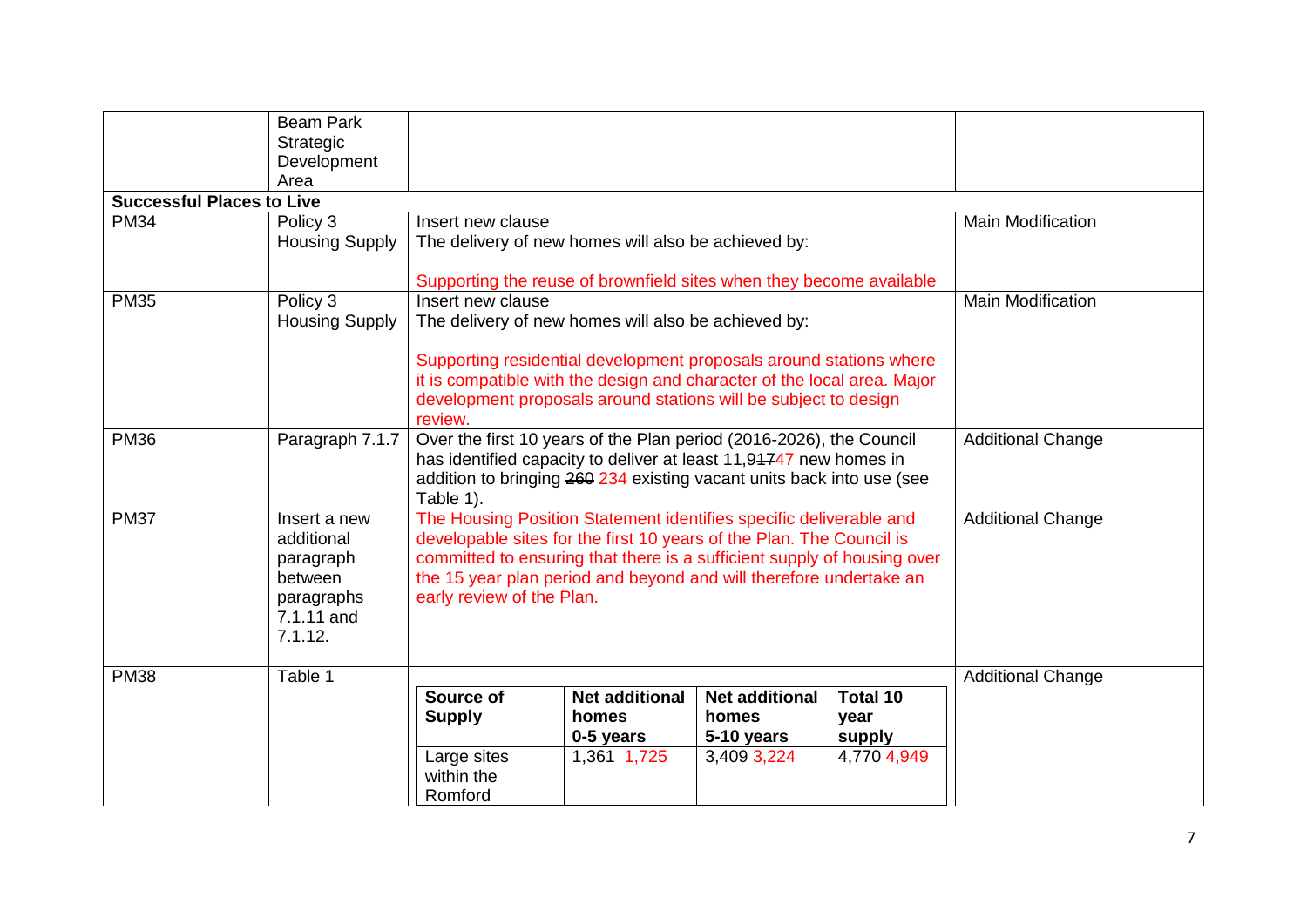|             |                 | Strategic<br>Development                                              |             |                |             |                          |
|-------------|-----------------|-----------------------------------------------------------------------|-------------|----------------|-------------|--------------------------|
|             |                 | Area $*(1)$                                                           |             |                |             |                          |
|             |                 | Large sites                                                           | 951 1,011   | 2,071 2,329    | 3,022 3,340 |                          |
|             |                 | within the                                                            |             |                |             |                          |
|             |                 | Rainham and<br><b>Beam Park</b>                                       |             |                |             |                          |
|             |                 | Strategic                                                             |             |                |             |                          |
|             |                 | Development                                                           |             |                |             |                          |
|             |                 | Area*                                                                 |             |                |             |                          |
|             |                 | <b>LBH Estate</b>                                                     | $-55$       | 370 12         | $315 - 43$  |                          |
|             |                 | Regeneration                                                          |             |                |             |                          |
|             |                 | <b>Schemes</b>                                                        |             |                |             |                          |
|             |                 | (outside of the                                                       |             |                |             |                          |
|             |                 | Strategic                                                             |             |                |             |                          |
|             |                 | Development                                                           |             |                |             |                          |
|             |                 | Areas)                                                                | 1,758-1,322 |                |             |                          |
|             |                 | Large sites<br>outside of the                                         |             | 192 120        | 1950 1,442  |                          |
|             |                 | Strategic                                                             |             |                |             |                          |
|             |                 | Development                                                           |             |                |             |                          |
|             |                 | Areas                                                                 |             |                |             |                          |
|             |                 | <b>Small Sites</b>                                                    | 930-744     | 930            | 1,860 1,674 |                          |
|             |                 | Vacant units                                                          | 130 104     | 130            | 260 234     |                          |
|             |                 | returning to use                                                      |             |                |             |                          |
|             |                 | <b>Completions</b><br>2016/17                                         | 585         | $\overline{0}$ | 585         |                          |
|             |                 | <b>TOTAL</b>                                                          | 5,075 5,436 | 7,102 6,745    | 12,177      |                          |
|             |                 |                                                                       |             |                | 12,181      |                          |
|             |                 |                                                                       |             |                |             |                          |
| <b>PM39</b> | Paragraph 7.2.2 | The Outer North East London SHMA estimates that of the 30,052 new     |             |                |             | <b>Additional Change</b> |
|             |                 | homes needed in Havering over the period 2011-2033, 35% (10,520)      |             |                |             |                          |
|             |                 | of these are required to be affordable. The Council, therefore,       |             |                |             |                          |
|             |                 | considers it appropriate to seek at least 35% affordable housing from |             |                |             |                          |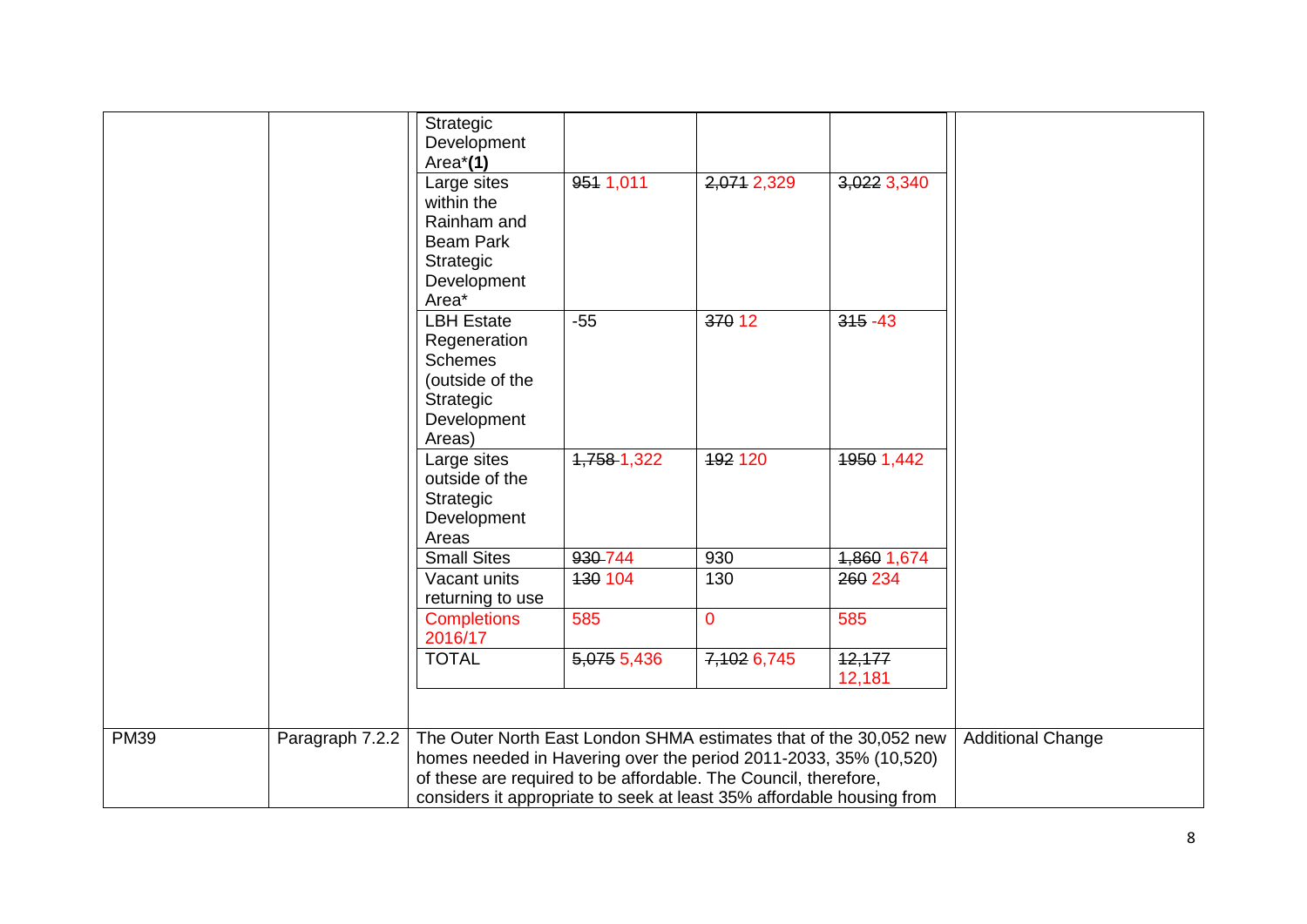|             |                                       | new developments. This is also consistent with the London Plan and<br>the Mayor's Draft Affordable Housing and Viability Supplementary<br>Planning Guidance (2016) (2017) which includes a long term strategic<br>aim for 50% of new homes to be affordable and a 35% threshold<br>approach as detailed in paragraph 7.2.4                                                                                                                                                                                                                                                                                                                                                                                                                                                                                                                                                                                                                                                                                                                       |                          |
|-------------|---------------------------------------|--------------------------------------------------------------------------------------------------------------------------------------------------------------------------------------------------------------------------------------------------------------------------------------------------------------------------------------------------------------------------------------------------------------------------------------------------------------------------------------------------------------------------------------------------------------------------------------------------------------------------------------------------------------------------------------------------------------------------------------------------------------------------------------------------------------------------------------------------------------------------------------------------------------------------------------------------------------------------------------------------------------------------------------------------|--------------------------|
| <b>PM40</b> | Paragraph 7.2.5                       | The Council supports a transparent approach to viability in line with<br>the Mayor's Draft-Affordable Housing and Viability Supplementary<br>Planning Guidance (20167).                                                                                                                                                                                                                                                                                                                                                                                                                                                                                                                                                                                                                                                                                                                                                                                                                                                                          | <b>Additional Change</b> |
| <b>PM41</b> | Policy 5<br><b>Housing Mix</b>        | The Council will support development proposals that provide a mix of<br>dwelling types, sizes and tenures.<br>All housing schemes should include a proportion of family sized<br>homes and reflect the recommended housing mix identified in Table 2<br>unless:<br>When considering the mix of dwelling sizes appropriate for a<br>particular development proposal, the Council will have regard to it<br>can be robustly demonstrated that a variation to the mix in Table 2 is<br>justified having regard to individual site circumstances including<br>location, site constraints, viability and the achievement of mixed and<br>balanced communities.<br>Where proposals are seeking to provide retirement, sheltered or extra<br>care housing, the Council recognises that there may be a need for<br>greater flexibility with regard the mix of units to be provided within<br>Developments and the housing mix as set out in table 2 does not<br>apply to such proposals - particularly in achieving the provision of 3<br>bedroom units. | <b>Main Modification</b> |
| <b>PM42</b> | Table 2<br><b>Housing Mix</b>         | Table 2 Borough Wide Housing Mix                                                                                                                                                                                                                                                                                                                                                                                                                                                                                                                                                                                                                                                                                                                                                                                                                                                                                                                                                                                                                 | <b>Additional Change</b> |
| <b>PM43</b> | Policy 7<br>Residential<br>Design and | iv. Meet the National Space Standards and the London Plan<br>requirement for floor to ceiling heights of 2.5m;                                                                                                                                                                                                                                                                                                                                                                                                                                                                                                                                                                                                                                                                                                                                                                                                                                                                                                                                   | <b>Additional Change</b> |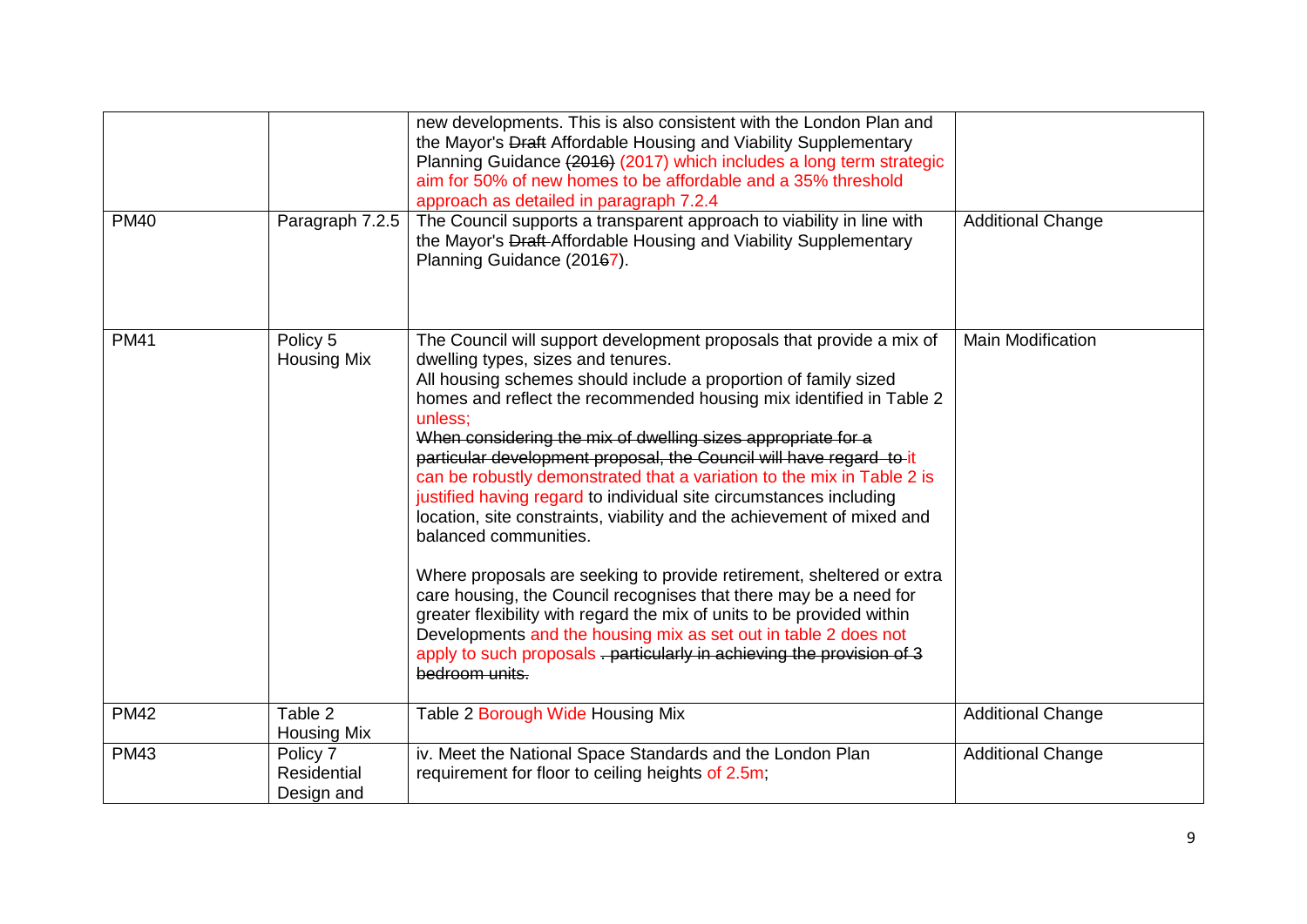|             | Amenity                                                                             |                                                                                                                                                                                                                                                                                                                                                                                                                                                                                                                                                                                                                                                                                                                                       |                          |
|-------------|-------------------------------------------------------------------------------------|---------------------------------------------------------------------------------------------------------------------------------------------------------------------------------------------------------------------------------------------------------------------------------------------------------------------------------------------------------------------------------------------------------------------------------------------------------------------------------------------------------------------------------------------------------------------------------------------------------------------------------------------------------------------------------------------------------------------------------------|--------------------------|
| <b>PM44</b> | Policy 7<br><b>Residential</b><br>Design and<br>Amenity                             | Adhere to the London Plan policies in regards to 'Lifetime Homes<br>Standards' and 'Lifetime Neighbourhoods'                                                                                                                                                                                                                                                                                                                                                                                                                                                                                                                                                                                                                          | <b>Additional Change</b> |
| <b>PM45</b> | Policy 7<br>Residential<br>Design and<br>Amenity                                    | vii. Incorporate an appropriate level of high quality, usable green<br>infrastructure and amenity space that is designed to be multi-<br>functional and offer a range of environmental benefits and leisure and<br>recreation opportunities;                                                                                                                                                                                                                                                                                                                                                                                                                                                                                          | <b>Additional Change</b> |
| <b>PM46</b> | Policy 7<br>Residential<br>Design and<br>Amenity                                    | ix. Maximises the provision of Provide dual aspect accommodation<br>unless exceptional circumstances are demonstrated;                                                                                                                                                                                                                                                                                                                                                                                                                                                                                                                                                                                                                | <b>Additional Change</b> |
| <b>PM47</b> | Paragraph 7.5.3                                                                     | Developments will be expected to deliver 'lifetime' homes and 'lifetime'<br>neighbourhoods reflecting the six principles relating to access,<br>services and amenities, built and natural environments, social network<br>and well-being, and housing. By developing homes which are<br>adaptable to change based on the needs of residents, it will facilitate<br>greater pride and sense of community.                                                                                                                                                                                                                                                                                                                              | <b>Additional Change</b> |
| <b>PM48</b> | Insert a new<br>additional<br>paragraph<br>between<br>paragraphs<br>7.5.4 and 7.5.5 | New development in Havering should be of a high quality and offer a<br>good quality living environment for residents. Dual aspect<br>accommodation offers a range of benefits such better daylight, a<br>greater chance of direct sunlight for longer periods, natural cross<br>ventilation, mitigating pollution, offering a choice of views, greater<br>flexibility and adaptability. In line with the Mayor's Housing SPG<br>2016 developments should minimise the number of single aspect<br>dwellings Single aspect dwellings that are north facing, or exposed to<br>noise levels above which significant adverse effects on health and<br>quality of life occur, or which contain three or more bedrooms should<br>be avoided. | <b>Additional Change</b> |
| <b>PM49</b> | Paragraph<br>7.5.5:                                                                 | High quality green infrastructure and Aamenity space provides many<br>benefits in terms of opportunities for recreation and leisure, and<br>enhancing quality of life through improved health, reduced stress<br>levels, child development through play spaces and interaction with the                                                                                                                                                                                                                                                                                                                                                                                                                                               | <b>Additional Change</b> |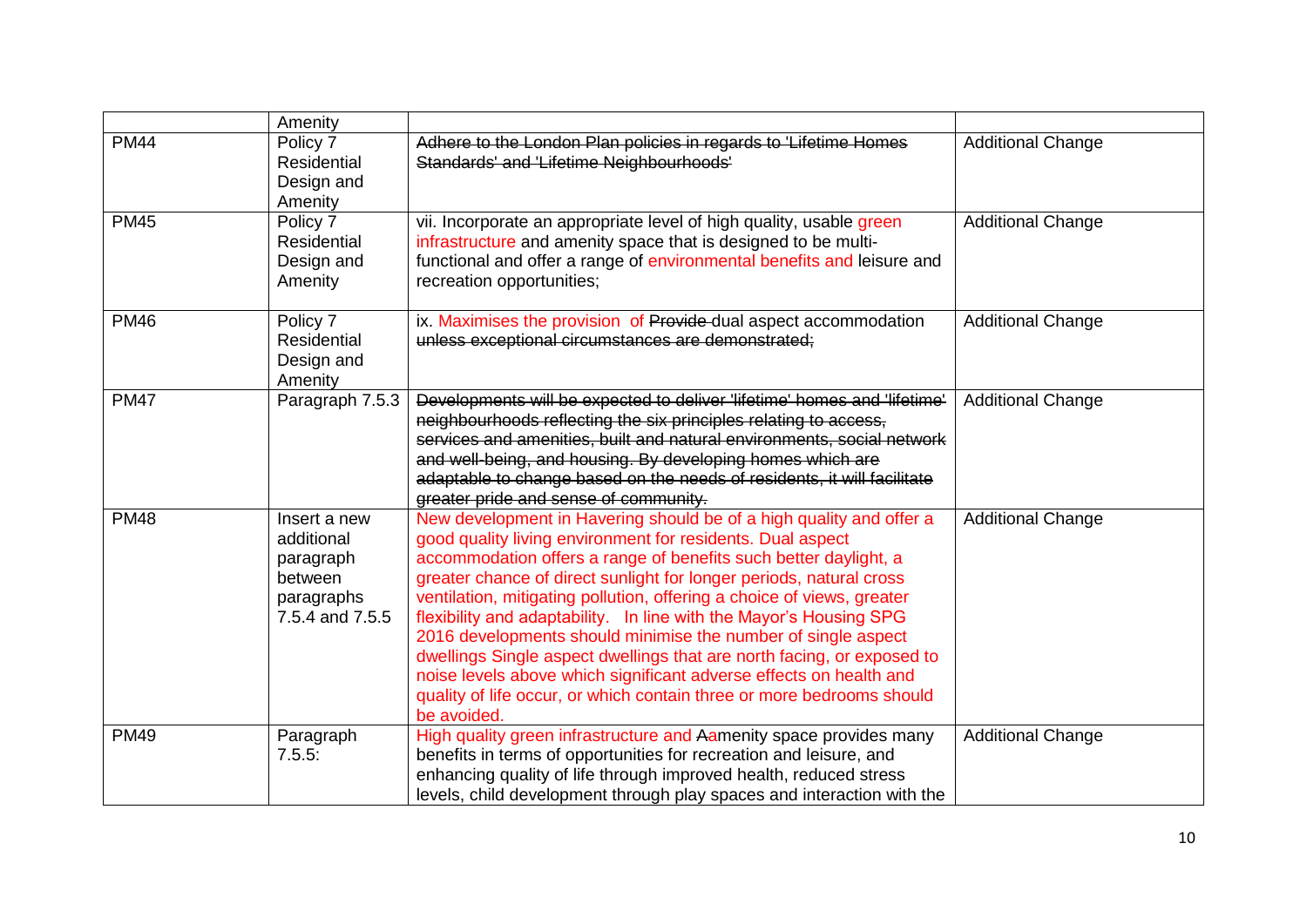|             |                                                           | natural environment.                                                                                                                                                                                                                                                                                                                                                                                                                                                                                                                                                                                                                                                                                                                                                 |                          |
|-------------|-----------------------------------------------------------|----------------------------------------------------------------------------------------------------------------------------------------------------------------------------------------------------------------------------------------------------------------------------------------------------------------------------------------------------------------------------------------------------------------------------------------------------------------------------------------------------------------------------------------------------------------------------------------------------------------------------------------------------------------------------------------------------------------------------------------------------------------------|--------------------------|
| <b>PM50</b> | Policy 10<br>Garden and<br><b>Backland</b><br>Development | Insert new clause<br>Do not result in adverse impacts on green infrastructure and<br>biodiversity that cannot be effectively mitigated.                                                                                                                                                                                                                                                                                                                                                                                                                                                                                                                                                                                                                              | <b>Main Modification</b> |
| <b>PM51</b> | Policy 10<br>Garden and<br><b>Backland</b><br>Development | v.  designtated designated                                                                                                                                                                                                                                                                                                                                                                                                                                                                                                                                                                                                                                                                                                                                           | <b>Additional Change</b> |
| <b>PM52</b> | Policy 11 Gypsy<br>and Traveller<br>Accommodation         | i. Formalising seven existing private sites providing a maximum of<br>33 70 pitches for Gypsies and Travellers. These sites are identified on<br>the Proposals Map and the maximum number of pitches that will be<br>permitted on each site is identified in paragraph 7.9.5; and                                                                                                                                                                                                                                                                                                                                                                                                                                                                                    | <b>Main Modification</b> |
| <b>PM53</b> | Paragraph<br>7.9.1                                        | The Havering Gypsy and Traveller Accommodation Assessment<br>(GTAA) 20178 provides a robust assessment of current and future<br>need for Gypsy, Traveller and Travelling Showpersons<br>accommodation in the borough up to 2031. The Assessment identifies<br>a need for 3370 additional pitches for the Gypsy and Traveller<br>households who meet the planning definition as set out in the National<br>Planning Policy for Traveller Sites. Of the 3370 pitches needed, 2657<br>pitches are required within the first 5 year period of the Plan (2016 -<br>2021), and the remaining 713 pitches in the latter part of the plan<br>period. No additional need has been identified for plots for Travelling<br>Showpeople over the 15 year plan period (2016-2031). | <b>Main Modification</b> |
| <b>PM54</b> | Paragraph 7.9.5<br>and 7.9.7                              | The sites are identified on the Proposals Map and are listed below. In<br>order to provide firm controls and prevent further intensification, a<br>maximum number of pitches will be permitted on each site as set out<br>below:<br>Tyas Stud Farm rear of Latchford Farm - maximum of<br>$\bullet$<br>5 pitches<br>Vinegar Hill - maximum of 4-12 pitches<br>$\bullet$<br>Hogbar Farm West - maximum of 34 pitches<br>Ashlea View, Tomkyns Lane - maximum of 2 pitches<br>Benskins Lane - maximum of 4012 pitches                                                                                                                                                                                                                                                   | <b>Main Modification</b> |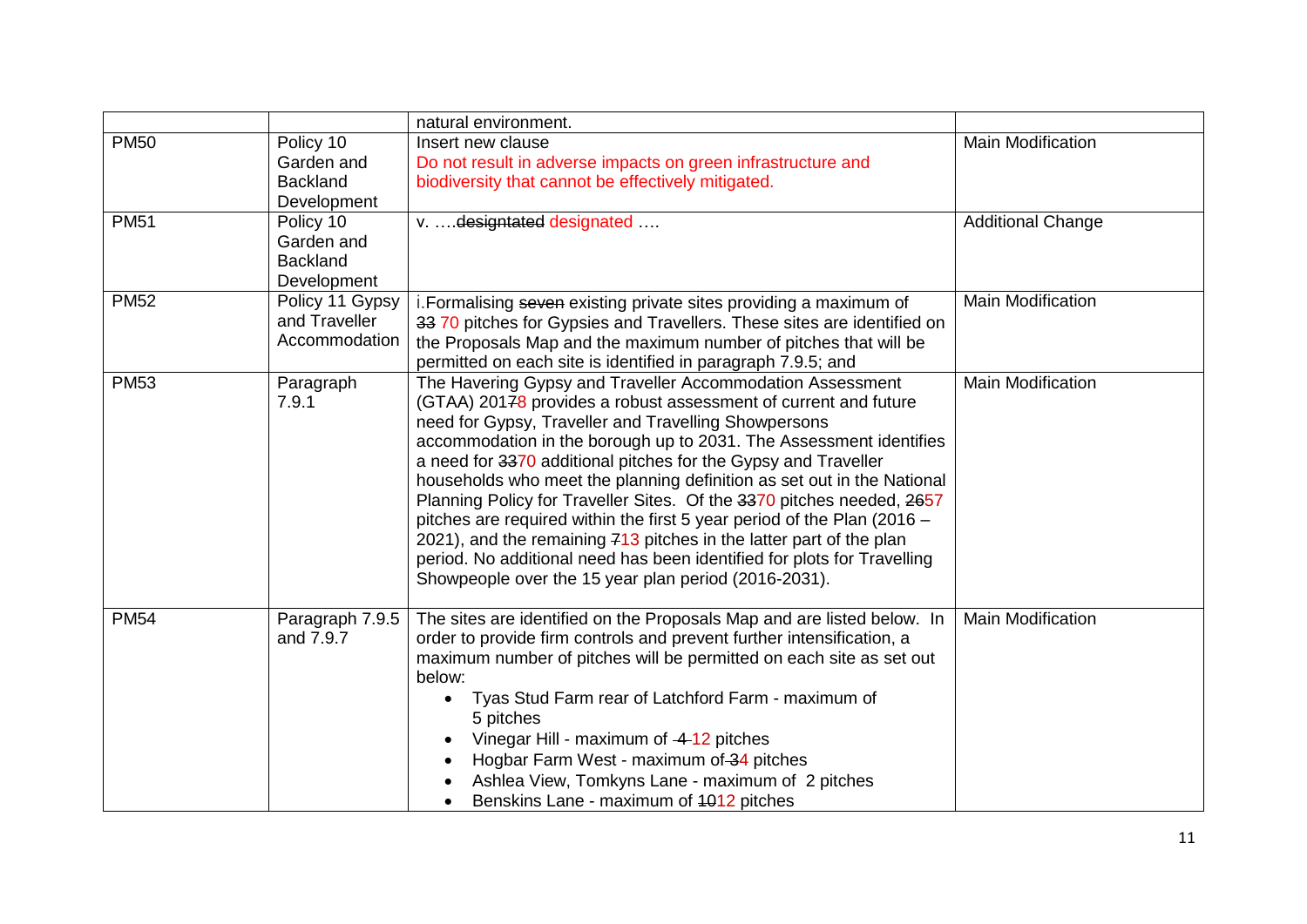|                             |                 | Fairhill Rise - maximum of 2 pitches<br>$\bullet$                                                                                     |                          |
|-----------------------------|-----------------|---------------------------------------------------------------------------------------------------------------------------------------|--------------------------|
|                             |                 | Hogbar Farm East - maximum of 47 pitches                                                                                              |                          |
|                             |                 | Lower Bedfords Road - maximum of 4                                                                                                    |                          |
|                             |                 | 3 pitches                                                                                                                             |                          |
|                             |                 | The Caravan Park, Putwell Bridge - maximum of 2 pitches<br>$\bullet$                                                                  |                          |
|                             |                 | Willow Tree Lodge - maximum of 3 additional pitches (1 pitch                                                                          |                          |
|                             |                 | already has permanent planning permission)                                                                                            |                          |
|                             |                 | Church Road- maximum of 18 pitches                                                                                                    |                          |
|                             |                 |                                                                                                                                       |                          |
|                             |                 | The GTAA also identified need for up to 29102 additional pitches for                                                                  |                          |
|                             |                 | "unknown households", that is, households whose travelling status                                                                     |                          |
|                             |                 | was not able to be determined through the assessment. These                                                                           |                          |
|                             |                 | households either refused to be interviewed, or were not on site at the                                                               |                          |
|                             |                 | time of fieldwork. It is not possible to identify sites to meet an                                                                    |                          |
|                             |                 | unknown need.                                                                                                                         |                          |
|                             |                 |                                                                                                                                       |                          |
| <b>PM55</b>                 | Paragraph 7.9.8 | Where further sites are proposed the Council will ensure that they are                                                                | <b>Additional Change</b> |
|                             |                 | required to meet legitimate additional borough need. When                                                                             |                          |
|                             |                 | considering applications for Gypsy and Traveller sites and Travelling                                                                 |                          |
|                             |                 | Showpersons plots, the Council will take into account the policy                                                                      |                          |
|                             |                 | criteria outlined in Policy 11 in addition to the requirements of National                                                            |                          |
|                             |                 | Policy.                                                                                                                               |                          |
| <b>Thriving Communities</b> |                 |                                                                                                                                       |                          |
| <b>PM56</b>                 | Policy 12       | The Council will seek to maximise the potential health gains from                                                                     | <b>Main Modification</b> |
|                             | Healthy         | development proposals and ensure that any negative impacts are                                                                        |                          |
|                             | Communities     | mitigated. All major development proposals must be supported by a                                                                     |                          |
|                             |                 | Health Impact Assessment (HIA) to demonstrate that full                                                                               |                          |
|                             |                 | consideration has been given to health and wellbeing and the                                                                          |                          |
|                             |                 | principles of active design.                                                                                                          |                          |
| <b>PM57</b>                 | Policy 12       | Policy 12 Healthy communities                                                                                                         | <b>Additional Change</b> |
|                             | Healthy         | iii. Promoting the diversification of uses within town centres and<br>managing the overconcentration of uses that can have a negative |                          |
|                             | communities     | health impacts such as betting shops and fast food takeaways (refer                                                                   |                          |
|                             |                 | to Policy 13);                                                                                                                        |                          |
|                             |                 |                                                                                                                                       |                          |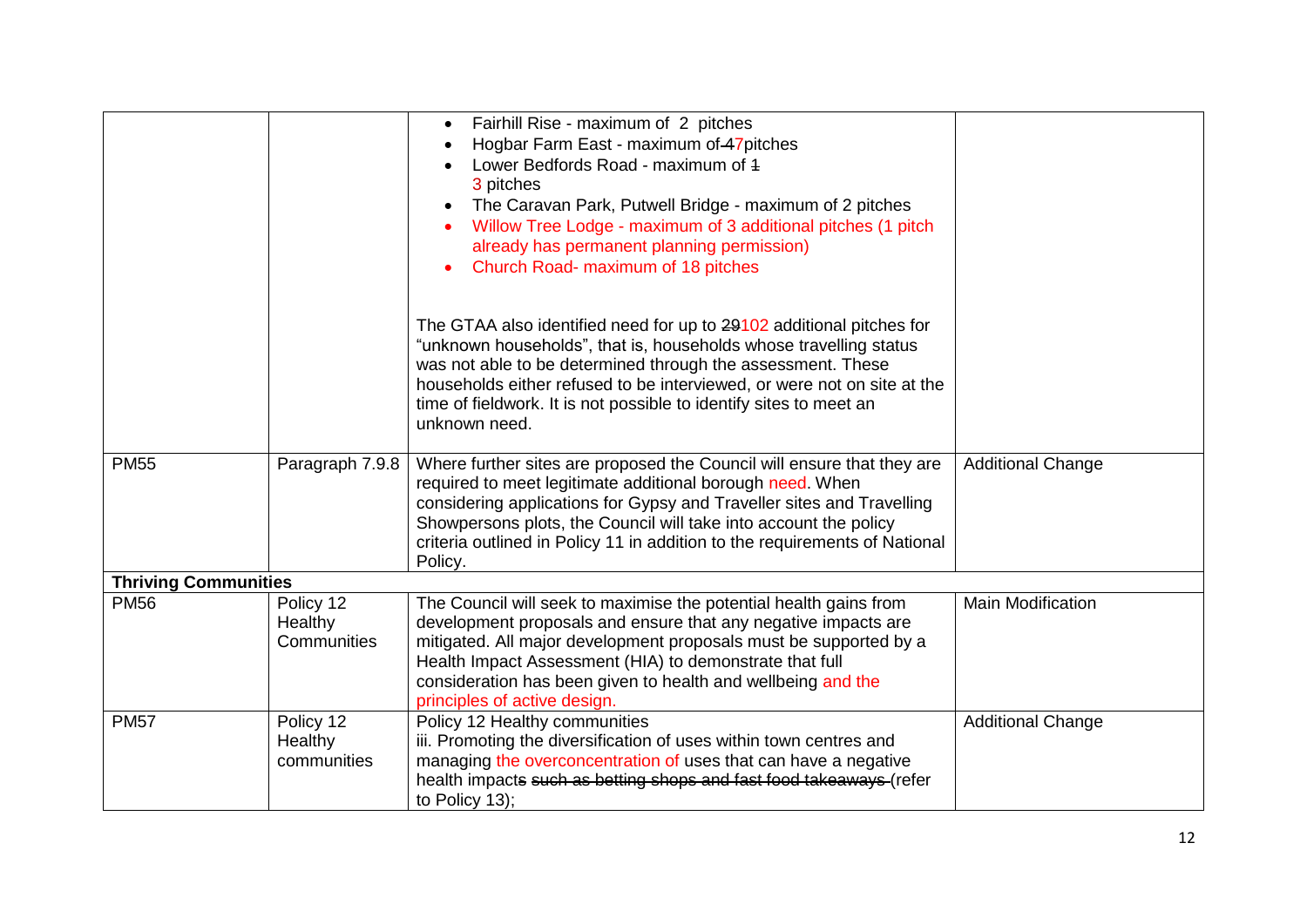| <b>PM58</b> | Paragraph 8.1.4<br>and Insert new<br>paragraph after<br>8.1.4        | To ensure that health and wellbeing is given full consideration in the<br>future development of the borough a Health Impact Assessment<br>should be undertaken by developers for all major developments.<br>HIAs can help to identify aspects of development that can be<br>enhanced to achieve the greatest health gains and where there is a<br>need to mitigate for any potential negative impacts. The level of detail<br>included in the HIA should be commensurate with the size and type of<br>development proposed. Developers should use the Council's Health<br>Impact Assessment template when undertaking their assessments.<br>When undertaking Health Impact Assessments, full consideration<br>should be given to the principles of Active Design as set out in Sport<br>England and Public Health England's Active Design Guidance. Active<br>design is about designing and adapting where we live to encourage<br>activity in our everyday lives. | <b>Main Modification</b> |
|-------------|----------------------------------------------------------------------|--------------------------------------------------------------------------------------------------------------------------------------------------------------------------------------------------------------------------------------------------------------------------------------------------------------------------------------------------------------------------------------------------------------------------------------------------------------------------------------------------------------------------------------------------------------------------------------------------------------------------------------------------------------------------------------------------------------------------------------------------------------------------------------------------------------------------------------------------------------------------------------------------------------------------------------------------------------------|--------------------------|
| <b>PM59</b> | Insert new<br>paragraph<br>between<br>paragraphs<br>8.4.2 and 8.4.3. | Havering is identified by the Mayor of London's in the Thames<br>Estuary Production Corridor, which seeks to develop facilities for<br>artistic and creative production from Eastern London to Southend.<br>The Thames Estuary Production Corridor vision document already<br>identifies Rainham's Centre for Engineering and Manufacturing<br>Excellence as contributing to the production corridor of creative<br>industries.                                                                                                                                                                                                                                                                                                                                                                                                                                                                                                                                    | <b>Additional Change</b> |
| <b>PM60</b> | Policy 13 Town<br>Centre<br>Development                              | The Council will seek to enhance the vitality and vibrancy of<br>Havering's town centres, maintaining their important role for local<br>communities.<br>Applications for new main town centre uses will be subject to the<br>sequential test as defined in the NPPF. An impact assessment will be<br>required for retail, leisure and office developments over 200 square<br>metres in edge or out of centre locations. Preference will be given for<br>edge of centre and out of town centre developments to be located on<br>existing out of centre sites designated on the Proposals Map and / or<br>in accessible locations that are well conected to town centres.                                                                                                                                                                                                                                                                                            | <b>Additional Change</b> |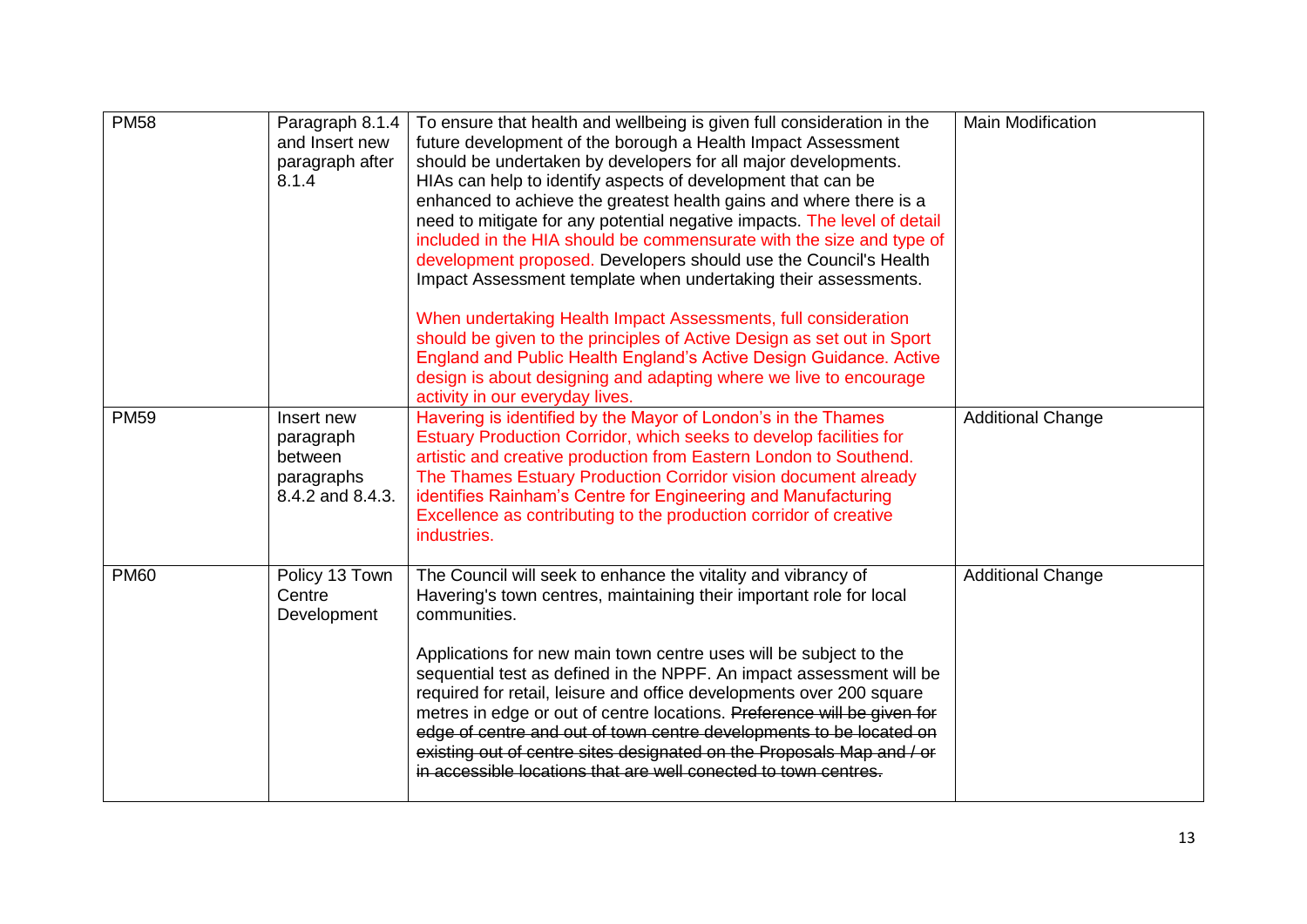|             |                 | The Council will support development proposals within town centres<br>that:<br>i. Are appropriate to the scale and function of the town centre's<br>position within the Town Centre Network (see Map 1 'Havering Town<br>Centre Hierarchy');<br>The Council will not support proposals for single use retail<br>developments which do not optimise the development potential of the<br>site. within, on the edge or outside of town centres                                                                                     |                  |                  |               |                |                |                          |
|-------------|-----------------|---------------------------------------------------------------------------------------------------------------------------------------------------------------------------------------------------------------------------------------------------------------------------------------------------------------------------------------------------------------------------------------------------------------------------------------------------------------------------------------------------------------------------------|------------------|------------------|---------------|----------------|----------------|--------------------------|
| <b>PM61</b> | Paragraph 8.2.2 | The Havering Retail and Commercial Leisure Needs Assessment<br>Quantitative Update Addendum (20158) identified a quantitative need<br>for the borough for comparison goods of up to 49,50020,720 square<br>metres, for convenience goods of up to 13,20010,850 square metres<br>and for commercial leisure floorspace (A3, A4 and A5 uses) of up to<br>21,00010,620 square metres gross by 2031.<br>Table 3<br>Floorspace Needs (Net) from 2017 -2031 (Comparison, Convenience<br>and Commercial Leisure)<br>Year<br>Comparison | 2017<br>$-3,724$ | 2021<br>$-3,345$ | 2026<br>8,179 | 2029<br>15,303 | 2031<br>20,722 | <b>Additional Change</b> |
|             |                 |                                                                                                                                                                                                                                                                                                                                                                                                                                                                                                                                 |                  |                  |               |                |                |                          |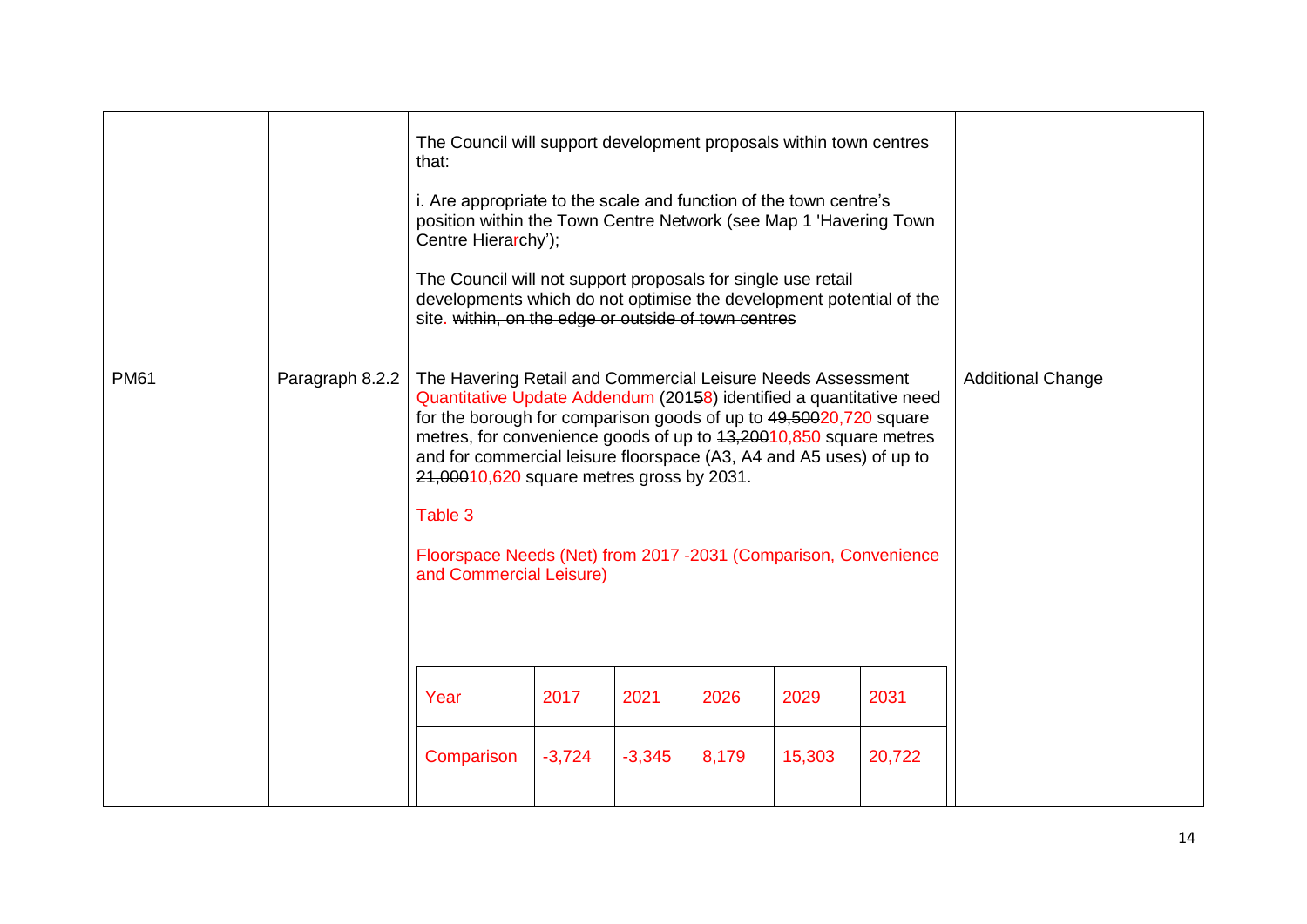|             |                 | Convenience                                                                                                                                                                                                                                                                                                                                                                                                                                                                                                                                                                                                                                                      | 8,235 | 5,822 | 8,299 | 9,829 | 10,851 |                          |
|-------------|-----------------|------------------------------------------------------------------------------------------------------------------------------------------------------------------------------------------------------------------------------------------------------------------------------------------------------------------------------------------------------------------------------------------------------------------------------------------------------------------------------------------------------------------------------------------------------------------------------------------------------------------------------------------------------------------|-------|-------|-------|-------|--------|--------------------------|
|             |                 | <b>Commercial</b><br>Leisure                                                                                                                                                                                                                                                                                                                                                                                                                                                                                                                                                                                                                                     | 14    | 2,426 | 6,403 | 8,921 | 10,619 |                          |
|             |                 | Source: Havering Retail and Commercial Leisure Needs Assessment<br>(2018 Quantitative Update Addendum (Peter Brett Associates)                                                                                                                                                                                                                                                                                                                                                                                                                                                                                                                                   |       |       |       |       |        |                          |
| <b>PM62</b> | Paragraph 8.2.3 | Although overall performing well, the other district and metropolitan<br>centres are subject to the over proliferation of non-retail uses and<br>have a number of vacancies in prominent locations. The vitality and<br>vitality of these town centres could therefore also be adversely<br>impacted by out of centre development.                                                                                                                                                                                                                                                                                                                               |       |       |       |       |        | <b>Additional Change</b> |
| <b>PM63</b> | Paragraph 8.2.4 | Another consideration is the impact on planned assessment in town<br>centres. Significant investment has been planned in the Romford and<br>Rainham and Beam Park SDAs. The former includes Romford<br>Metropolitan Centre and the latter includes Rainham District Centre<br>and the new Beam Park Local Centre. To make sure that out of<br>centre proposals out of town centres do not adversely affect the<br>vitality and viability of existing town centres, and make sure future<br>investments are optimised, the setting of a significantly lower locally<br>specific threshold for impact assessments than that specified in the<br>NPPF is justified. |       |       |       |       |        | <b>Additional Change</b> |
| <b>PM64</b> | Paragraph 8.2.5 | However, in promoting diversification of development and uses, the<br>Council is concerned to ensure that the retail function of town centres<br>is not undermined. In promoting diversity, acceptable upper floor uses<br>would include residential, office and leisure uses. Subject to the                                                                                                                                                                                                                                                                                                                                                                    |       |       |       |       |        | <b>Additional Change</b> |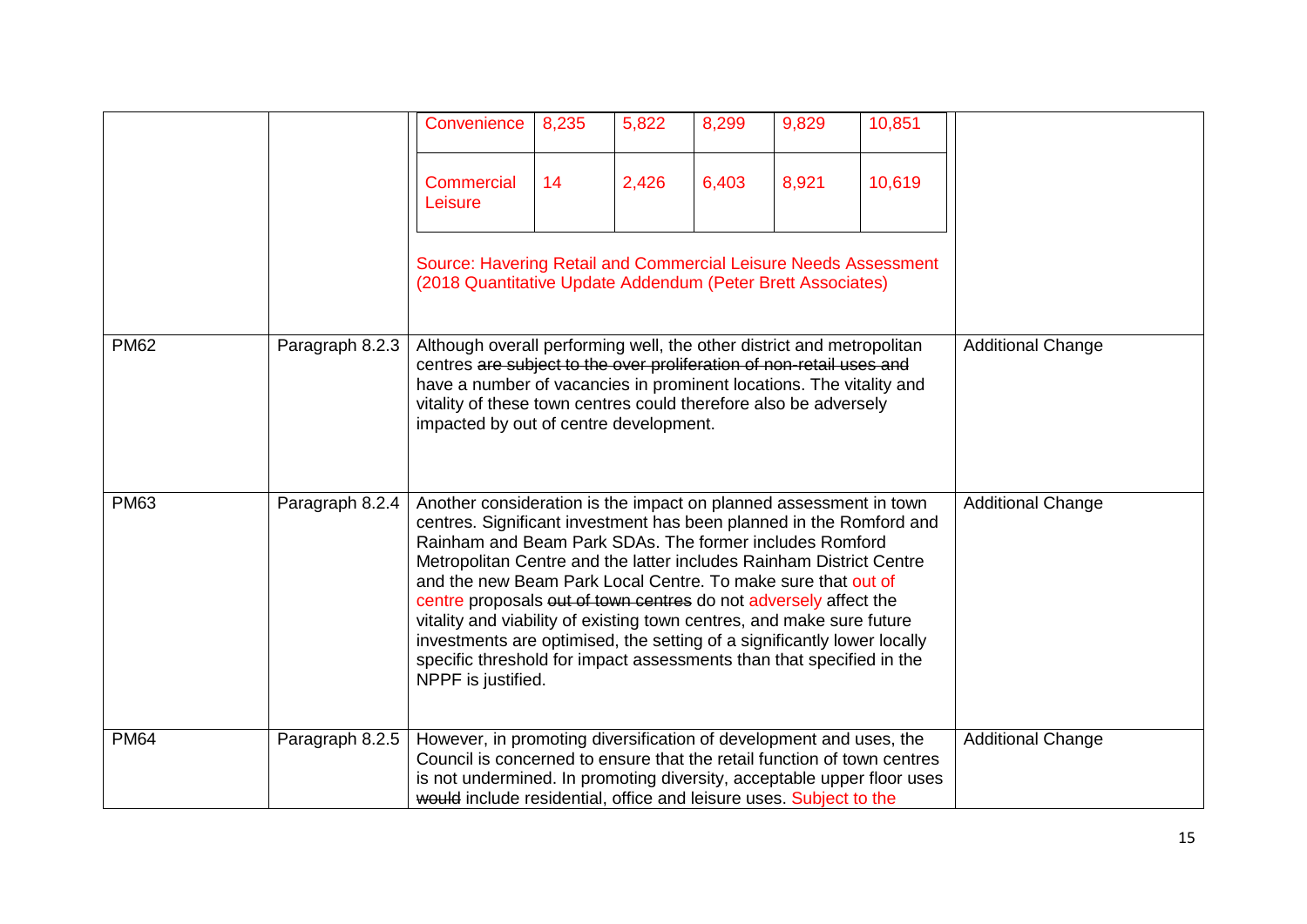|             |                              | Council being satisfied that an appropriate residential environment will<br>be provided, rResidential development at the ground floor level in<br>town centres may be encouraged in locations beyond the designated<br>frontages such as the periphery of centres will not be supported. In<br>terms of shop front design, laminated glass and internal security grills<br>are preferred above external shutters.                                                                                                                                         |                          |
|-------------|------------------------------|-----------------------------------------------------------------------------------------------------------------------------------------------------------------------------------------------------------------------------------------------------------------------------------------------------------------------------------------------------------------------------------------------------------------------------------------------------------------------------------------------------------------------------------------------------------|--------------------------|
| <b>PM65</b> | Paragraph 8.2.6              | The Council has designated primary and secondary frontages within<br>its metropolitan centre and six district centres. These are shown on<br>the Proposals Map with a schedule of properties within these<br>frontages listed in Annex 6. These designated frontages berough's<br>metropolitan and district centres are considered to be the borough's<br>primary shopping areas within the borough's metropolitan and district<br>centres.                                                                                                               | <b>Additional Change</b> |
| <b>PM66</b> | Paragraph 8.2.7<br>and 8.2.8 | Within primary frontages, the Council will seek to increase the amount<br>of retail floorspace, resist the loss of shops and prevent the clustering<br>of certain uses where this would harm the town centre's primary<br>shopping function, character and appearance. Use Class A1 should<br>be the principal and most dominant land use as this contains the most<br>important shopping facilities, those which attract the greatest number<br>of customers and those which contribute most to the vitality and<br>viability of the respective centres. | <b>Additional Change</b> |
|             |                              | In secondary frontages and local centres, the Council will seek to<br>maintain a majority significant proportion of retail uses. However, a<br>wider mix of uses will be promoted, especially those non-retail uses<br>that provide services which complement shopping facilities. Such<br>uses should provide active frontages, support street activity and<br>generate a similar level of pedestrian movement to a retail use, and<br>are open during the day (retail hours).                                                                           |                          |
| <b>PM67</b> | Paragraph 8.2.9              | The everconcentration of particular uses can impact negatively on the<br>amenity of adjacent uses and adversely affect the vitality and viability<br>of the town centre.                                                                                                                                                                                                                                                                                                                                                                                  | <b>Additional Change</b> |
| <b>PM68</b> | Policy $16 -$                | c. Make use of an innovative delivery of social infrastructure;                                                                                                                                                                                                                                                                                                                                                                                                                                                                                           | <b>Additional Change</b> |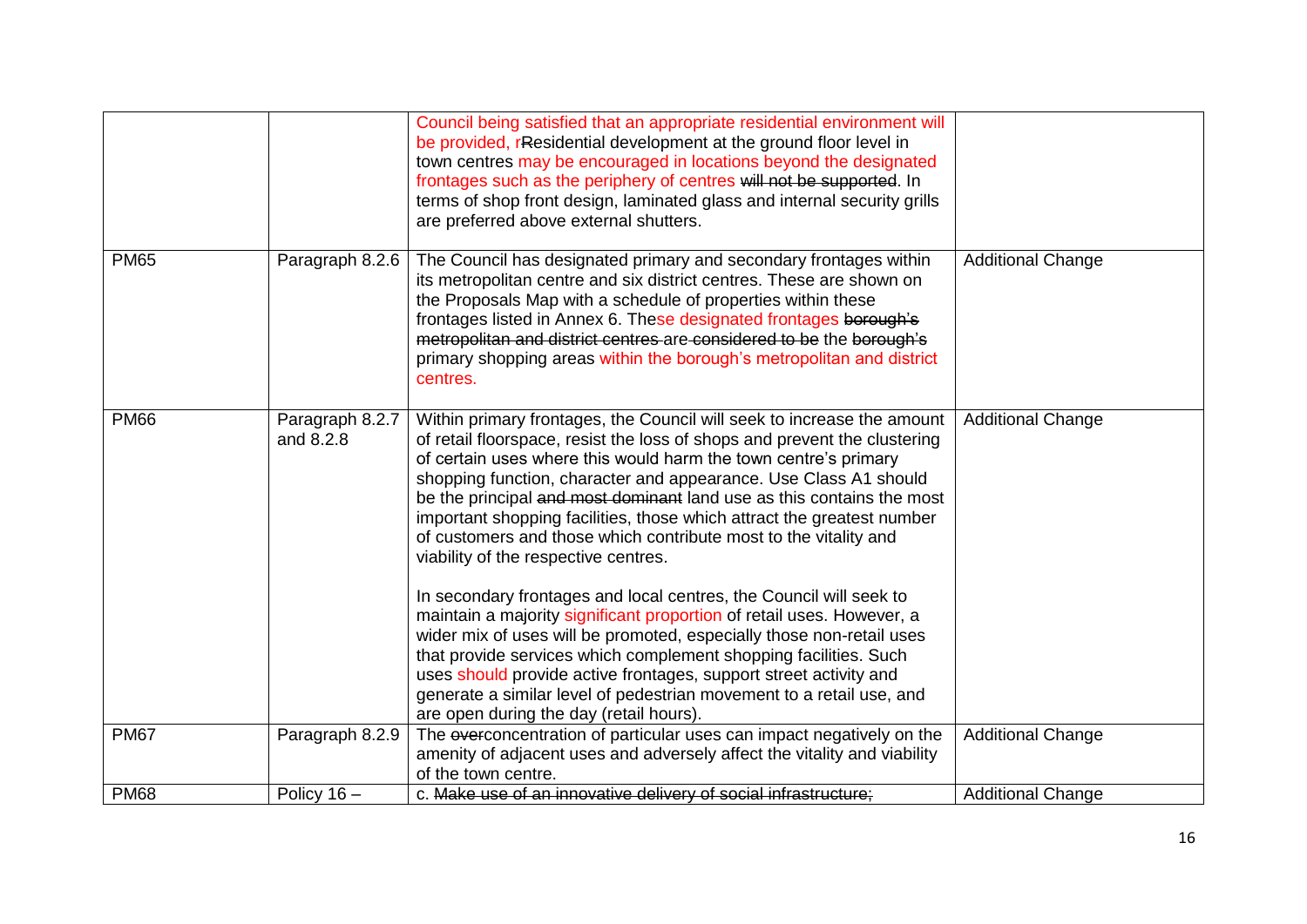|             | Social<br>Infrastructure                  |                                                                                                                                                                                                                                                                                                                                                                                                                                                                                                         |                          |
|-------------|-------------------------------------------|---------------------------------------------------------------------------------------------------------------------------------------------------------------------------------------------------------------------------------------------------------------------------------------------------------------------------------------------------------------------------------------------------------------------------------------------------------------------------------------------------------|--------------------------|
| <b>PM69</b> | Policy $16 -$<br>Social<br>Infrastructure | f. Explore the possibility to co-locate, in multi-use buildings with<br>complimentary services; and                                                                                                                                                                                                                                                                                                                                                                                                     | <b>Additional Change</b> |
| <b>PM70</b> | Policy $16 -$<br>Social<br>Infrastructure | g. Are provided in multi-use, flexible, adaptable and healthy buildings.                                                                                                                                                                                                                                                                                                                                                                                                                                | <b>Additional Change</b> |
| <b>PM71</b> | Policy $16 -$<br>Social<br>Infrastructure | Stakeholders Applicants will be encouraged to consider funding<br>arrangements for reasonable on-going maintenance costs.                                                                                                                                                                                                                                                                                                                                                                               | <b>Additional Change</b> |
| <b>PM72</b> | Policy $16 -$<br>Social<br>Infrastructure | The suitability of redundant social infrastructure premises for<br>accommodating other forms of social infrastructure for which there is<br>a defined need in the locality should be assessed before alternative<br>developments will be considered by the Council. The assessment<br>should take account of site constraints and consider the feasibility and<br>viability of retaining the site for alternative social infrastructure<br>provision.                                                   | <b>Additional Change</b> |
| <b>PM73</b> | Policy $16 -$<br>Social<br>Infrastructure | The following paragraph was included at the end of the Social<br>Infrastructure policy, however it should have been the first paragraph<br>of the support text:<br>Social infrastructure covers a variety of health, community, cultural,<br>sports and leisure facilities. It encompasses burial spaces, places of<br>worship, health and education facilities, social care facilities,<br>nurseries, theatres, sports pitches, swimming pools, and many other<br>uses that provide a social function. | <b>Additional Change</b> |
| <b>PM74</b> | Paragraph 8.5.6                           | The Council will, however, not permit proposals which would result in<br>a loss of social infrastructure in an area of defined need for that type<br>of social infrastructure without a convincing demonstration by the<br>developer that an equivalent replacement provision re-provision (in<br>terms of size, usefulness, attractiveness, safety and quality) has been                                                                                                                               | <b>Additional Change</b> |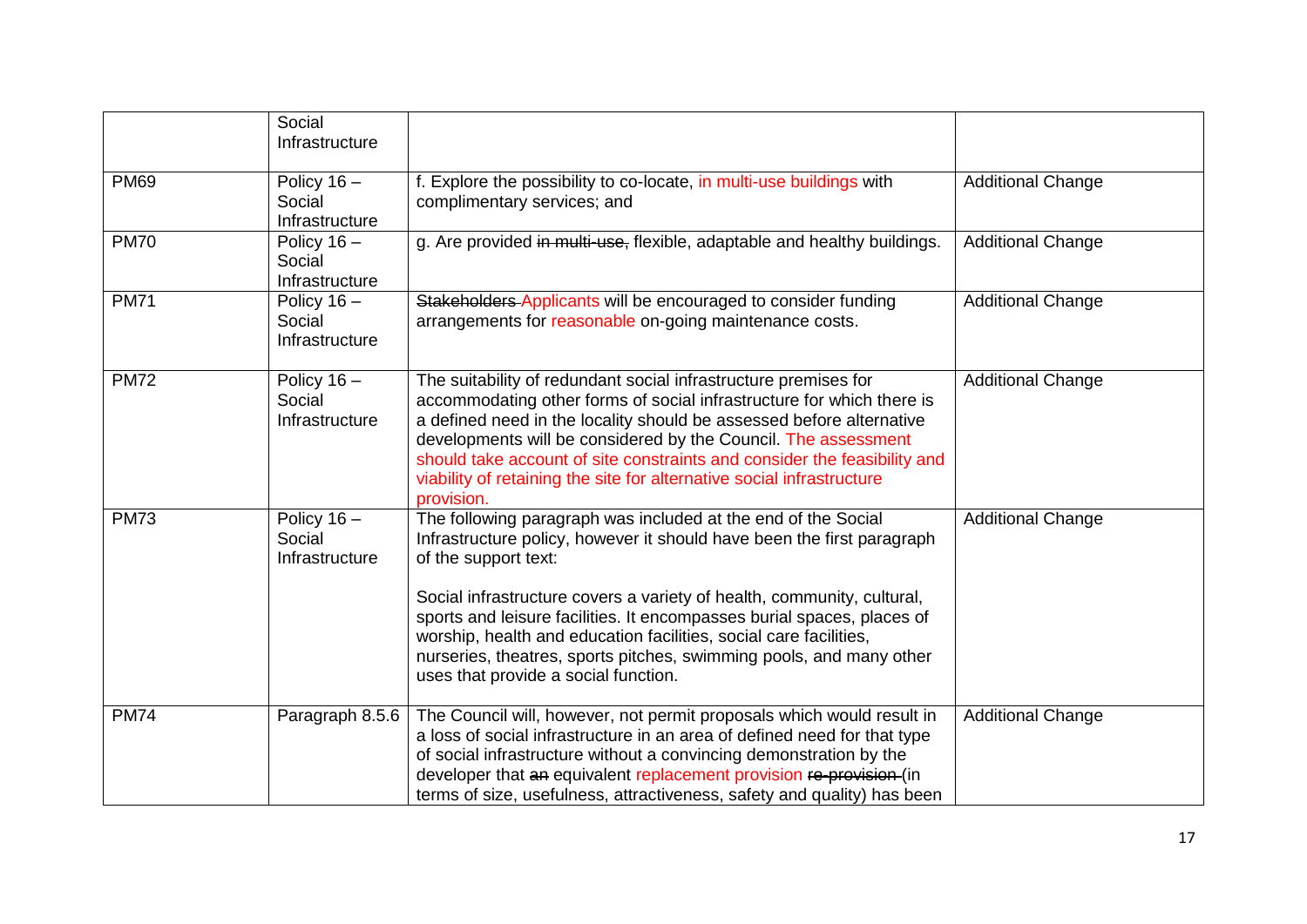|             |                                                  | made. If the disposal of assets is part of an agreed programme of<br>social infrastructure consolidation, the loss of social infrastructure in<br>areas of defined need may be acceptable. The Council will also give<br>consideration to the viability of retaining existing social infrastructure<br>provision.                                                                                                                                                                                                                                                                                                                                                                    |                          |
|-------------|--------------------------------------------------|--------------------------------------------------------------------------------------------------------------------------------------------------------------------------------------------------------------------------------------------------------------------------------------------------------------------------------------------------------------------------------------------------------------------------------------------------------------------------------------------------------------------------------------------------------------------------------------------------------------------------------------------------------------------------------------|--------------------------|
| <b>PM75</b> | Paragraph 8.5.7                                  | The future demand for burial space in the borough has been identified<br>through the Council's Infrastructure Delivery Plan. Sufficient supply of<br>multi-faith/interdenominational plots has been identified for the full<br>Local Plan period. With regards to demands for burials meeting<br>specific Muslim requirements arising from the wider North East<br>London, including Havering, sufficient capacity has been identified<br>until around 2028 2024. The Council will support burial provision<br>when the local need for such facilities can be demonstrated, based on<br>up-to-date evidence. only support applications for burial space which<br>meet an unmet need. | <b>Additional Change</b> |
| <b>PM76</b> | Policy 17<br>Education                           | Proposals with innovative and flexible design solutions and the shared<br>use of open space and sports facilities will be considered favourably<br>where it enables the delivery of a new school in an area of identified<br>need and where the existing sports facility can accommodate<br>additional play without compromising quality and accessibility for<br>existing users.                                                                                                                                                                                                                                                                                                    | <b>Additional Change</b> |
| <b>PM77</b> | Policy 17<br>Education                           | Proposals for educational uses in the Green Belt, including the<br>expansion of existing schools may be considered as very special<br>circumstances where it can be robustly demonstrated that there are<br>no suitable alternative sites within the appropriate education planning<br>area and there is a demonstrable need or demand for additional<br>school places                                                                                                                                                                                                                                                                                                               | <b>Additional Change</b> |
| <b>PM78</b> | Policy 17<br>Education<br>8.6.9<br>Policy change | Development proposals for privately operated and owned nurseries<br>will also be expected to demonstrate that :<br>v. They meet the floorspace requirements as set out in the statutory<br>framework for the early years foundation stage<br>vi. Drop offs can be catered for safely on site<br>vii There is no significant adverse impact on the amenity of                                                                                                                                                                                                                                                                                                                         | <b>Additional Change</b> |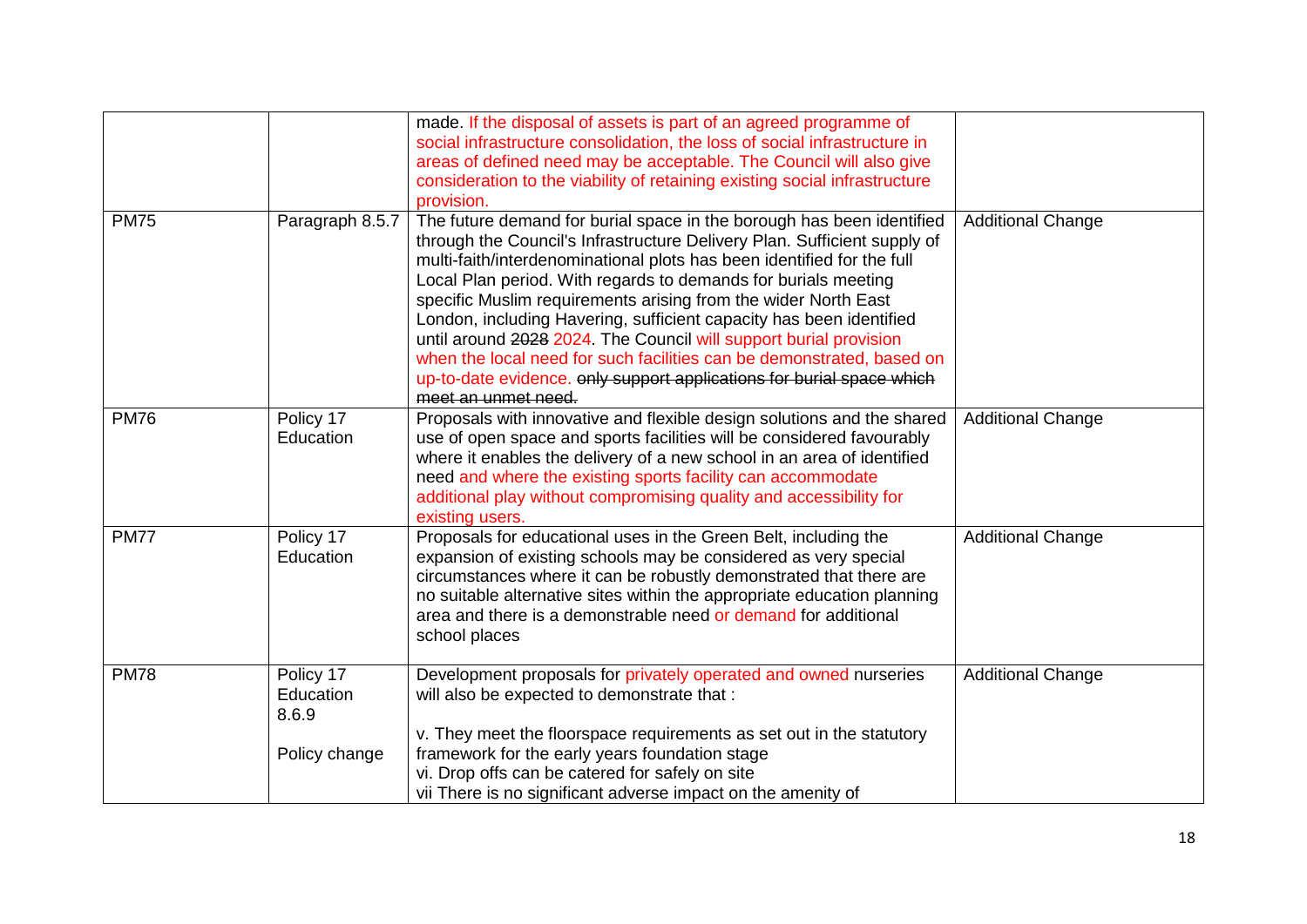|             |                                                   | neighbours                                                                                                                                                                                                                                                                                                                                                                                                                                                                                                                                                                                                                                                                                                                                                                                                                                                                                                                                                                                                                                                                                                                                                                                    |                          |
|-------------|---------------------------------------------------|-----------------------------------------------------------------------------------------------------------------------------------------------------------------------------------------------------------------------------------------------------------------------------------------------------------------------------------------------------------------------------------------------------------------------------------------------------------------------------------------------------------------------------------------------------------------------------------------------------------------------------------------------------------------------------------------------------------------------------------------------------------------------------------------------------------------------------------------------------------------------------------------------------------------------------------------------------------------------------------------------------------------------------------------------------------------------------------------------------------------------------------------------------------------------------------------------|--------------------------|
|             |                                                   | Amendment / addition to explanatory text :                                                                                                                                                                                                                                                                                                                                                                                                                                                                                                                                                                                                                                                                                                                                                                                                                                                                                                                                                                                                                                                                                                                                                    |                          |
|             |                                                   | Childcare facilities should be safe, accessible for all, and provide both<br>indoor and outdoor learning opportunities. There has been an<br>increase in Havering in planning applications for nurseries in<br>residential areas. Although these proposals can contribute towards<br>meeting a local need, it is important that residential amenity and<br>highway safety are preserved. As privately owned and operated<br>nurseries generate significant traffic during peak hours, proposals will<br>be expected to provide sufficient car-parking including pick-up and<br>drop-off points on-site. It is recognised, however, that it may not<br>always be possible or appropriate for pick- up and drop-off points to<br>be provided within Council school sites which also include Early Years<br>provision. The conversion of a detached dwellings is typically more<br>suitable than the conversion of a semi-detached property, as both the<br>traffic and amenity impact on surrounding dwellings is more likely to<br>be acceptable. The type of dwelling and relation to neighbouring<br>dwellings will therefore be considered in determining proposals<br>involving nurseries. |                          |
| <b>PM79</b> | Policy 18 Open<br>space, sports<br>and recreation | ix. Support improvements to the borough's sports and recreation<br>facilities in line with the recommendations in the Indoor Sport and<br>Leisure Facilities and Outdoor Playing Pitch Strategies 2016<br>including                                                                                                                                                                                                                                                                                                                                                                                                                                                                                                                                                                                                                                                                                                                                                                                                                                                                                                                                                                           | <b>Additional Change</b> |
| <b>PM80</b> | Paragraph 8.7.2                                   | In applying Policy 18, open space will encompass parks and gardens,<br>natural and semi natural green spaces, amenity space, children's play<br>areas, allotments and cemeteries, churchyards and other burial<br>grounds as defined in Havering's Open Space Assessment and<br>Standards Paper (2016). In addition, waterways are also included as<br>open space recognising their sport, recreation and amenity value,<br>consistent with the definition of open space in the NPPF. Leisure and<br>sSports and recreation facilities encompass indoor sports halls,<br>swimming pools, fitness centres, outdoor sports pitches, playing fields<br>tennis courts and bowling greens.                                                                                                                                                                                                                                                                                                                                                                                                                                                                                                         | <b>Additional Change</b> |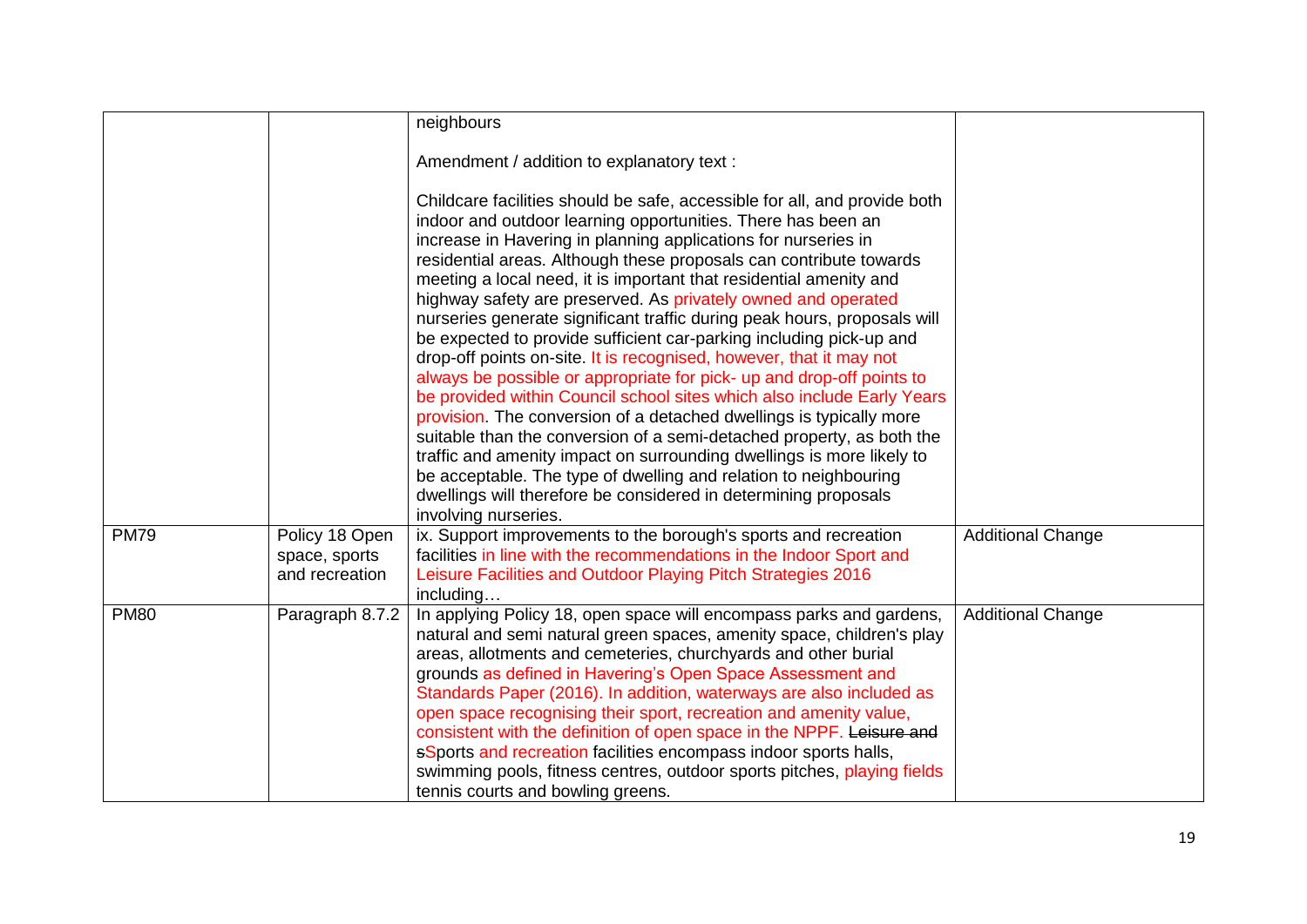| <b>PM81</b>                     | paragraph 8.7.8                                                              | It is essential that Havering has modern and fit for purpose indoor<br>sports facilities and the Council is actively seeking to upgrade the<br>current provision. Havering's Indoor Sport and Leisure Facilities<br>Assessment and Strategy (2016) found that investment is needed in<br>both community and school sports facilities. Provision will be<br>significantly enhanced by the new Romford Leisure Centre,<br>replacement of Hornchurch Leisure Centre, refurbishment of Chafford<br>Sports Complex and improved facilities at Bretons Outdoor<br>Recreation Centre as recommended by the Strategy in the Indoor<br>Sport and Leisure Facilities and Outdoor Playing Pitch Strategies<br>2016                                                                                                                                                                                                             | <b>Additional Change</b> |
|---------------------------------|------------------------------------------------------------------------------|---------------------------------------------------------------------------------------------------------------------------------------------------------------------------------------------------------------------------------------------------------------------------------------------------------------------------------------------------------------------------------------------------------------------------------------------------------------------------------------------------------------------------------------------------------------------------------------------------------------------------------------------------------------------------------------------------------------------------------------------------------------------------------------------------------------------------------------------------------------------------------------------------------------------|--------------------------|
| <b>Opportunities to Prosper</b> |                                                                              |                                                                                                                                                                                                                                                                                                                                                                                                                                                                                                                                                                                                                                                                                                                                                                                                                                                                                                                     |                          |
| <b>PM82</b>                     | Policy 19<br><b>Business</b><br>Growth                                       | iv. Requiring large scale residential proposals within Romford Town<br>Centre to incorporate high quality, flexible business space, subject to<br>viability, up-to-date employment floorspace demand and market<br>signals,                                                                                                                                                                                                                                                                                                                                                                                                                                                                                                                                                                                                                                                                                         | <b>Additional Change</b> |
| <b>PM83</b>                     | Policy 19<br><b>Business</b><br>Growth                                       | Insert new clause<br>Working with the Port of London Authority (PLA) to explore<br>opportunities to improve and develop wharf infrastructure and to<br>explore increasing use of the River Thames for freight transport.                                                                                                                                                                                                                                                                                                                                                                                                                                                                                                                                                                                                                                                                                            | <b>Main Modification</b> |
| <b>PM84</b>                     | Policy 19<br><b>Business</b><br>Growth new<br>clause and<br>explanatory text | xi. Supporting the strategic significant growth potential of the Borough<br>in logistics activities of greater than sub-regional importance, as set<br>out in the London Plan.<br>9.1.4 Strategic Industrial Locations (SILs) are locations identified by<br>the Mayor of London, following assessment of future demand, as<br>London's main reservoir of industrial land. They are identified as vital<br>for providing capacity for activities such as logistics, waste<br>management, utilities, land for transport, and industrial 'services to<br>support the service sector', and they are accorded strategic protection<br>by the Mayor of London and London boroughs. The Locally Strategic<br>Industrial Sites (LSISs) are sites identified by the Council as vital for<br>local industrial functions, including availability of low rent<br>accommodation, which support a range of local employment. The | <b>Main Modification</b> |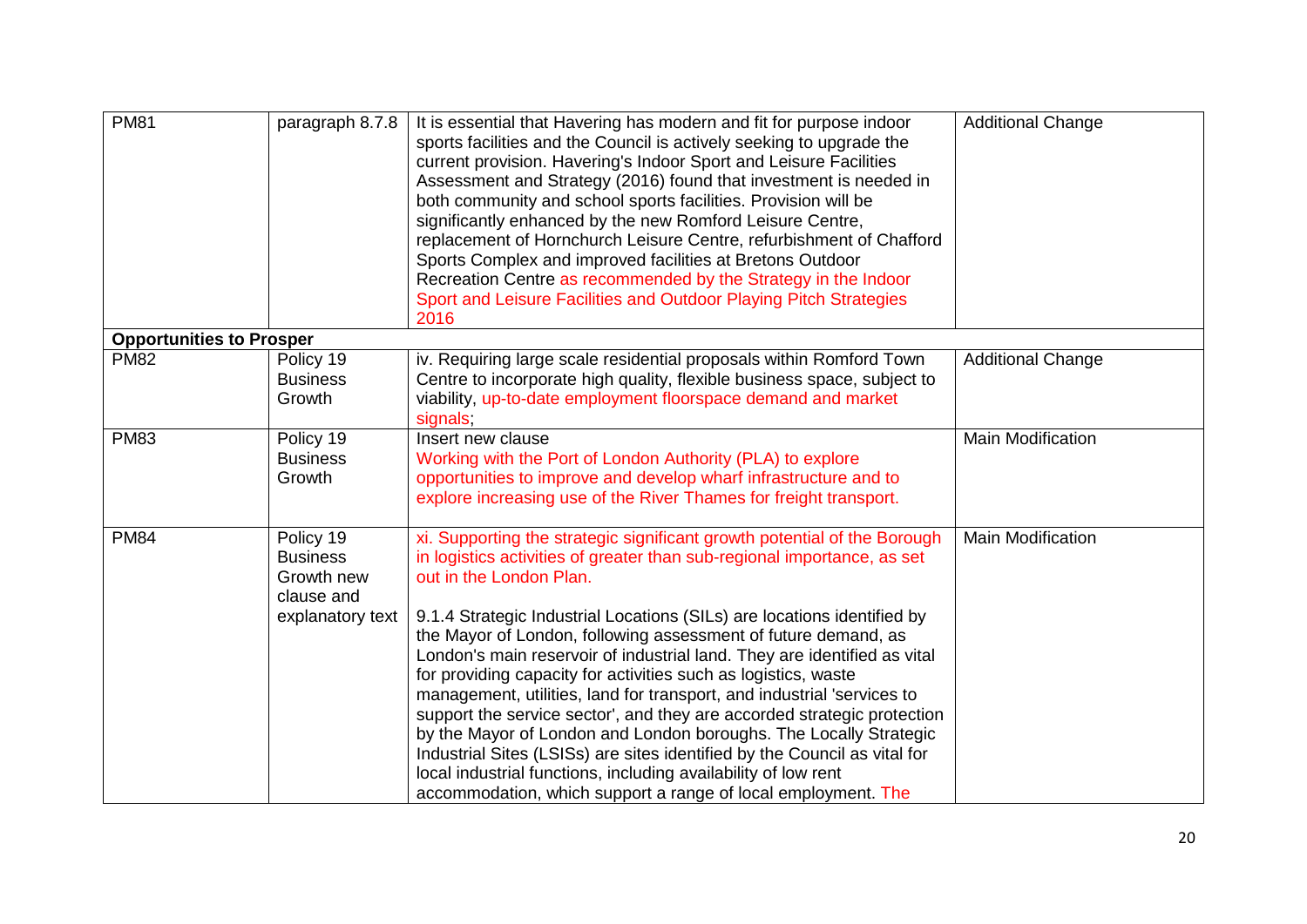|             |                                         | Council nevertheless realise the importance of addressing other<br>strategic and local land-use requirements, in particular the pressing<br>need for new homes. The Council will, therefore, keep under review<br>the need for employment land as part of a managed approach in line<br>with the requirements in the National Planning Policy Framework and<br>the London Plan and with regard to meeting the other objectives of<br>this Local Plan.                                                                                                                                                                                                                                                                                                                                           |                          |
|-------------|-----------------------------------------|-------------------------------------------------------------------------------------------------------------------------------------------------------------------------------------------------------------------------------------------------------------------------------------------------------------------------------------------------------------------------------------------------------------------------------------------------------------------------------------------------------------------------------------------------------------------------------------------------------------------------------------------------------------------------------------------------------------------------------------------------------------------------------------------------|--------------------------|
|             |                                         | 9.1.6 The ELR advises that 19.5ha 24ha of employment land can be<br>released over the Plan period. industrial land previously designated<br>for its local significance can be released from industrial employment<br>uses. The previously designated land recommend for release<br>comprises 2.7 ha at Crow Lane (Romford gas works), 15.4 ha at<br>Rainham West and 1.4 ha at Bridge Close, Romford. The de-<br>designation of these sites will facilitate the delivery of new<br>residential developments and make a significant contribution towards<br>meeting the borough's housing need. Safeguarding SILs and the<br>remaining LSISs will ensure that there is sufficient capacity to meet<br>projected demand for industrial land in the borough going forward<br>over the plan period. |                          |
|             |                                         | Add new paragraph 9.1.13 :                                                                                                                                                                                                                                                                                                                                                                                                                                                                                                                                                                                                                                                                                                                                                                      |                          |
|             |                                         | Policy 20 Loss of Locally Significant Industrial Sites and Non-<br>designated industrial land sets out how the Council will approach<br>proposals for the loss of employment land in these sites.                                                                                                                                                                                                                                                                                                                                                                                                                                                                                                                                                                                               |                          |
| <b>PM85</b> | Policy 20 Loss<br>of industrial<br>land | ii. The existing employment land use causes unacceptable detrimental<br>effects, (that cannot be mitigated by design, use of new technologies<br>or greener buildings), on the amenity of nearby residential areas; and                                                                                                                                                                                                                                                                                                                                                                                                                                                                                                                                                                         | <b>Main Modification</b> |
| <b>PM86</b> | Policy 20 Loss<br>of Industrial<br>Land | Amend policy title to: Loss of locally significant industrial sites and<br>non-designated land                                                                                                                                                                                                                                                                                                                                                                                                                                                                                                                                                                                                                                                                                                  | <b>Main Modification</b> |
|             |                                         | The Council will keep under review the provision of Locally Significant                                                                                                                                                                                                                                                                                                                                                                                                                                                                                                                                                                                                                                                                                                                         |                          |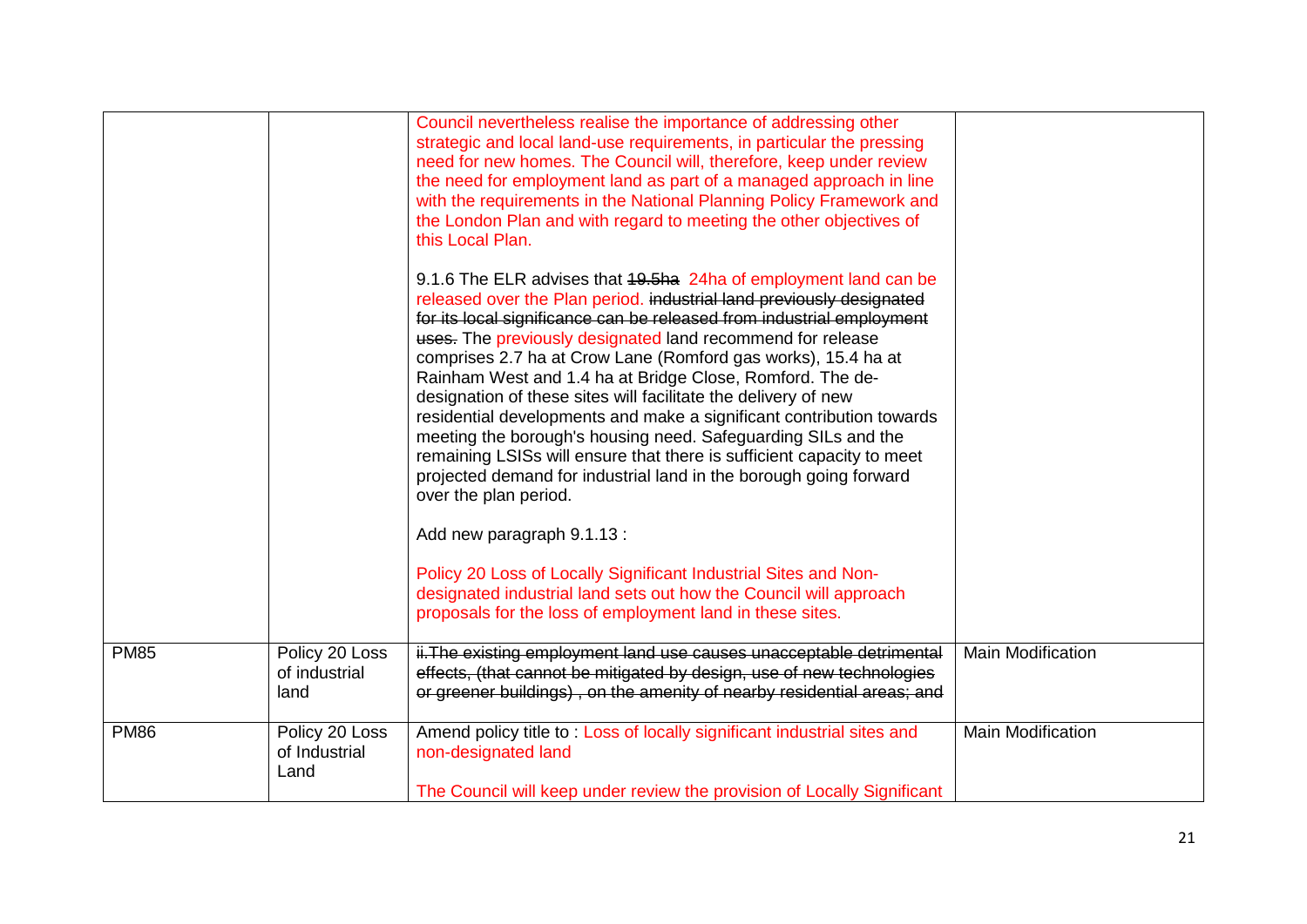| Industrial Sites (LSISs) and non-designated industrial land as part of<br>its commitment to ensuring that Havering has a strong and<br>prosperous economy                                                                                                                                            |  |
|------------------------------------------------------------------------------------------------------------------------------------------------------------------------------------------------------------------------------------------------------------------------------------------------------|--|
| The Council will only support the loss of non-designated industrial<br>land and floorspace in Havering where it can be demonstrated that:                                                                                                                                                            |  |
| The change of use from industrial employment uses will not lower the<br>industrial capacity of the borough below that necessary to meet<br>projected demand over the planning period as estimated by the most<br>up to date Havering Employment Land Review;                                         |  |
| The existing employment land use causes unacceptable detrimental<br>effects, that cannot be mitigated, on the amenity of nearby residential<br>areas; and                                                                                                                                            |  |
| There is no market interest in the site following one year of continuous<br>active marketing.                                                                                                                                                                                                        |  |
| Additional text in policy headline:                                                                                                                                                                                                                                                                  |  |
| In considering proposals for the loss of LSISs and non-designated<br>industrial land, the Council will take into account the wider land-use<br>objectives of the Local Plan because the release of land which is no<br>longer needed for employment use may assist in securing these.                |  |
| The Council will require the re-provision of non-designated industrial<br>land where it is located within a wider area of commercial uses (such<br>as retail) in the event of proposals being submitted for redevelopment<br>of the wider area except in cases where this policy accepts their loss. |  |
| Changes to explanatory text:                                                                                                                                                                                                                                                                         |  |
| 9.2.1 Locally Significant Industrial Sites (LSISs) are of local                                                                                                                                                                                                                                      |  |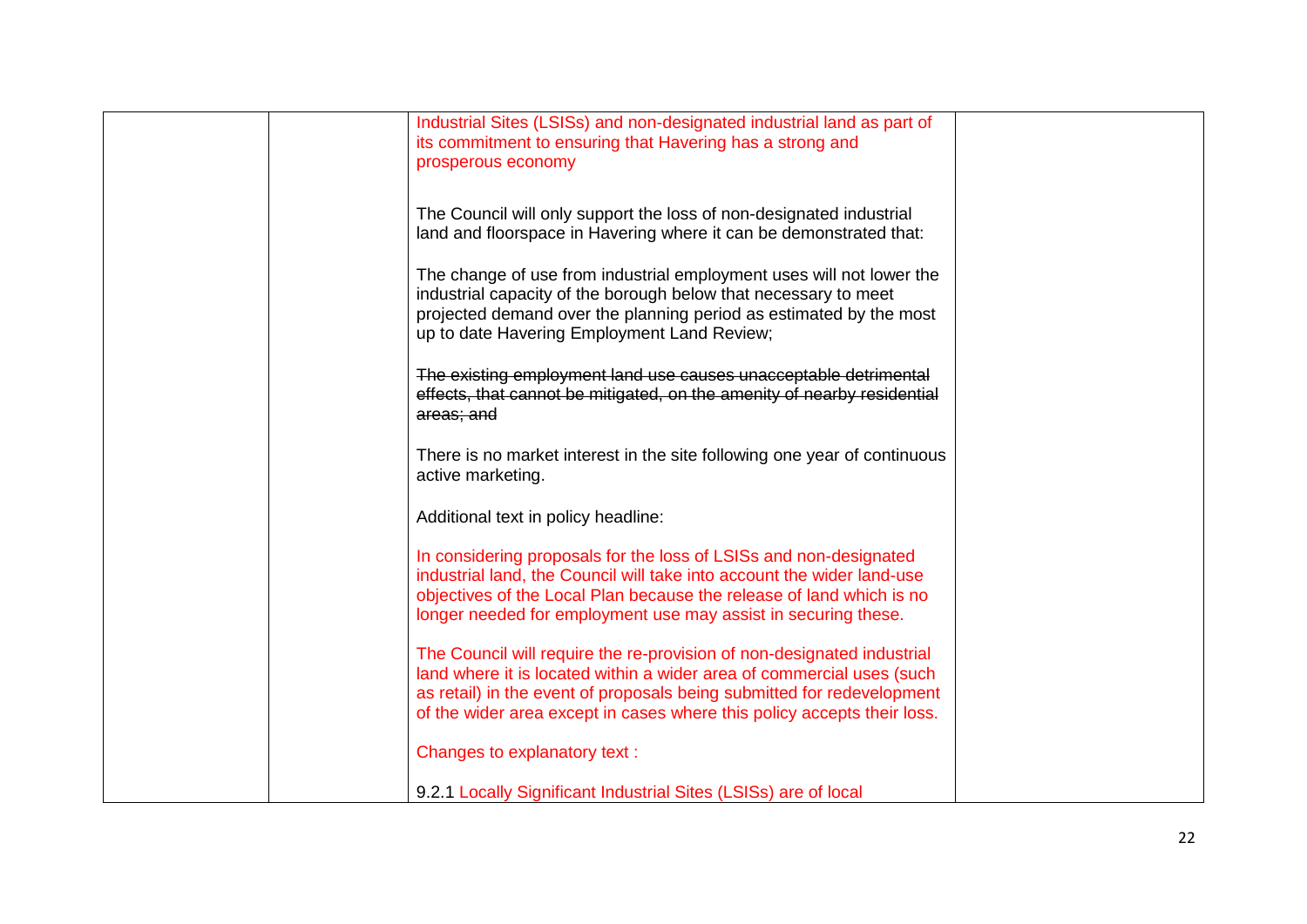| significance for industry and warehousing. Non-designated industrial<br>land and floorspace comprises land and floor space last used for<br>employment use or land and floorspace which is currently in<br>employment use but does not lie within the area identified and<br>safeguarded as a Strategic Industrial Location (SIL) or a Locally<br>Significant Industrial Site (LSIS).                                                                                                                                                                                                                                                                                                                                                     |
|-------------------------------------------------------------------------------------------------------------------------------------------------------------------------------------------------------------------------------------------------------------------------------------------------------------------------------------------------------------------------------------------------------------------------------------------------------------------------------------------------------------------------------------------------------------------------------------------------------------------------------------------------------------------------------------------------------------------------------------------|
| 9.2.2 The underlying purpose of Policy 20 is to protect and where<br>possible enhance the employment potential of the existing non<br>safeguarded employment land and floorspace. The policy provides<br>some flexibility which aims to recognise individual site<br>characteristics and allow some very limited loss of employment land<br>and floor space where significant unacceptable detrimental effects<br>on amenity of nearby residential uses and no market interest are<br>clearly demonstrated. The policy thrust is therefore to ensure that<br>not too much industrial land and floorspace is released as this could<br>hinder the long term economic prospects of the borough.                                             |
| Replacement paragraph 9.2.2                                                                                                                                                                                                                                                                                                                                                                                                                                                                                                                                                                                                                                                                                                               |
| In line with the focus on a strong economy in Havering, the purpose<br>of Policy 20 is to protect and where possible enhance the<br>employment potential of the existing Locally Significant Industrial<br>Sites and non-designated employment land and floorspace.                                                                                                                                                                                                                                                                                                                                                                                                                                                                       |
| New paragraph 9.2.3                                                                                                                                                                                                                                                                                                                                                                                                                                                                                                                                                                                                                                                                                                                       |
| Although the focus of Policy 20 is to seek to protect Locally Significant<br>Industrial Sites and non-designated industrial land, the Council<br>recognise that the policy should provide for some flexibility in the<br>extent to which industrial land is safeguarded. Providing this scope for<br>some flexibility is important because the Council recognises that in<br>Havering there is considerable pressure to accommodate a range of<br>important land uses including housing and infrastructure as well as<br>industrial / employment. In taking this approach, the Council will<br>always carefully consider up to date evidence as to how the proposed<br>change of use from industrial / employment uses will impact on the |
|                                                                                                                                                                                                                                                                                                                                                                                                                                                                                                                                                                                                                                                                                                                                           |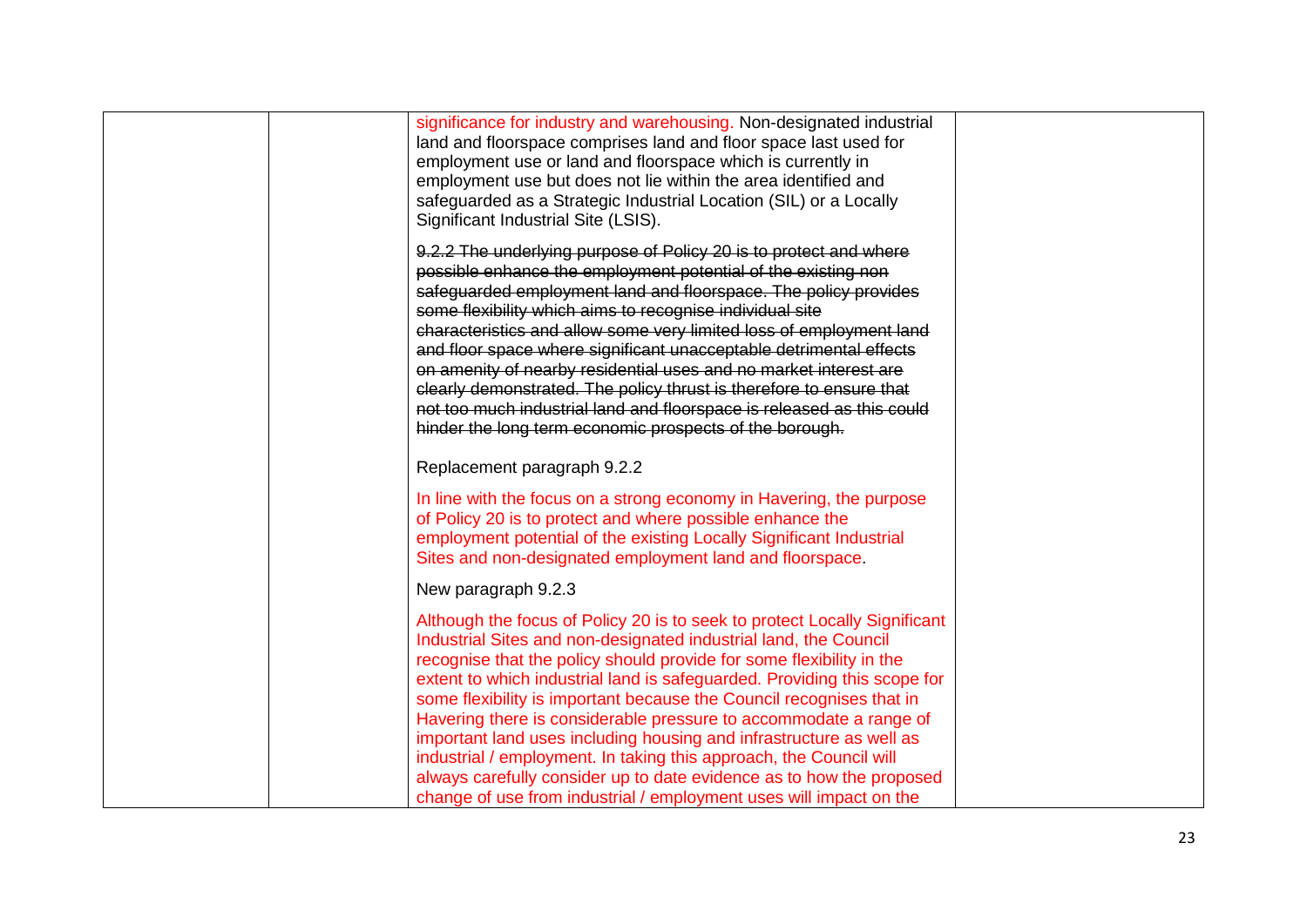| overall industrial capacity of Havering over the Plan Period. It will also |  |
|----------------------------------------------------------------------------|--|
| examine information arising from the marketing of the site to ensure       |  |
| that the site / land is genuinely surplus to employment requirements.      |  |
|                                                                            |  |
| 9.2.43 As already noted in Policy 19 on Business Growth, the               |  |
| Havering Employment Land Review (ELR) (2015) identified 19.5               |  |
| hectares of land previously designated for its local significance and an   |  |
| additional 4-5ha from non-designated employment uses to be                 |  |
| released over the Plan period making the overall amount of                 |  |
| employment land to be released not greater than 24 ha to be                |  |
| released from designated industrial employment use to enable wider         |  |
| regeneration benefits. The ELR further advised that an additional 4 to     |  |
| 5 hectares of employment land could be released from other non-            |  |
| designated sites over the Plan Period, making the overall amount of        |  |
| employment land to be released not greater than 24 hectares. To            |  |
| allow for a loss bigger than the recommended 24 hectares benchmark         |  |
| would undermine Havering's economic development objectives.                |  |
| Companies seeking to expand or start a business in Havering in the         |  |
| future may not have sufficient land or business premises to do so.         |  |
| There are approximately 50 hectares of non-designated industrial           |  |
| sites remaining in the borough. These generally perform well as            |  |
|                                                                            |  |
| employment areas, meeting the needs of local businesses. By                |  |
| resisting further erosion of this type of employment land and              |  |
| floorspace this policy is seeking to maintain business land and spaces     |  |
| for local business.                                                        |  |
| Renumber paragraphs 9.2.4 and 9.2.5 as 9.2.5 and 9.2.6,                    |  |
| respectively.                                                              |  |
|                                                                            |  |
| Add new paragraph:                                                         |  |
|                                                                            |  |
| 9.2.7 Some non-designated industrial land and floorspace is located        |  |
| within larger sites that include other uses such as retail. The Council    |  |
| recognises that in such cases redevelopment of the overall site may        |  |
| provide an important opportunity to secure a more advantageous             |  |
| distribution and allocation of land uses having regard to factors such     |  |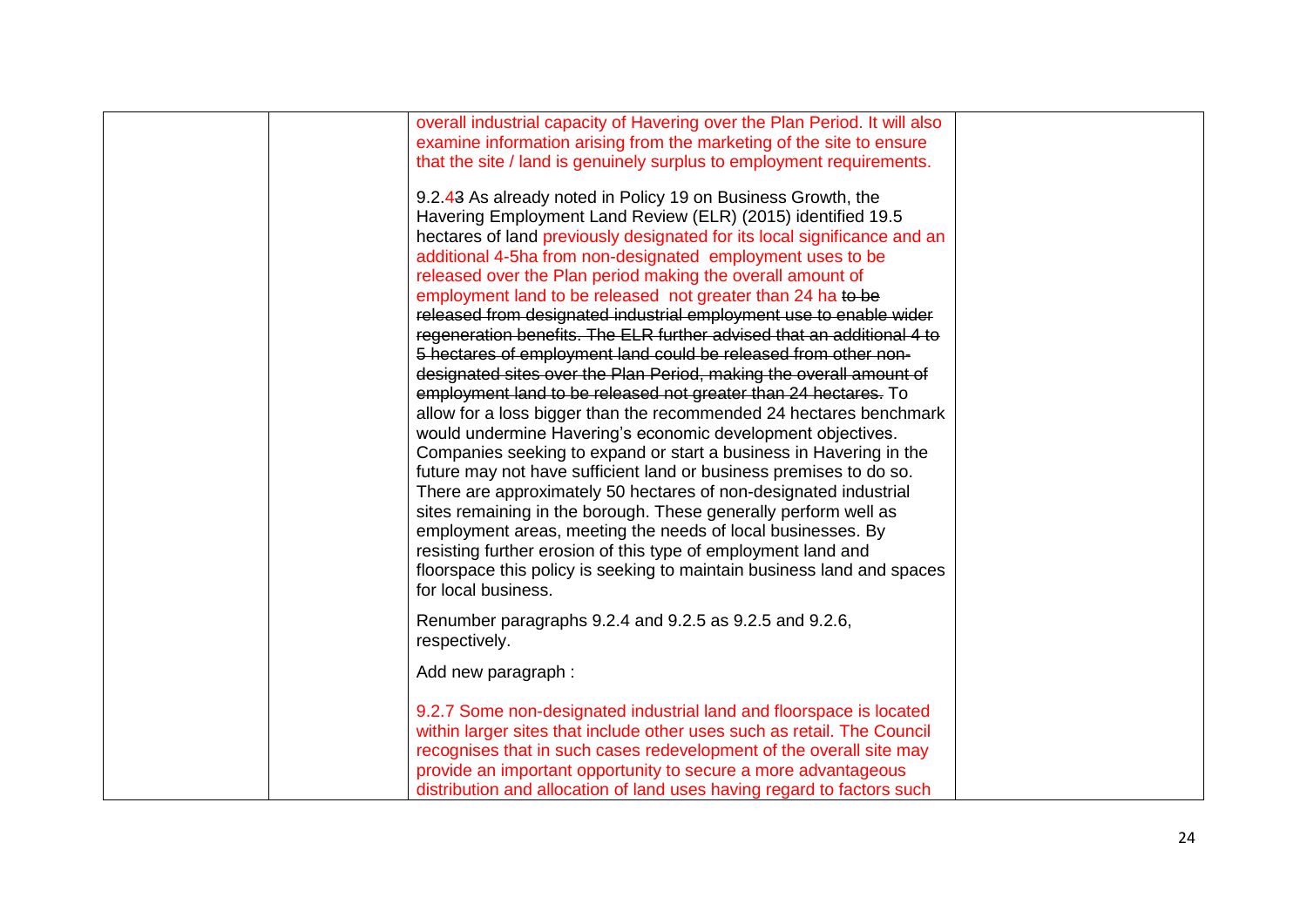|             |                                         | as the characteristics of the site and its surroundings. In such cases,<br>the Council will expect the wider redevelopment proposal to make<br>suitable re-provision for the non-designated industrial land where the<br>policy requires that it is retained. Any subsequent proposals for the<br>loss of the non-designated land will be assessed against the policy<br>requirements in order to ensure that there is no incremental loss of<br>industrial land over the Plan Period.                                                                                                                                                                              |                                              |
|-------------|-----------------------------------------|---------------------------------------------------------------------------------------------------------------------------------------------------------------------------------------------------------------------------------------------------------------------------------------------------------------------------------------------------------------------------------------------------------------------------------------------------------------------------------------------------------------------------------------------------------------------------------------------------------------------------------------------------------------------|----------------------------------------------|
| <b>PM87</b> | Policy 21<br>Affordable<br>Workspace    | The Council will promote opportunities for start-up and small and<br>medium enterprises by expecting major commercial and mixed-use<br>schemes to provide a minimum of 10% 20% of its floorspace as<br>affordable workspace within the borough's network of town centres,<br>Strategic Industrial Locations and Locally Significant Industrial Sites.                                                                                                                                                                                                                                                                                                               | <b>Main Modification</b>                     |
| <b>PM88</b> | <b>Empty Cell Numbered in Error</b>     |                                                                                                                                                                                                                                                                                                                                                                                                                                                                                                                                                                                                                                                                     |                                              |
| <b>PM89</b> | Insert new<br>paragraph<br>before 9.3.1 | The intention of securing and operating affordable workspace in<br>Havering is to use it as a mechanism to strengthen local growth<br>sectors and enable local people to thrive. Havering's entrepreneurial<br>businesses play an essential role in the local economy. The Council<br>is committed to supporting these organisations and recognises that<br>affordable workspace is a means to do so.                                                                                                                                                                                                                                                               | Main Modification (linked to<br><b>PM87)</b> |
| <b>PM90</b> | Paragraph 9.3.1                         | Add to end of paragraph Increasing provision of affordable workspace<br>through contributions from the applicant, or in new premises can help<br>ensure more small businesses have space to stay in the borough and<br>expand.                                                                                                                                                                                                                                                                                                                                                                                                                                      | Main Modification (linked to<br><b>PM87)</b> |
| <b>PM91</b> | Paragraph<br>9.3.2:                     | Many SME and start ups small/start-up businesses, with the potential<br>for financial self-sufficiency seek affordable small offices studios or<br>workspace with favourable flexible lease or licence conditions but<br>often discover that their particular needs cannot be met by market<br>rent levels. The Council's business survey indicates that the cost of<br>rents and poor availability of suitable premises are main factors in<br>driving businesses out of the borough. have particular needs that<br>often cannot be met by the market, either because affordable rents<br>are unviable for the applicant, or it is below a standard expectation of | Main Modification (linked to<br><b>PM87)</b> |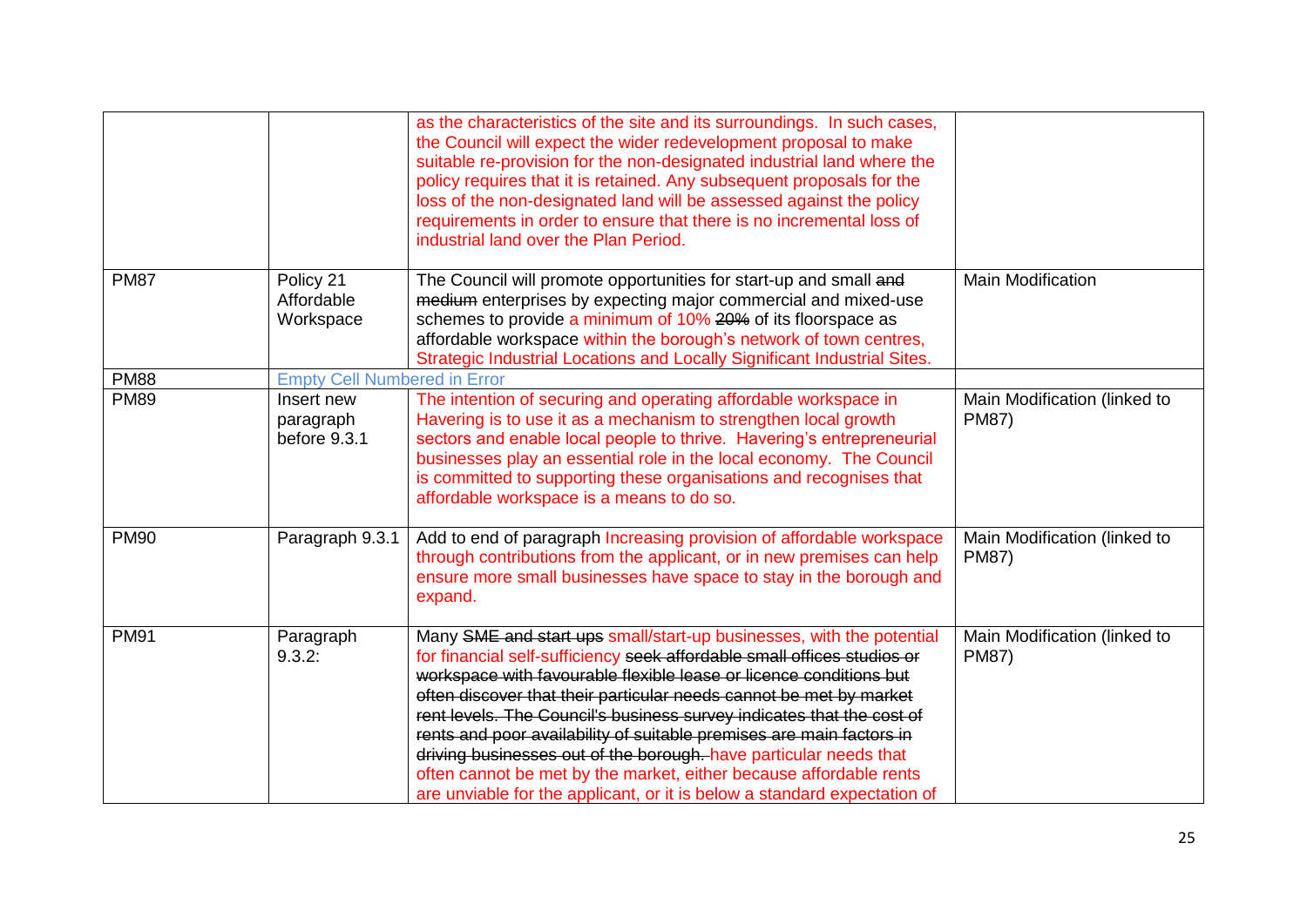|             |                                                  | return. This has been compounded by a significant loss of office<br>floorspace in the borough over the last decade due to particular<br>pressure on the conversion of offices to residential use. The<br>introduction of permitted development rights, which allows office to<br>residential conversion without explicit planning permission means that<br>these losses have been further exacerbated - a trend which is<br>expected to continue. In addition, pressure on providing housing<br>targets in the borough requires the Council to de-designate industrial<br>land, which puts additional pressure on the borough's industrial<br>employment land to provide smaller light industrial units that<br>encourage small/start-ups businesses to provide 'services to support<br>the service sector'.<br>Create new paragraph<br>The Council intends to use affordable workspace as a key driver to<br>support a flourishing local economy, and the provision and<br>preservation of affordable and suitable workspaces that can easily be<br>sub-divided for different uses will increase the opportunities for small<br>business which are essential to Havering's economic vitality and a<br>catalyst for regeneration. The Council will maintain a record of<br>affordable workspace available to small businesses as part of its<br>commitment to growing the havering economy |                                              |
|-------------|--------------------------------------------------|--------------------------------------------------------------------------------------------------------------------------------------------------------------------------------------------------------------------------------------------------------------------------------------------------------------------------------------------------------------------------------------------------------------------------------------------------------------------------------------------------------------------------------------------------------------------------------------------------------------------------------------------------------------------------------------------------------------------------------------------------------------------------------------------------------------------------------------------------------------------------------------------------------------------------------------------------------------------------------------------------------------------------------------------------------------------------------------------------------------------------------------------------------------------------------------------------------------------------------------------------------------------------------------------------------------------------------------------------------------------------------------------|----------------------------------------------|
| <b>PM92</b> | Insert new<br>paragraph after<br>paragraph 9.3.2 | Cost and size are the two primary variables to consider in defining<br>affordable workspace, and these are both influenced by the type of<br>workspace to be provided - which in turn is related to the occupant<br>that the space will be marketed towards, usually determined by the<br>economic clusters in the locality.                                                                                                                                                                                                                                                                                                                                                                                                                                                                                                                                                                                                                                                                                                                                                                                                                                                                                                                                                                                                                                                               | Main Modification (linked to<br><b>PM87)</b> |
| <b>PM93</b> | Paragraph 9.3.3                                  | Cost<br>An affordable workspace is a workspace provided where rent and<br>service charges, excluding business support services, are less than<br>80% on average at least 20% less than comparable local market rates<br>for a 5 year lease term per occupant for the duration of a lease                                                                                                                                                                                                                                                                                                                                                                                                                                                                                                                                                                                                                                                                                                                                                                                                                                                                                                                                                                                                                                                                                                   |                                              |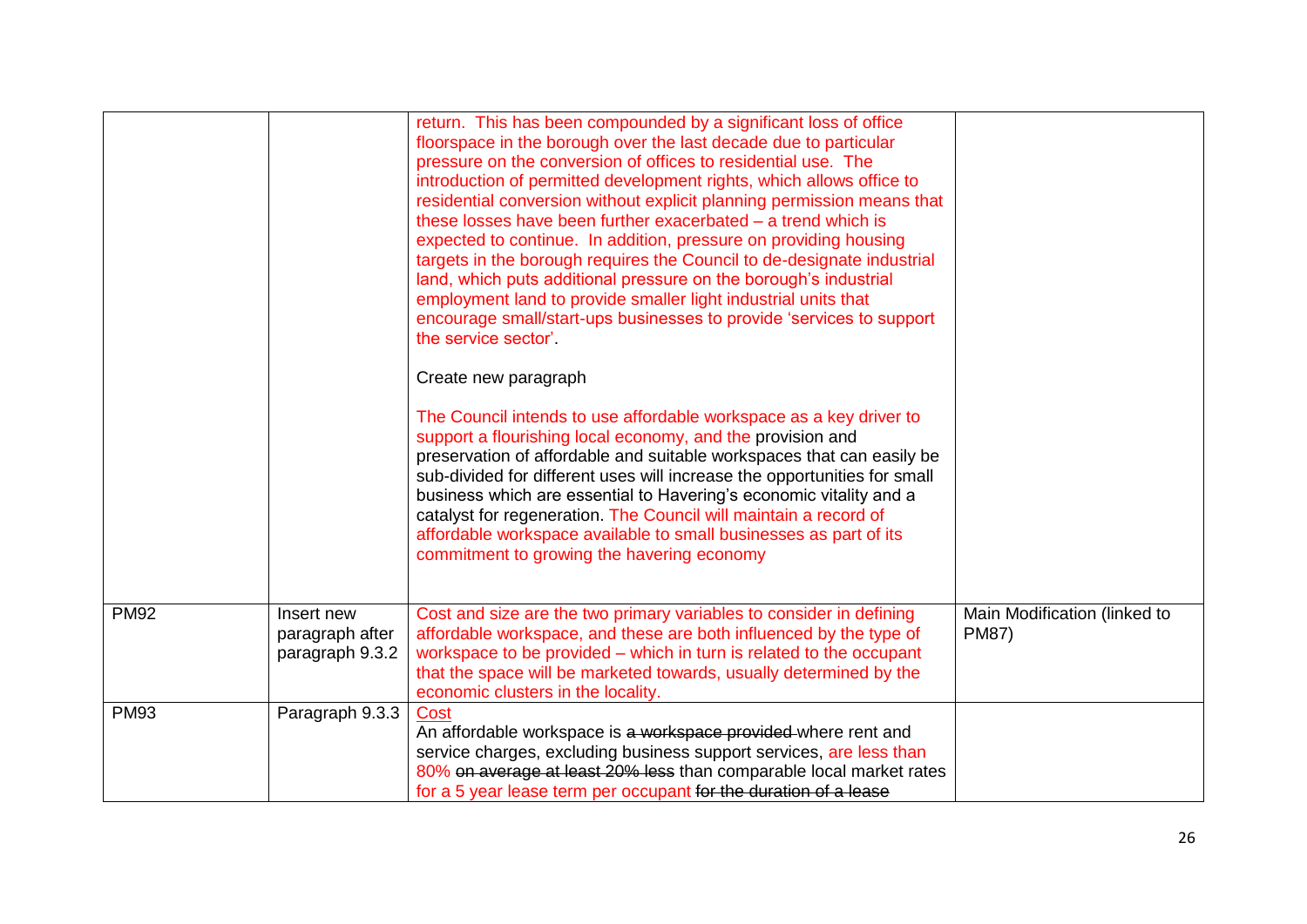|             |                                         | (although it is noted that, for some sectors and locations, much<br>reduced rents may be needed to render them affordable to target<br>occupiers). While a level of 80% of local market rates rents may be<br>acceptable in some cases, the Council's preference is for a sliding<br>scale of 60% of local markets rates rents from years 1 to 2; 80% from<br>years 3 to 5; and 90 % thereafter, subject to negotiation. A sliding<br>scale is preferred as it will allow a larger rent relief during the initial<br>stages of a company's development which will reduce as a company<br>business matures and is likely to be able to pay higher rents. This will<br>also enable a more seamless transition to market level rent at the end<br>of the lease -period.<br>Create new paragraph:<br>As aforementioned, what is defined as 'affordable' will vary depending<br>on the location and the type of workspace provided. Rents alone vary<br>considerably across the borough. Furthermore rents can rise<br>considerably in a short space of time. |                                              |
|-------------|-----------------------------------------|----------------------------------------------------------------------------------------------------------------------------------------------------------------------------------------------------------------------------------------------------------------------------------------------------------------------------------------------------------------------------------------------------------------------------------------------------------------------------------------------------------------------------------------------------------------------------------------------------------------------------------------------------------------------------------------------------------------------------------------------------------------------------------------------------------------------------------------------------------------------------------------------------------------------------------------------------------------------------------------------------------------------------------------------------------|----------------------------------------------|
| <b>PM94</b> | Insert new<br>paragraphs<br>after 9.3.3 | <b>Size</b><br>An affordable workspace unit may be stand-alone premises or a<br>component of a larger workspace area. To maximise flexibility the<br>Council encourages developments that comprise a large area of<br>floorspace to be managed as a series of smaller 'units'. However, this<br>creates complexity in determining whether a proposal meets policy<br>requirements. Where the micro/small floorspace component is<br>provided as a single floorplate, the applicant must demonstrate that<br>the design of the development is orientated towards the operational<br>needs of small businesses. It is acknowledged that a 'unit; may be a<br>physical entity, or a component of a larger floor area.                                                                                                                                                                                                                                                                                                                                       | Main Modification (linked to<br><b>PM87)</b> |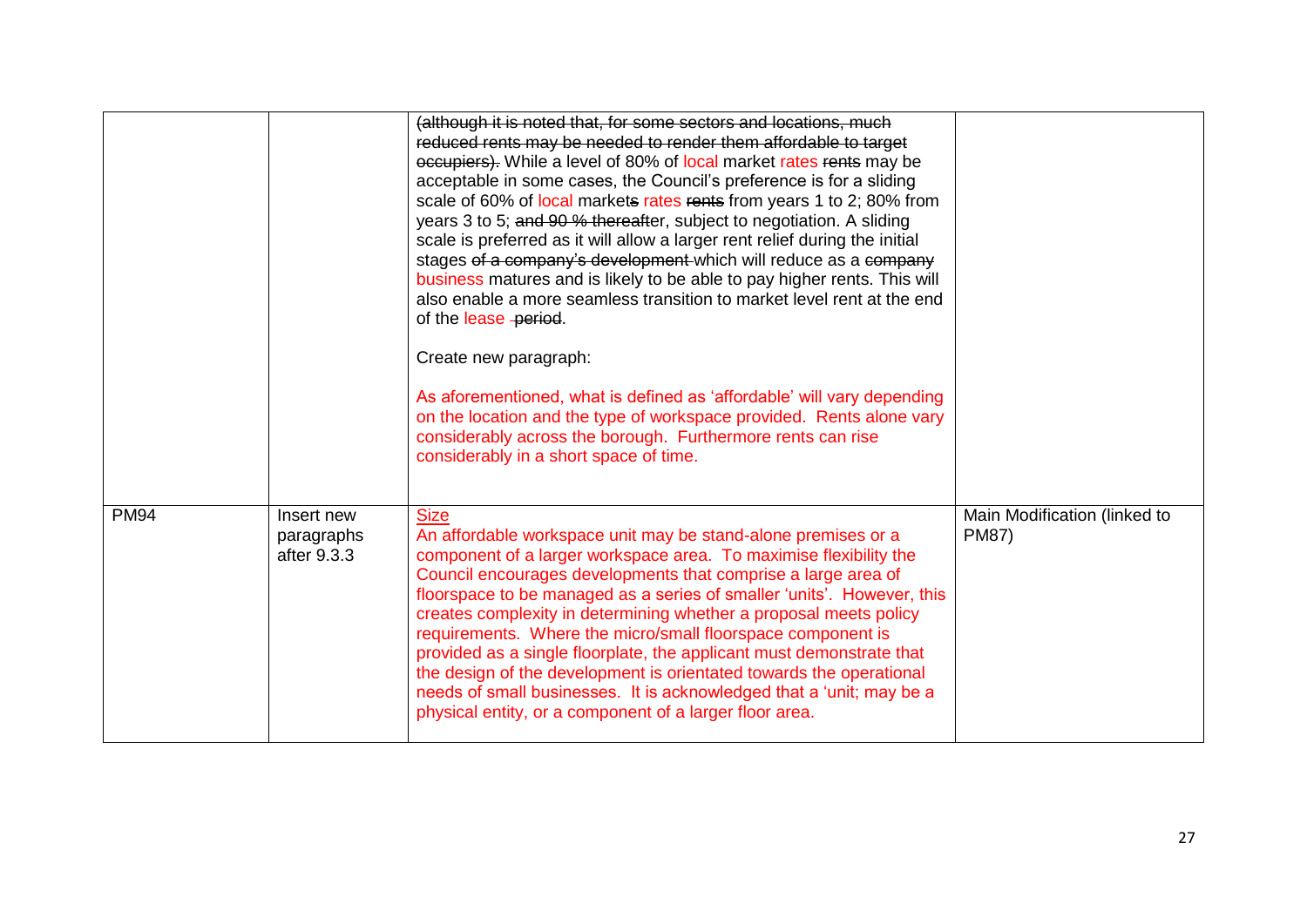|             |                                             | <b>Type</b><br>Local market analysis has identified key growth sectors <sup>1</sup> which the<br>Council seek to strengthen. These include:<br>Construction<br><b>Creative &amp; Digital</b><br>Logistics<br>Manufacturing, Engineering & Technology<br>Medical science & Health/Social Care<br>The type of workspace to be provided will be dependent on a<br>number of factors. Where affordable workspace is being<br>provided, early discussions between the applicant and the<br>Council are essential to:<br>determine the size of the affordable element of the<br>a)<br>workspace;<br>decide which industries are suitable to market the<br>b)<br>workspace too; and<br>help partner the applicant with the most appropriate<br>$\mathbf{C}$<br>Workspace Provider - to facilitate the design and<br>planned management of the space. |                                              |
|-------------|---------------------------------------------|-----------------------------------------------------------------------------------------------------------------------------------------------------------------------------------------------------------------------------------------------------------------------------------------------------------------------------------------------------------------------------------------------------------------------------------------------------------------------------------------------------------------------------------------------------------------------------------------------------------------------------------------------------------------------------------------------------------------------------------------------------------------------------------------------------------------------------------------------|----------------------------------------------|
| <b>PM95</b> | Paragraph 9.3.4                             | Major developments should provide a minimum of 10% 20% of total<br>gross commercial floorspace as affordable workspace for a minimum<br>of 5 years, subject to viability. In a redevelopment scheme, the<br>Council will require the re-provision of low value employment<br>floorspace reliant on less than market-level rent to ensure existing<br>businesses are not displaced, unless it can be demonstrated to the<br>Council's satisfaction that the site is no longer suitable for the<br>provision of similar uses.                                                                                                                                                                                                                                                                                                                   | Main Modification (linked to<br><b>PM87)</b> |
| <b>PM96</b> | Insert new<br>paragraphs<br>after paragraph | The proportion of affordable workspace to be provided within specific<br>schemes will be addressed on a site specific, case-by-case basis,<br>taking into account the cost of development.                                                                                                                                                                                                                                                                                                                                                                                                                                                                                                                                                                                                                                                    | Main Modification (linked to<br><b>PM87)</b> |

**THESE 1**<br>These priority sectors will change over time to reflect the needs of the local economy.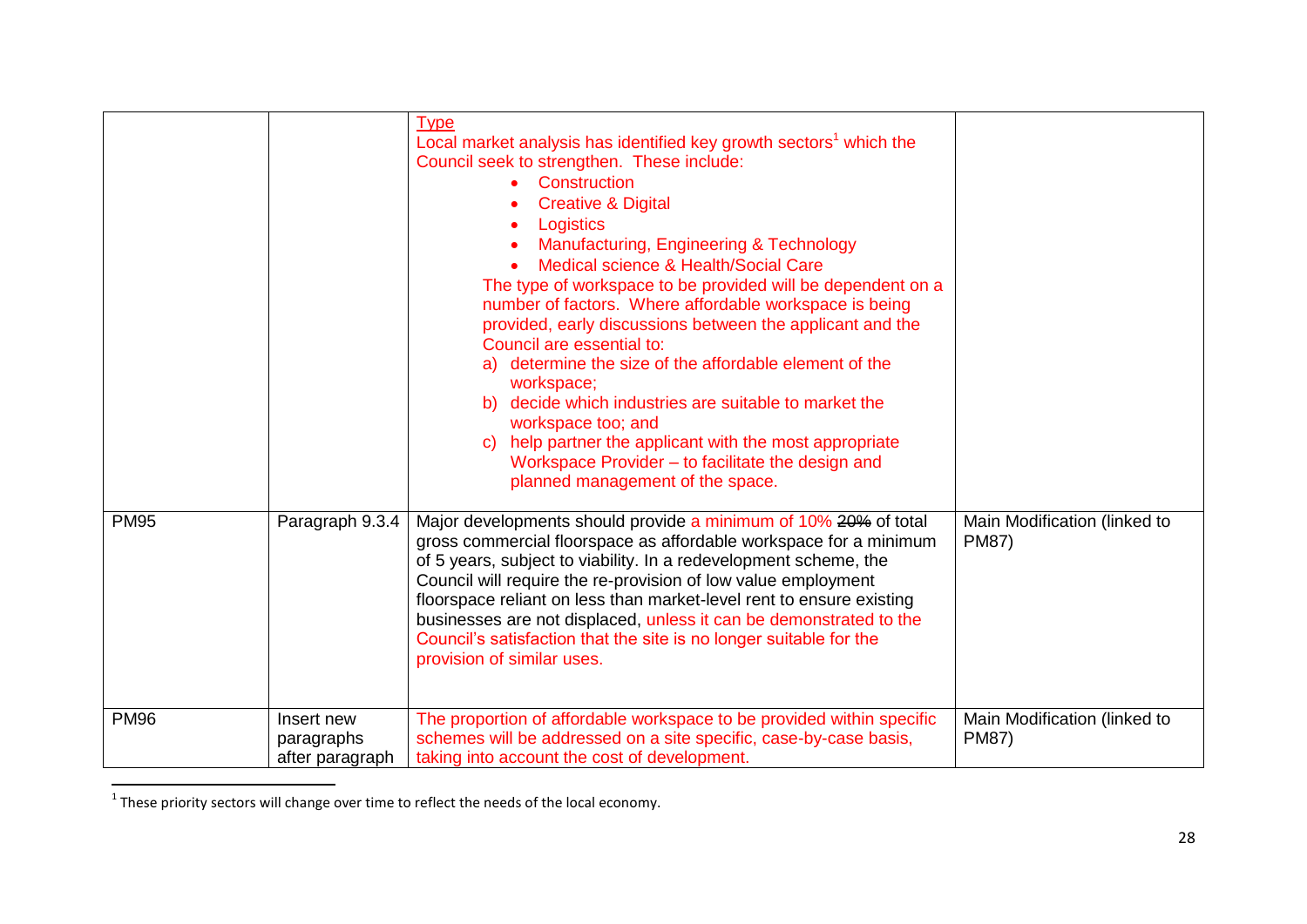|             | 9.3.4                                  | Where genuinely exceptional circumstances can be demonstrated to<br>the Council that the provision of affordable workspace on-site is either<br>inappropriate, or would have an unacceptable impact on the viability<br>of a scheme, financial contributions will be sought to secure<br>equivalent provision off-site.<br>Off-site provision will be achieved by the Council:<br>bringing redundant properties into use;<br>working in partnership with a stakeholder to secure<br>improvements to existing workspaces, or providing<br>additional workspace;<br>offering alternative interventions/activities that support<br>start-up/small businesses such as business support.<br>The off-site contribution will be negotiated on a case by case, cost per<br>sq ft basis. This will also be dependent on the outcomes of a viability<br>assessment and discussions with the Council. |                                              |
|-------------|----------------------------------------|--------------------------------------------------------------------------------------------------------------------------------------------------------------------------------------------------------------------------------------------------------------------------------------------------------------------------------------------------------------------------------------------------------------------------------------------------------------------------------------------------------------------------------------------------------------------------------------------------------------------------------------------------------------------------------------------------------------------------------------------------------------------------------------------------------------------------------------------------------------------------------------------|----------------------------------------------|
| <b>PM97</b> | Paragraph 9.3.5                        | Where affordable workspace is to be provided it is important that the<br>applicant initiates dialogue with a Workspace Provider, as nominated<br>by or agreed with the Council, early on in the pre-application stage.<br>. At the planning application stage an agreed Workspace Provider<br>must be identified along with a submitted proposal for assessment by<br>the Council which details the agreement with the Workspace Provider<br>for managing the workspace to an agreed specification; detailing the<br>potential management arrangements and rents to be charged for a<br>minimum of 5 years.                                                                                                                                                                                                                                                                                | Main Modification (linked to<br><b>PM87)</b> |
| <b>PM98</b> | Insert new<br>paragraph after<br>9.3.5 | Applicants will be required to demonstrate likely lease terms for target<br>sectors, and where appropriate make provision for short-term, flexible<br>'all-in' and 'meanwhile' leases, and where relevant letting space on a<br>per-desk rather than per-square-foot basis.                                                                                                                                                                                                                                                                                                                                                                                                                                                                                                                                                                                                                | Main Modification (linked to<br><b>PM87)</b> |
| <b>PM99</b> | Paragraph 9.3.6                        | The design of workspace for small and micro enterprises will vary,<br>depending on the end occupier or sector. New business space                                                                                                                                                                                                                                                                                                                                                                                                                                                                                                                                                                                                                                                                                                                                                          |                                              |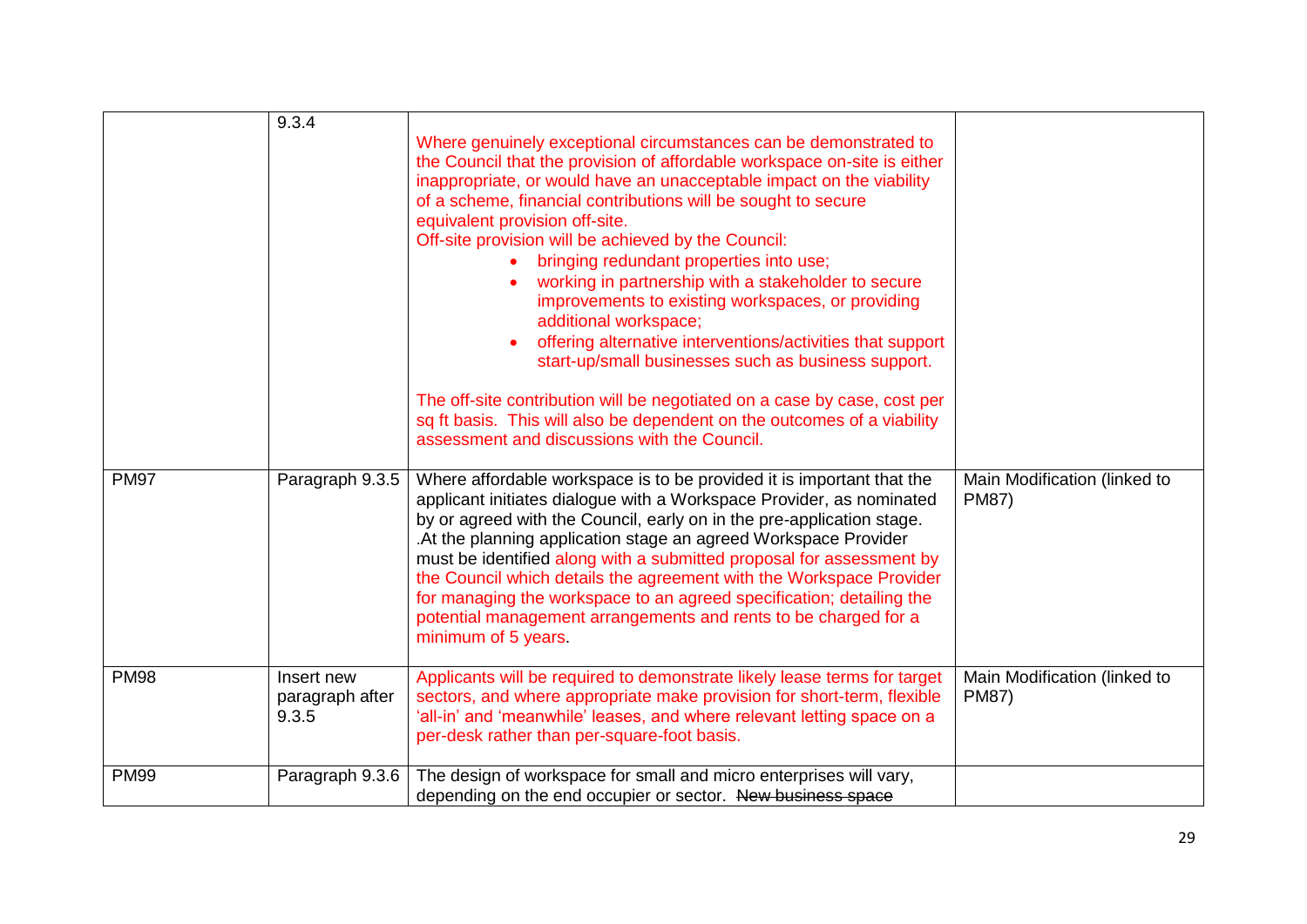|                    |                                                     | should be flexible, In general however, applicants should demonstrate<br>that the workspace incorporates flexible internal arrangements with<br>good natural light, suitable subdivision and configuration for new uses<br>and activities. The proposal should incorporate flexible design<br>features to provide adaptability for a range of uses and occupants.<br>Basic fit-out should be provided to a level beyond shell and core to<br>include:<br>toilets<br>super-fast broadband connections where appropriate;<br>meeting room facilities, flexible desk arrangement,<br>flexible space for events shared space and facilities<br>such as communal breakout space, kitchen areas,<br>toilets, bike storage, etc;<br>good standard of insulation to mitigate any overspill<br>from future alternative uses in the building, grouping<br>of services:<br>plumbing, electrics, cabling, and communications<br>infrastructure;<br>light industrial or maker spaces have physical needs<br>for greater floor-to-ceiling heights and service access<br>to accommodate larger equipment and deliveries. |                                              |
|--------------------|-----------------------------------------------------|-----------------------------------------------------------------------------------------------------------------------------------------------------------------------------------------------------------------------------------------------------------------------------------------------------------------------------------------------------------------------------------------------------------------------------------------------------------------------------------------------------------------------------------------------------------------------------------------------------------------------------------------------------------------------------------------------------------------------------------------------------------------------------------------------------------------------------------------------------------------------------------------------------------------------------------------------------------------------------------------------------------------------------------------------------------------------------------------------------------|----------------------------------------------|
| <b>PM100</b>       | Insert new<br>paragraph after<br>paragraph<br>9.3.6 | On specific projects other issues may need to be considered, such as<br>the co-ordination of fire alarm provision, access control arrangements,<br>landscaping design, and mobile phone signal strength.                                                                                                                                                                                                                                                                                                                                                                                                                                                                                                                                                                                                                                                                                                                                                                                                                                                                                                  | Main Modification (linked to<br><b>PM87)</b> |
| <b>PM101</b>       | Insert new<br>paragraph after<br>paragraph<br>9.4.6 | For the purpose of policy 22 'Local' refers to the location of permanent<br>operation of business or location of resident's home being within the<br><b>London Borough of Havering</b>                                                                                                                                                                                                                                                                                                                                                                                                                                                                                                                                                                                                                                                                                                                                                                                                                                                                                                                    | Main Modification (linked to<br><b>PM87)</b> |
| <b>Connections</b> |                                                     |                                                                                                                                                                                                                                                                                                                                                                                                                                                                                                                                                                                                                                                                                                                                                                                                                                                                                                                                                                                                                                                                                                           |                                              |
| PM102              | Policy 23<br>Transport<br>Connections               | i. Maximising the development opportunities supported by Crossrail<br>as well as the benefits from Crossrail for local businesses and<br>residents.                                                                                                                                                                                                                                                                                                                                                                                                                                                                                                                                                                                                                                                                                                                                                                                                                                                                                                                                                       | <b>Additional Change</b>                     |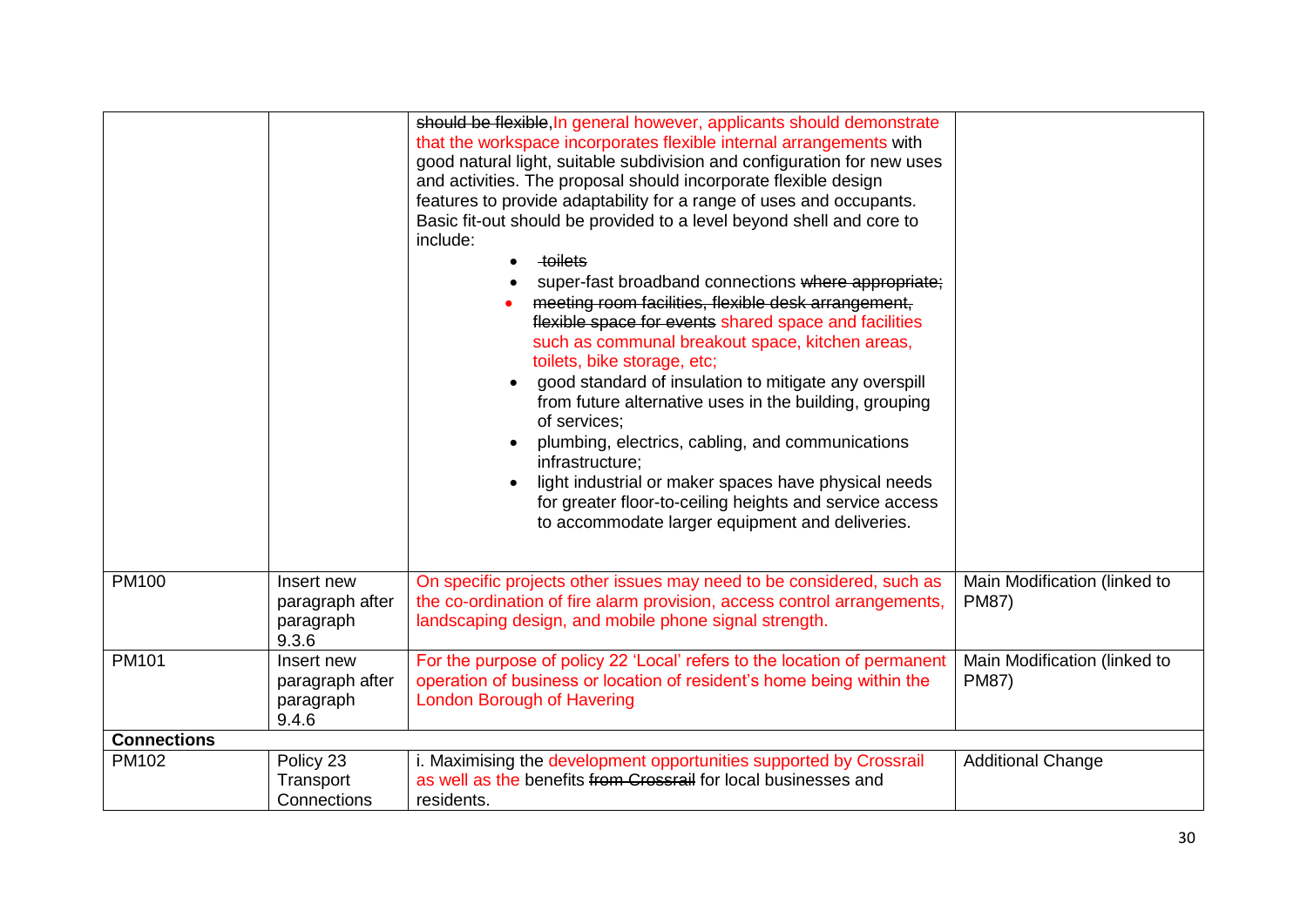| PM103        | Policy 23                                                                                | insert new clause after xvi.                                                                                                                                                                                                                                                                                                                                                                                                                                                                                                                                                                                                                                                                                                                    | <b>Main Modification</b> |
|--------------|------------------------------------------------------------------------------------------|-------------------------------------------------------------------------------------------------------------------------------------------------------------------------------------------------------------------------------------------------------------------------------------------------------------------------------------------------------------------------------------------------------------------------------------------------------------------------------------------------------------------------------------------------------------------------------------------------------------------------------------------------------------------------------------------------------------------------------------------------|--------------------------|
|              | Transport<br>Connections                                                                 | Working with partners including the port of London Authority to<br>explore opportunities for utilising the River Thames for freight and<br>passenger transport to reduce traffic congestion and support local<br>businesses.                                                                                                                                                                                                                                                                                                                                                                                                                                                                                                                    |                          |
| <b>PM104</b> | Table 3<br>Havering<br>Transport<br><b>Schemes</b><br>A127 Corridor<br>Aspirations       | Working collaboratively with TfL, Essex County Council, Basildon,<br>Southend, Brentwood and Thurrock District Councils examining the<br>A127 Corridor from Gallows Corner in Havering out to Southend.<br>This work will look at the aspirations that various authorities have for<br>improvements along this key route to support growth across South<br>Essex and LB Havering. This work will inform the production of a<br>promotional document that can be used to highlight the importance of<br>the Corridor and to support bids for external funding. With the long<br>term aim of producing a "lobbying" document for external funding                                                                                                 | <b>Additional Change</b> |
| <b>PM105</b> | Table 3<br>Havering<br>Transport<br>Schemes "-<br>additional<br>scheme to be<br>included | Transport Scheme: Lower Thames Crossing.<br>Scheme Description: Proposed tunnel crossing of the River Thames<br>east of London. The purpose of the new crossing is to provide relief to<br>journey times and congestion that is currently experienced on the<br>Dartford Crossing whilst also addressing future capacity needs. The<br>scheme extends from its connection with the M25 between Junctions<br>29 and 30 within the southern part of the Borough eastwards into<br>Thurrock BC. This scheme is being promoted by Highways England<br>and is to be determined by the Secretary of State for Transport as a<br>Nationally Significant Infrastructure Project.<br>Delivery Timescales: 5 - 10 years<br>Key Partners: Highways England | <b>Additional Change</b> |
| PM106        | Paragraph<br>10.2.3 add to<br>end of<br>paragraph                                        | The Council considers this is justified and appropriate in Having<br>because the borough is not well provided with public transport<br>services for some journeys and there are no practical alternatives to<br>making journeys by car.                                                                                                                                                                                                                                                                                                                                                                                                                                                                                                         | <b>Additional Change</b> |
| <b>PM107</b> | Paragraph<br>10.2.5 add to<br>end of<br>paragraph                                        | A lower standard may be appropriate for site with a PTAL of 2 within<br>the Romford Strategic Development Area where this can be justified<br>on a case by case basis.                                                                                                                                                                                                                                                                                                                                                                                                                                                                                                                                                                          | <b>Additional Change</b> |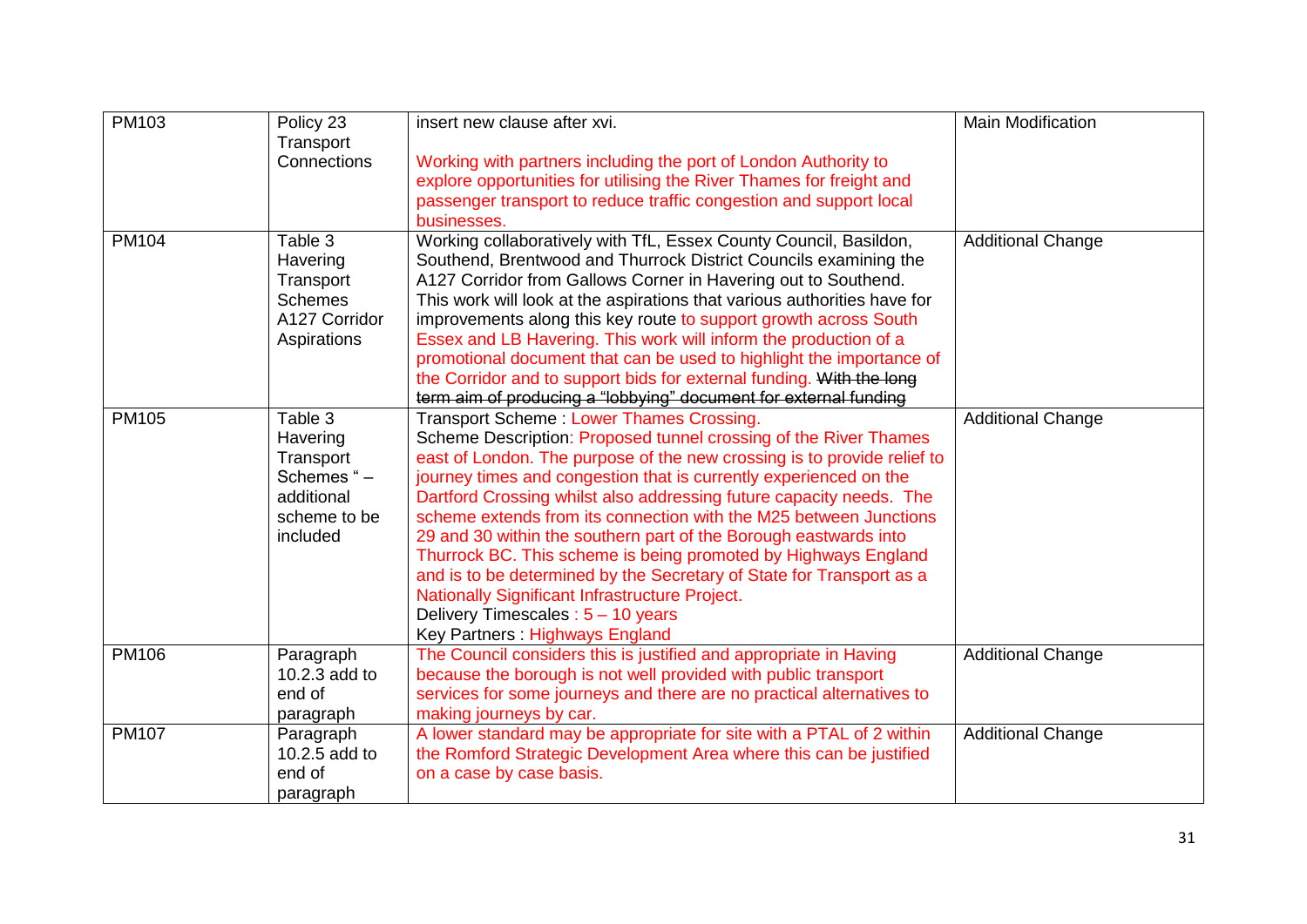| <b>PM108</b>               | Paragraph<br>10.3.1 add to<br>end of              | The aim is to improve connectivity whether that's through mobile,<br>wireless or broadband infrastructure.                                                                                                                                                                                                                                                                                                                                                                                                                                                                                                                                                                                                                                                                                                                                                                                                                                                                                                                                  | <b>Additional Change</b> |
|----------------------------|---------------------------------------------------|---------------------------------------------------------------------------------------------------------------------------------------------------------------------------------------------------------------------------------------------------------------------------------------------------------------------------------------------------------------------------------------------------------------------------------------------------------------------------------------------------------------------------------------------------------------------------------------------------------------------------------------------------------------------------------------------------------------------------------------------------------------------------------------------------------------------------------------------------------------------------------------------------------------------------------------------------------------------------------------------------------------------------------------------|--------------------------|
|                            | paragraph                                         |                                                                                                                                                                                                                                                                                                                                                                                                                                                                                                                                                                                                                                                                                                                                                                                                                                                                                                                                                                                                                                             |                          |
| <b>High quality Places</b> |                                                   |                                                                                                                                                                                                                                                                                                                                                                                                                                                                                                                                                                                                                                                                                                                                                                                                                                                                                                                                                                                                                                             |                          |
| PM109                      | Policy 26 Urban<br>Design                         | i. Are informed by, respect and complement the distinctive qualities,<br>identity, and character and geographical features of the site and local<br>area;                                                                                                                                                                                                                                                                                                                                                                                                                                                                                                                                                                                                                                                                                                                                                                                                                                                                                   | <b>Additional Change</b> |
| PM110                      | Policy 26 Urban<br>Design                         | The Council will require development proposals of a strategic nature<br>to will be subject to an Urban Design Review Panel.                                                                                                                                                                                                                                                                                                                                                                                                                                                                                                                                                                                                                                                                                                                                                                                                                                                                                                                 | <b>Additional Change</b> |
| <b>PM111</b>               | Paragraph<br>11.1.8 add to<br>end of<br>paragraph | When designing new residential and mixed use developments<br>consideration should be given to how frequent deliveries will be<br>accommodated.                                                                                                                                                                                                                                                                                                                                                                                                                                                                                                                                                                                                                                                                                                                                                                                                                                                                                              | <b>Additional Change</b> |
| PM112                      | Paragraph<br>11.1.16                              | The National Planning Policy Framework states that Local planning<br>authorities should have local design review arrangements in place to<br>provide assessment and support to ensure high standards of design.<br>The Council will establish a Design Review Panel comprising of<br>independent specialists The Council supports the use of Urban<br>Design Review Panels and will expect development proposals of a<br>strategic nature to be subject to such as review. For the purpose of<br>this policy development proposals of a strategic nature are those that<br>have potential to significantly impact or alter the character of an area<br>including those that comprise of tall buildings and those that are<br>referable to the Mayor. If an applicant is in doubt about whether a<br>design review is required this should be discussed with the Council's<br>Planning Department at pre-application stage. This will include large<br>development schemes within the Romford and Rainham and Beam<br>Park Development Area. | <b>Additional Change</b> |
| PM113                      | Paragraph<br>11.2.7                               | Landscaping schemes should demonstrate a commitment to<br>promoting biodiversity, having regard to the Havering Nature<br>Conservation and Biodiversity Strategy (2014).                                                                                                                                                                                                                                                                                                                                                                                                                                                                                                                                                                                                                                                                                                                                                                                                                                                                    | <b>Additional Change</b> |
| <b>PM114</b>               | Policy 28<br><b>Heritage Assets</b>               | i. Proposals that seek to sustain or conserve and enhance the<br>significance of heritage assets at risk in the borough.                                                                                                                                                                                                                                                                                                                                                                                                                                                                                                                                                                                                                                                                                                                                                                                                                                                                                                                    | <b>Additional Change</b> |
| <b>PM115</b>               | Policy 27                                         | Insert new clause after vi.                                                                                                                                                                                                                                                                                                                                                                                                                                                                                                                                                                                                                                                                                                                                                                                                                                                                                                                                                                                                                 | <b>Additional Change</b> |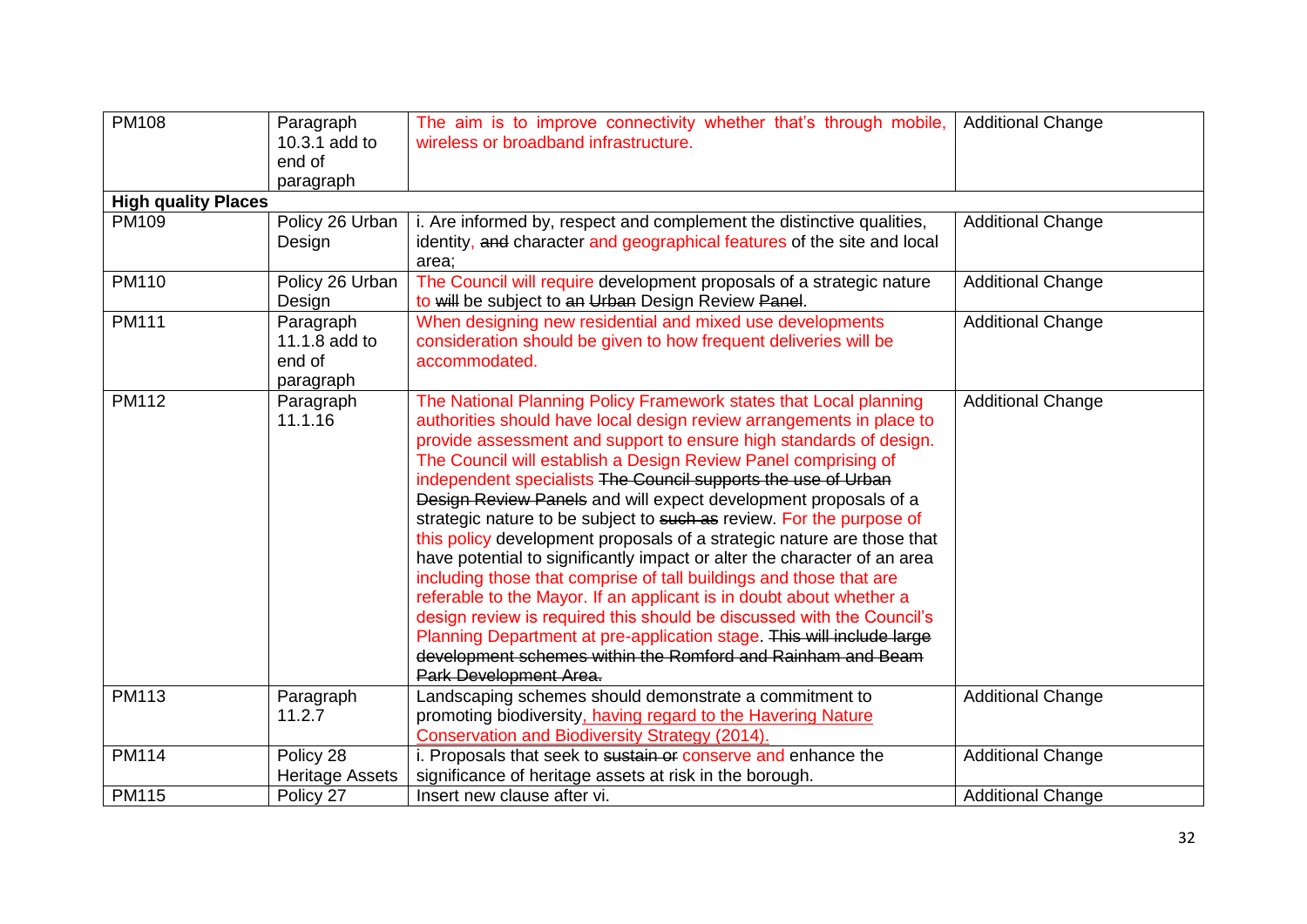|              | <b>Heritage Assets</b>              | Well designed and high quality proposals which would not affect the<br>significance of a heritage asset with archaeological interest, including<br>the contribution made to significance by its setting;                                                                                                                                                                                                                                                                                                                                                                                                                                                                                                                                                                                                                                                                                                            |                          |
|--------------|-------------------------------------|---------------------------------------------------------------------------------------------------------------------------------------------------------------------------------------------------------------------------------------------------------------------------------------------------------------------------------------------------------------------------------------------------------------------------------------------------------------------------------------------------------------------------------------------------------------------------------------------------------------------------------------------------------------------------------------------------------------------------------------------------------------------------------------------------------------------------------------------------------------------------------------------------------------------|--------------------------|
| PM116        | Policy 28<br><b>Heritage Assets</b> | vii. The maintenance of up to date Archaeological Priority Areas;<br>Proposals affecting the significance of a heritage asset with<br>archaeological interest, including the contribution to significance made<br>by its setting, where:<br>a. The proposals are supported by an appropriate assessment of the<br>asset's significance;<br>b. Any harm is minimised, clearly justified and necessary to achieve<br>public benefits that are substantial enough to outweigh loss or harm to<br>the asset's significance; and<br>c. The significance of any asset or part of an asset to be lost is<br>recorded and made publicly accessible.                                                                                                                                                                                                                                                                         | <b>Additional Change</b> |
| <b>PM117</b> | Policy 28<br><b>Heritage Assets</b> | Substantial harm to, or loss of, a Scheduled Monument or non-<br>designated heritage asset with archaeological interest that is<br>demonstrably of national importance, will only be considered in<br>exceptional circumstances.<br>Where a development proposal is judged to cause harm then it will be<br>assessed against the relevant test in the National Planning Policy<br>Framework (NPPF) depending on whether the harm caused is<br>substantial or less than substantial. Applications for planning<br>permission that involve substantial harm or total loss of a designated<br>heritage asset are wholly exceptional and will be considered as<br>substantial harm and will be assessed against the tests laid out in<br>paragraph 133 of the NPPF. Non-designated assets of archaeological<br>interest that are demonstrably of national importance will be<br>considered subject to the above policy. | <b>Additional Change</b> |
| <b>PM118</b> | Paragraph<br>11.3.5                 | The borough's Conservation Areas each have their own special<br>character and architectural and historic interest that contributes to<br>their significance, which needs to be respected by new development                                                                                                                                                                                                                                                                                                                                                                                                                                                                                                                                                                                                                                                                                                         | <b>Additional Change</b> |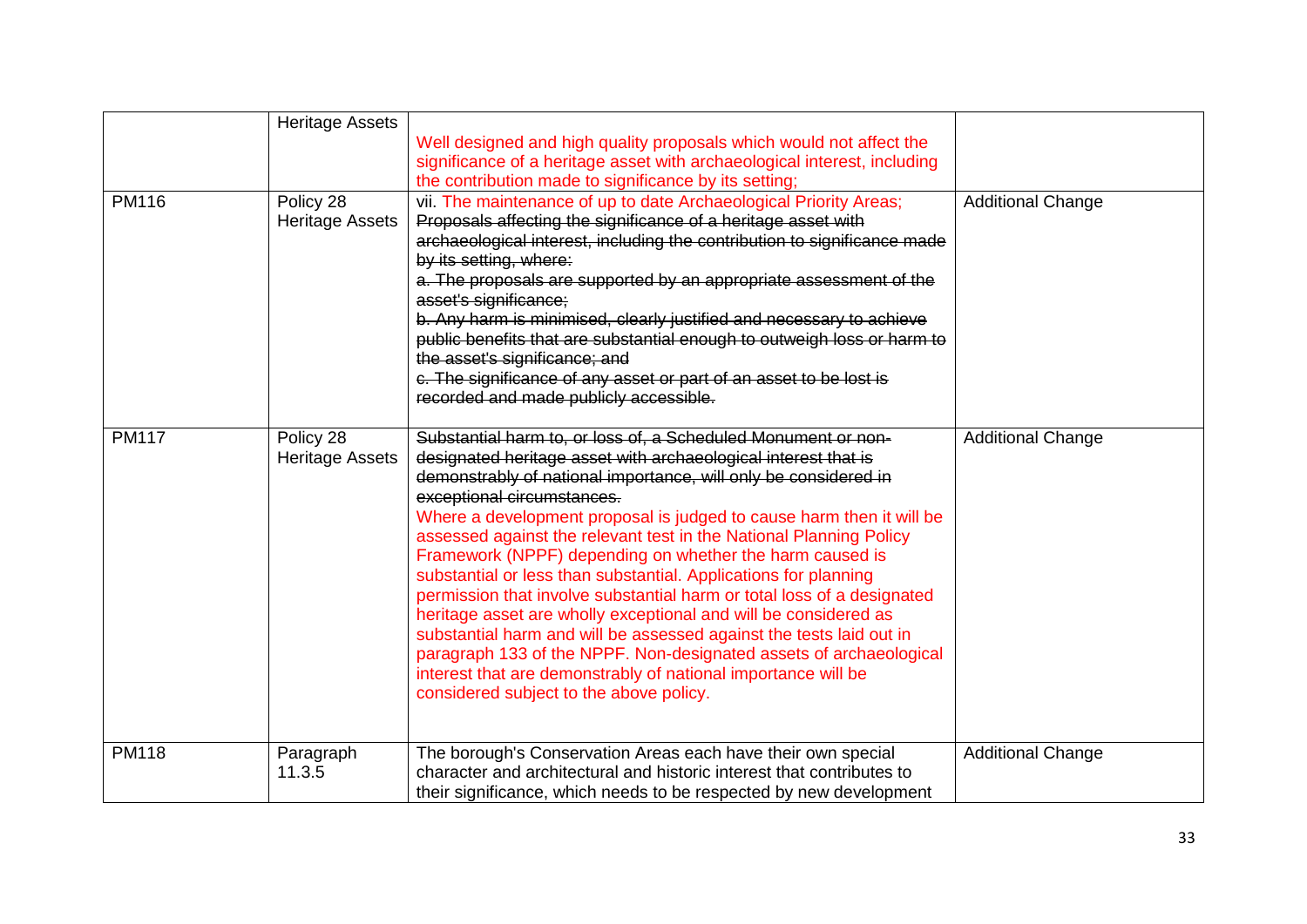|       |                     | within them, and within their setting. For example, the special<br>interests and significance of the Gidea Park Conservation Area, with<br>its individually architect designed 'Arts and Crafts' style Competition<br>and Exhibition houses, are very different to that of Romford<br>Conservation Area, which are based on its historic significance rather<br>than a defined architectural character. Havering's Conservation Areas<br>all have Conservation Area Appraisals and Management Proposals<br>which identify the special interest of each area.                                                                                                                                                                                                                                                                                                                                                                                                                                                                    |                          |
|-------|---------------------|---------------------------------------------------------------------------------------------------------------------------------------------------------------------------------------------------------------------------------------------------------------------------------------------------------------------------------------------------------------------------------------------------------------------------------------------------------------------------------------------------------------------------------------------------------------------------------------------------------------------------------------------------------------------------------------------------------------------------------------------------------------------------------------------------------------------------------------------------------------------------------------------------------------------------------------------------------------------------------------------------------------------------------|--------------------------|
|       |                     | Split into two paragraphs:                                                                                                                                                                                                                                                                                                                                                                                                                                                                                                                                                                                                                                                                                                                                                                                                                                                                                                                                                                                                      |                          |
|       |                     | Proposals for new and replacement buildings and features within a<br>Conservation Area or its setting, will be expected to be of a high<br>quality design. that responds to the important characteristics of the<br>Conservation Area, and which will preserve, enhance or reveal its<br>character and appearance, and significance. For this reason, the<br>Council will not normally accept applications for outline planning<br>permission within Conservation Areas or their setting, and demolition<br>will only be considered where the building, or other element, fails to<br>make a positive contribution to the character or appearance, and<br>significance of the Conservation Area. Where the exercise of<br>permitted development rights would erode the character or<br>appearance of a Conservation Area, or other heritage asset, the<br>Council will seek to sustain their significance, including the<br>contribution to significance provided by their setting, through the use<br>of Article 4 directions. |                          |
| PM119 | Paragraph<br>11.3.7 | Not all of Havering's heritage assets are designated. There are also<br>many non-designated heritage assets that contribute to the character<br>and distinctiveness of the borough's historic environment including<br>historic parks and gardens of local interest and locally important<br>historic buildings. In order to ensure that these elements of the<br>historic environment are conserved in a manner appropriate to their<br>significance, the Council will work with local communities to promote<br>the identification and maintenance of a list of non-designated heritage                                                                                                                                                                                                                                                                                                                                                                                                                                       | <b>Additional Change</b> |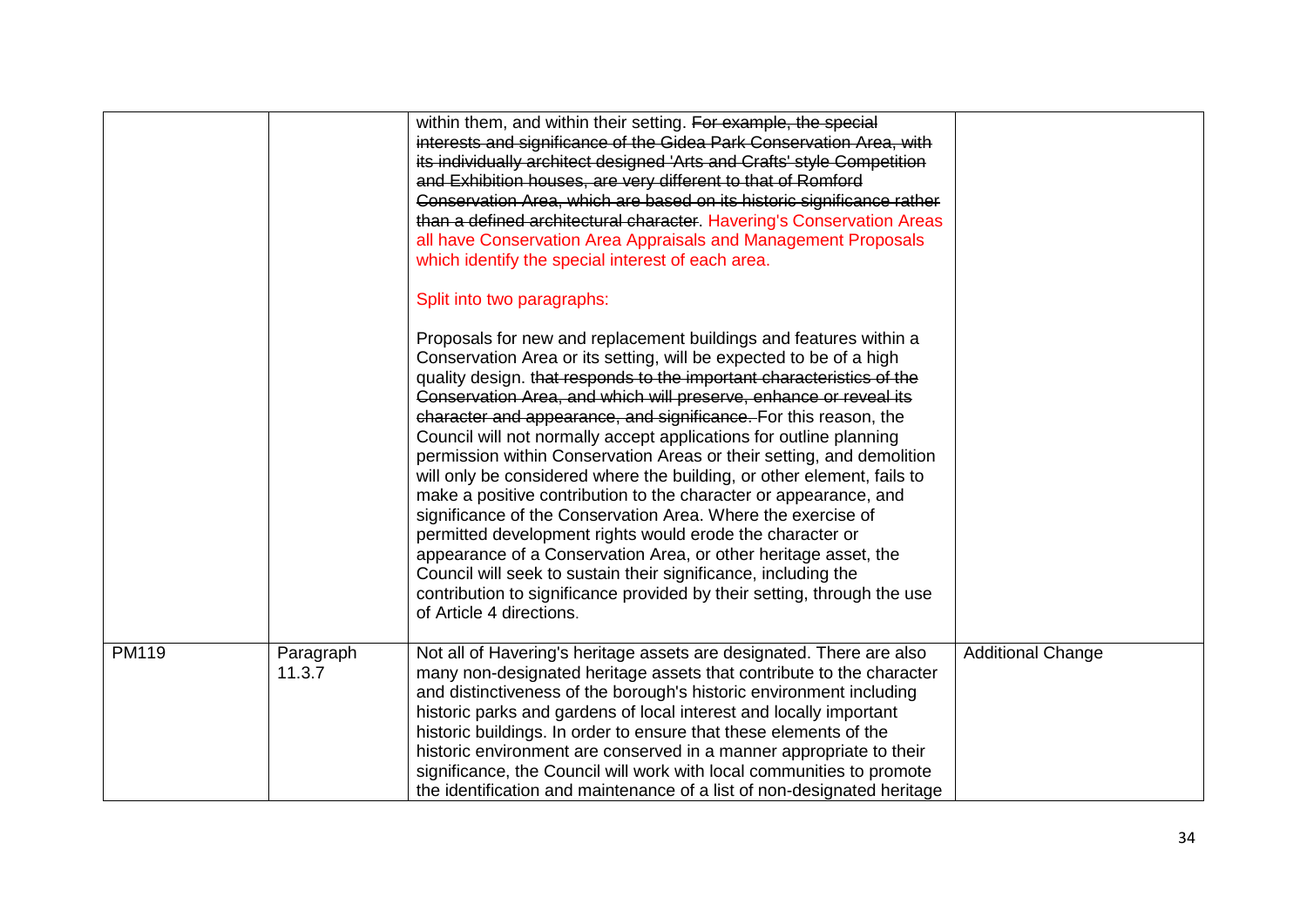|                     |                                                      | assets when these meet its agreed criteria. The proposed Local List<br>Criteria will be subject to Public Consultation. Development proposals<br>affecting non-designated heritage assets will be dealt with in<br>accordance with the NPPF.                                                                                                                                                                                                                                                                                                                                                                                                                                                                                                                                                                                       |                          |
|---------------------|------------------------------------------------------|------------------------------------------------------------------------------------------------------------------------------------------------------------------------------------------------------------------------------------------------------------------------------------------------------------------------------------------------------------------------------------------------------------------------------------------------------------------------------------------------------------------------------------------------------------------------------------------------------------------------------------------------------------------------------------------------------------------------------------------------------------------------------------------------------------------------------------|--------------------------|
| <b>PM120</b>        | Insert new<br>paragraph after<br>paragraph<br>11.3.7 | Archaeological Priority Areas (APAs) are areas where there is<br>significant known archaeological interest or potential for new<br>discoveries. APAs are used to help highlight where development<br>might affect heritage assets. The Greater London Archaeological<br>Advisory Service are undertaking a review of the APAs across<br>London. Havering's APA review is currently scheduled for 2019.                                                                                                                                                                                                                                                                                                                                                                                                                             | <b>Additional Change</b> |
| <b>Green Places</b> |                                                      |                                                                                                                                                                                                                                                                                                                                                                                                                                                                                                                                                                                                                                                                                                                                                                                                                                    |                          |
| <b>PM121</b>        | Paragraph<br>12.1.1                                  | Green infrastructure is a network of green spaces and natural<br>features that provide multiple benefits for the environment, economy<br>and community. The benefits of green infrastructure include<br>enhancing biodiversity, alleviating flood risk, providing opportunities<br>for recreation, physical activity and education. defined as a network of<br>green spaces - and features such as street trees and green roofs -<br>that is planned, designed and managed to provide a range of benefits,<br>including: recreation and amenity, healthy living, reducing flooding,<br>improving air quality, cooling the urban environment, encouraging<br>walking and cycling, and enhancing biodiversity and ecological<br>resilience(1).<br>(1) All London Green Grid Supplementary Planning Guidance, Mayor<br>of London 2012 | <b>Additional Change</b> |
| <b>PM122</b>        | Paragraph<br>12.2.6                                  | London Wildlife Sites Board                                                                                                                                                                                                                                                                                                                                                                                                                                                                                                                                                                                                                                                                                                                                                                                                        | <b>Additional Change</b> |
| <b>PM123</b>        | Map 2 Havering<br>Wildlife<br>Corridors              | Include the Thames Corridor as a wildlife Corridor.                                                                                                                                                                                                                                                                                                                                                                                                                                                                                                                                                                                                                                                                                                                                                                                | <b>Additional Change</b> |
| <b>PM124</b>        | Policy 31 Rivers<br>and river<br>corridors           | To protect and enhance the biodiversity and amenity value of river<br>corridors while accommodating future adaptations to flood defences,<br>the Council will require development to be set back by 8 metres from<br>main rivers, ordinary watercourses and other flood assets, and 16<br>metres from tidal rivers or defence structures from tidal rivers or                                                                                                                                                                                                                                                                                                                                                                                                                                                                      | <b>Additional Change</b> |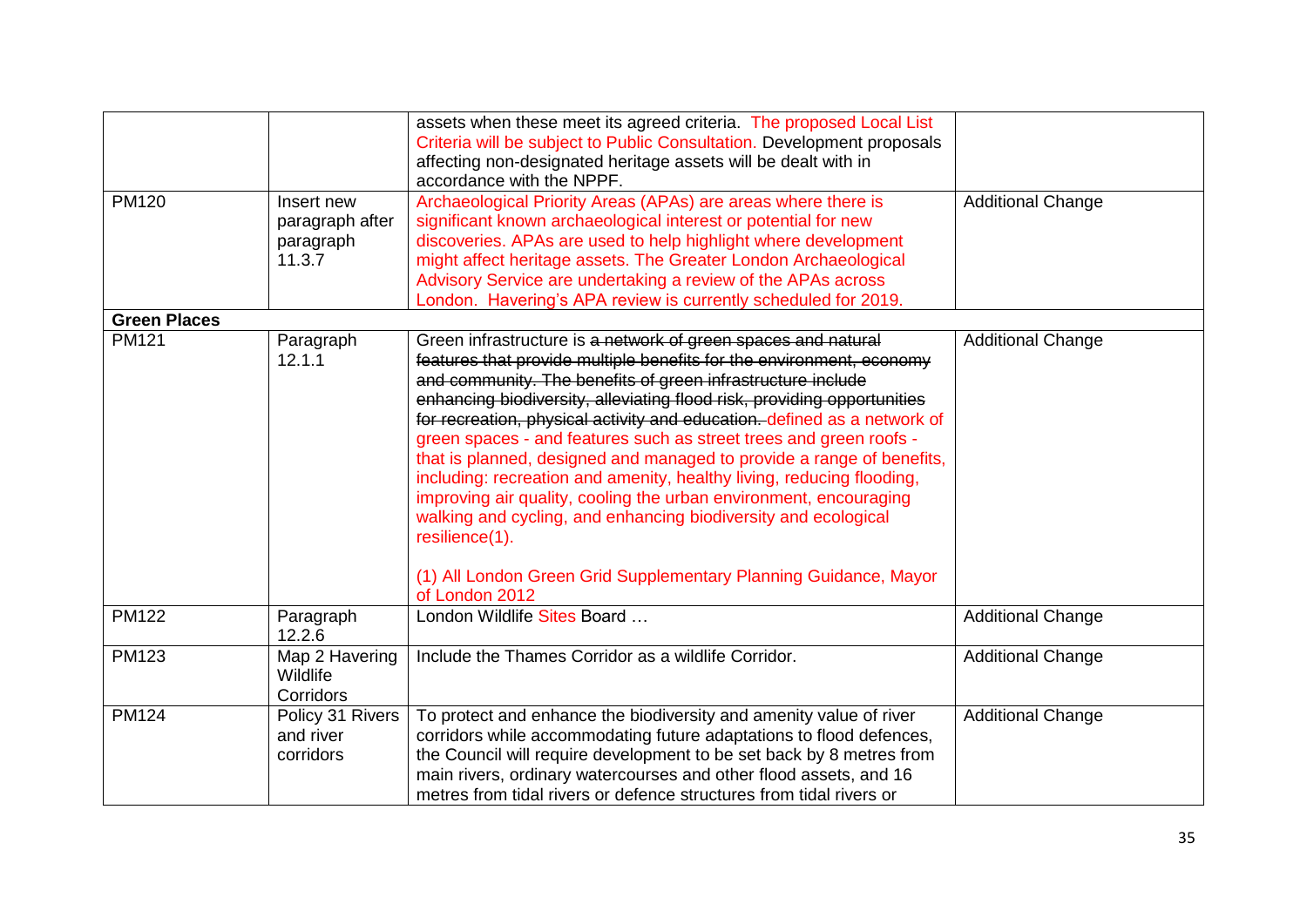|              |                                                      | defence structures, including tie rods and anchors.                                                                                                                                                                                                                                                                                                             |                          |
|--------------|------------------------------------------------------|-----------------------------------------------------------------------------------------------------------------------------------------------------------------------------------------------------------------------------------------------------------------------------------------------------------------------------------------------------------------|--------------------------|
| <b>PM125</b> | Policy 31 Rivers<br>and river<br>corridors           | ii. Contributes towards the enhancement and extension of a riverside<br>path to enable local communities to enjoy the riverside providing that<br>appropriate lifesaving equipment such as grab chains, access ladders<br>and life buoys are provided along the river edge                                                                                      | <b>Additional Change</b> |
| <b>PM126</b> | Paragraph<br>12.3.2                                  | All the Rivers in Havering (Beam, Ravensbourne, Rom, Mardyke,<br>Ingrebourne<br>Add to the end of 12.3.2: For the implementation of this policy, any<br>development within 20m of a main river is considered in close<br>proximity.                                                                                                                             | <b>Additional Change</b> |
| <b>PM127</b> | Paragraph<br>12.3.3                                  | The Thames River Basin Management Plan 2015-2021 (*)<br>Footnote: * https://www.gov.uk/government/collections/river-basin-<br>management-plans-2015                                                                                                                                                                                                             | <b>Additional Change</b> |
| <b>PM128</b> | Paragraph<br>12.3.5                                  | For development in river corridors and areas affected by tidal and<br>fluvial flood risk developers should work in partnership with the<br>Environment Agency and the Council to obtain advice on necessary<br>improvement measures, integrating improvements to flood defences<br>in the design of development and creating an attractive riverside'.          | <b>Additional Change</b> |
| <b>PM129</b> | Insert new<br>paragraph after<br>paragraph<br>12.4.8 | In some cases, the discharge or infiltration of surface water may<br>require a permit under the Environmental Permitting Regulations.<br>Developers are therefore advised to review available guidance (1)<br>and seek advice from the Environment Agency at an early stage.<br>(1) https://www.gov.uk/topic/environmental-<br>management/environmental-permits | <b>Additional Change</b> |
| PM130        | Insert new<br>paragraph after<br>paragraph<br>12.4.8 | The Council recognises that flood management measures can<br>support biodiversity, and thereby contribute to the objectives of Policy<br>30. Developers are expected to seek to integrate such measures into<br>the wider green infrastructure network in line with Policy 29.                                                                                  | <b>Additional Change</b> |
| <b>PM131</b> | Paragraph<br>12.5.2 add to<br>end of<br>paragraph    | The draft Air Quality Action Plan was published for consultation in<br>early 2018.                                                                                                                                                                                                                                                                              | <b>Additional Change</b> |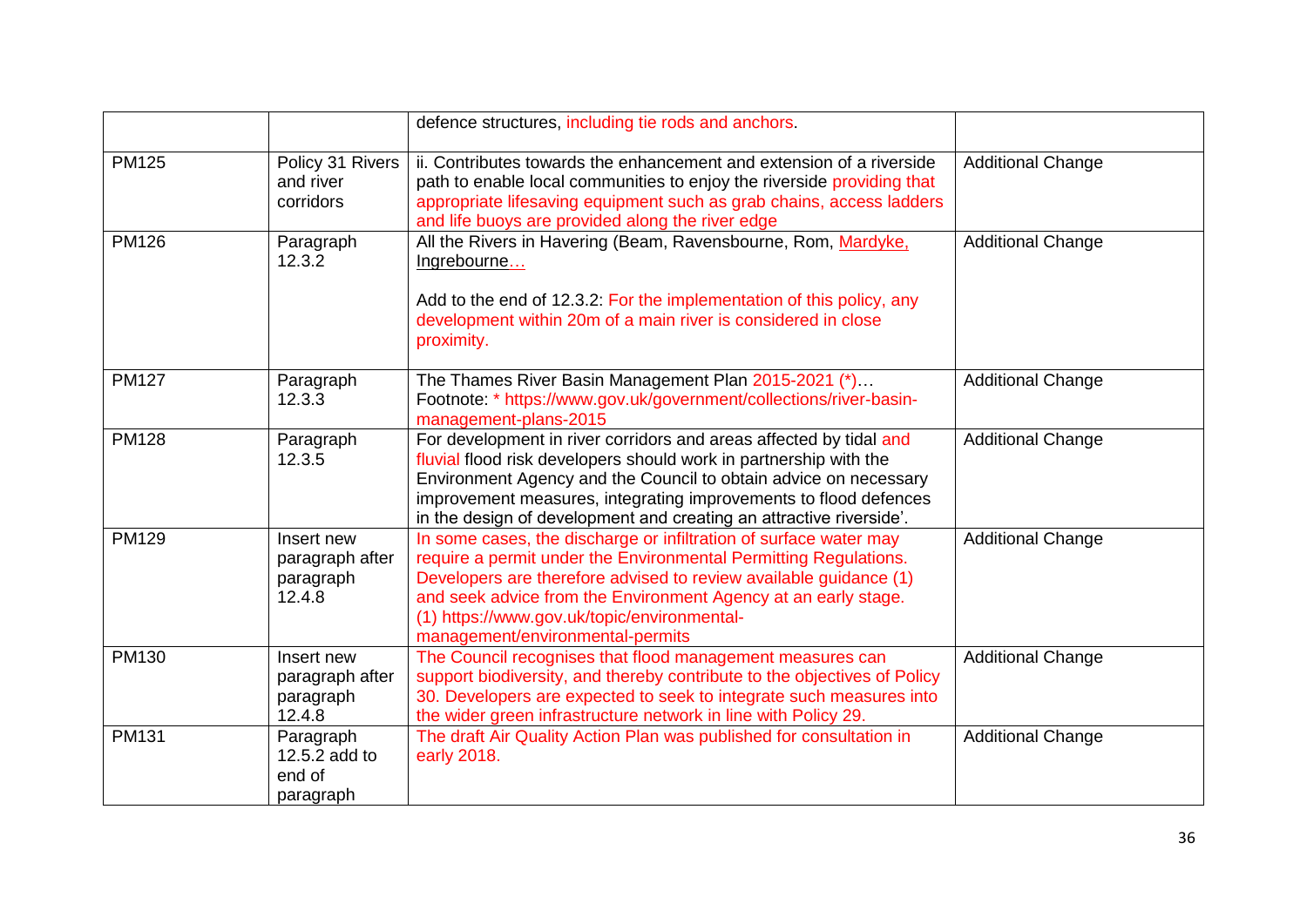| <b>PM132</b>                    | Paragraph<br>12.6.4 add to<br>end of<br>paragraph                                     | Applicants are also encouraged to consider guidance from the Bat<br>Conservation Trust to minimise the impact of artificial lighting on<br>wildlife (footnote: Bat Conservation Trust, 2014. Artificial lighting and<br>wildlife; Interim Guidance: Recommendations to help minimise the<br>impact artificial lighting. See:<br>www.bats.org.uk/pages/bats_and_lighting.html)                                                                                                                                                                       | <b>Additional Change</b> |
|---------------------------------|---------------------------------------------------------------------------------------|-----------------------------------------------------------------------------------------------------------------------------------------------------------------------------------------------------------------------------------------------------------------------------------------------------------------------------------------------------------------------------------------------------------------------------------------------------------------------------------------------------------------------------------------------------|--------------------------|
| <b>PM133</b>                    | Paragraph<br>12.6.5                                                                   | The Environment Agency should be consulted when the proposed<br>development poses a<br>potential risk to controlled waters due to land contamination having<br>regard to the Environment Agency's groundwater protection principles<br>(footnote: https://www.gov.uk/government/collections/groundwater-<br>protection). Regard should be given to the Source Protection Zone<br>along the border with Barking & Dagenham, which needs to be<br>protected during development around discharges or pathways to<br>groundwater. The Council's leaflet | <b>Additional Change</b> |
| PM134                           | Paragraph<br>12.7.3 Add to<br>end of<br>paragraph                                     | For developments including flatted properties, it will be expected that<br>the required waste management plan adheres with the advice and<br>template provided by the London Waste & Recycling Board (1).<br>(footnote:http://www.lwarb.gov.uk/what-we-do/resource-<br>london/successes-to-date/efficiencies-programme-outputs/ The<br>Council will bring forward further detailed guidance in due course.                                                                                                                                          | <b>Additional Change</b> |
| <b>PM135</b>                    | Policy 36 Low<br>carbon design,<br>decentralised<br>energy and<br>renewable<br>energy | The Council will require major development, where feasible, to<br>prioritise connection to any existing or planner decentralised energy<br>networks and, where feasible, integrate combined heat and power<br>systems on site.                                                                                                                                                                                                                                                                                                                      | <b>Additional Change</b> |
| <b>PM136</b><br><b>Minerals</b> | Paragraph<br>12.8.1                                                                   | Renewable energy supplies and achieving energy efficiency are<br>crucial to meeting the Council's ambition of reducing carbon<br>emissions, and generating cleaner power locally. Specific<br>requirements relating to minimising carbon dioxide emissions, water<br>efficiency, sustainable design and construction and decentralised<br>energy are set out within the London Plan and will be applied by the<br>Council.                                                                                                                          | <b>Additional Change</b> |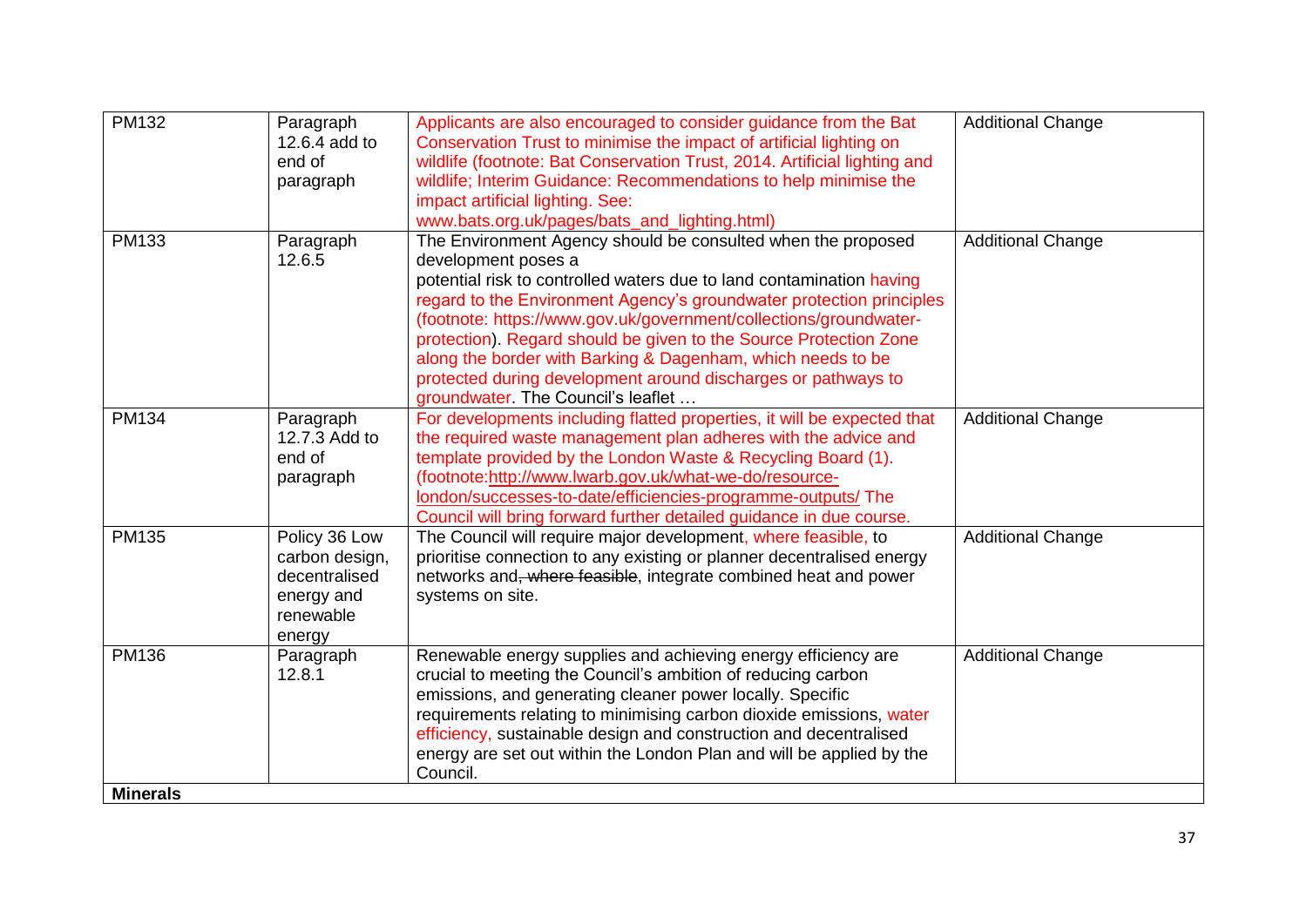| <b>PM137</b>                       | Policy 38<br>Mineral<br>Extraction                   | A Transport Statement or Transport Assessment will be required with<br>all applications to determine the potential impacts the proposal may<br>have on the road network and ensure reasonable contributions from<br>the developers are received to maintain the roads. Full consideration<br>should be given to the use of the River Thames for the transportation<br>of any materials as part of any submitted transport statement.                                                                                                                                                          | <b>Additional Change</b>     |
|------------------------------------|------------------------------------------------------|-----------------------------------------------------------------------------------------------------------------------------------------------------------------------------------------------------------------------------------------------------------------------------------------------------------------------------------------------------------------------------------------------------------------------------------------------------------------------------------------------------------------------------------------------------------------------------------------------|------------------------------|
| <b>Delivery and Implementation</b> |                                                      |                                                                                                                                                                                                                                                                                                                                                                                                                                                                                                                                                                                               |                              |
| <b>PM138</b>                       | Paragraph<br>14.0.5                                  | The Council knows that its role and that of other public bodies as land<br>owners is important through direct investment in the provision of land<br>for new homes and infrastructure. To this end, the Council has<br>established its own housing company and, an ambitious estates<br>regeneration programme and has entered into three joint venture<br>partnerships. and The council is also working proactively with other<br>public sector bodies and private developers to bring forward sites in<br>public and private ownership to increase the supply of housing in the<br>borough. | <b>Additional Change</b>     |
| <b>Annexes</b>                     |                                                      |                                                                                                                                                                                                                                                                                                                                                                                                                                                                                                                                                                                               |                              |
| PM139                              | Paragraph<br>A.3.5 add to the<br>end of<br>paragraph | New libraries have been opened in recent years in Harold Hill and<br>Rainham.                                                                                                                                                                                                                                                                                                                                                                                                                                                                                                                 | <b>Additional Change</b>     |
| <b>PM140</b>                       | Paragraph<br>A.3.32                                  | Havering has a diverse range of important heritage assets. sites and<br>areas. There are currently 6 Grade I and, 15 Grade II* and over 100<br>Grade II listed buildings located within Havering, as well as 11<br>designated conservation areas at including; Corbets Tey, Cranham,<br>Gidea Park, Havering-atte-Bower, Langtons, North Ockendon, RAF<br>Hornchurch, Rainham, Romford, St Andrews and St Leonards and<br>one listed garden - Upminster Court Gardens.                                                                                                                        | <b>Additional Change</b>     |
| <b>PM141</b>                       | Paragraph:<br>A.3.34                                 | There is just one listed garden in Havering - Upminster Court<br>Gardens, Havering currently has 10 44 sites on the Heritage at in<br>Risk Register, including Romford Conservation Area, 7 grade II and 2<br>grade II* listed buildings and just-1 scheduled monument. which can<br>be found within the Romford conservation area.                                                                                                                                                                                                                                                           | <b>Additional Change</b>     |
| <b>PM142</b>                       | <b>Glossary Table</b>                                | For the purpose of Policy 21, Affordable Workspace means:                                                                                                                                                                                                                                                                                                                                                                                                                                                                                                                                     | Main Modification (linked to |